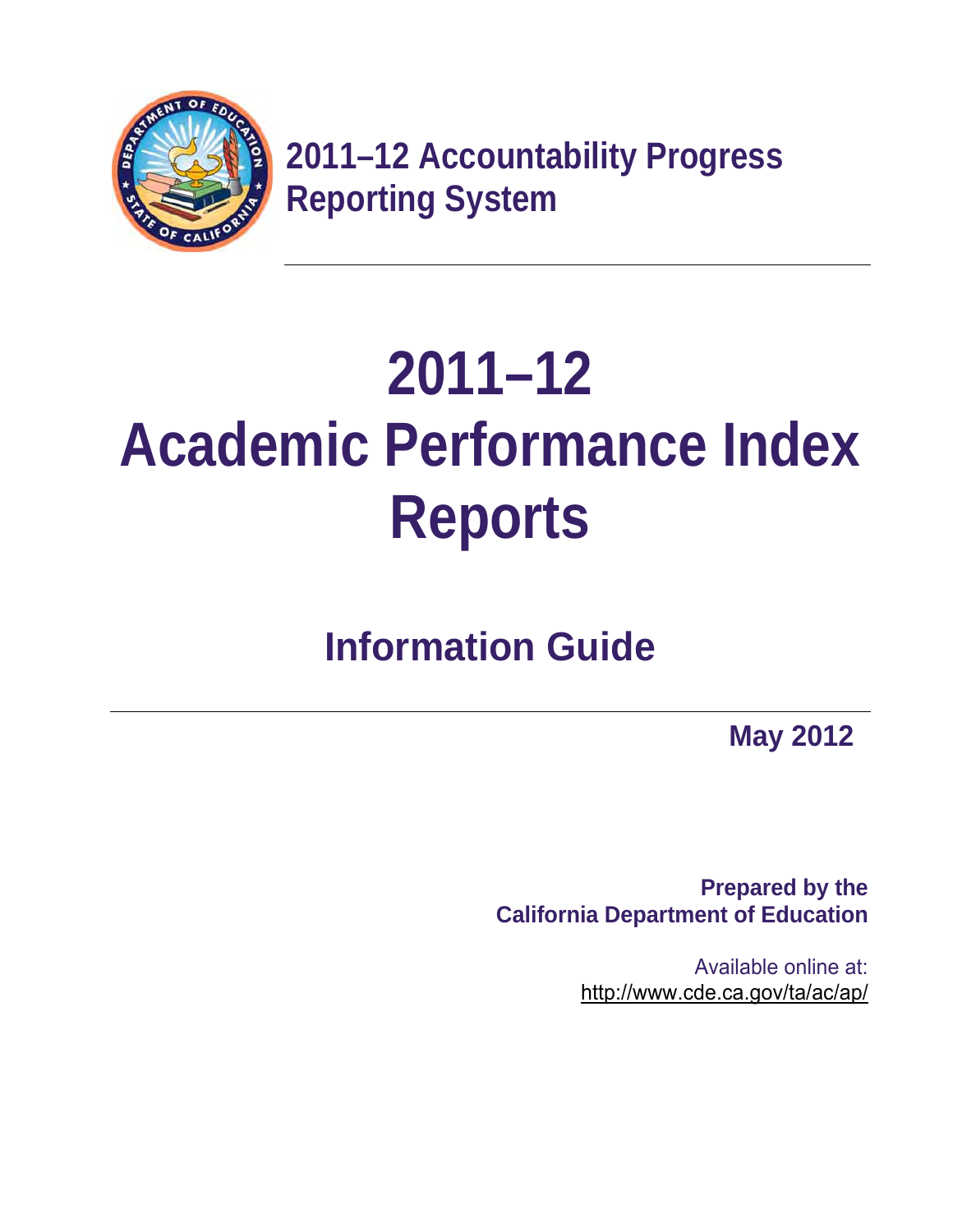## **Table of Contents**

| <b>API Background</b>                                                     |  |
|---------------------------------------------------------------------------|--|
|                                                                           |  |
|                                                                           |  |
|                                                                           |  |
| 2011-12 School Content Area Weights for the Most Common Grade Spans, K-86 |  |
|                                                                           |  |
|                                                                           |  |
|                                                                           |  |
|                                                                           |  |
|                                                                           |  |
|                                                                           |  |
|                                                                           |  |
|                                                                           |  |
|                                                                           |  |
|                                                                           |  |
|                                                                           |  |
|                                                                           |  |
|                                                                           |  |
|                                                                           |  |
|                                                                           |  |
|                                                                           |  |
|                                                                           |  |
|                                                                           |  |
|                                                                           |  |
|                                                                           |  |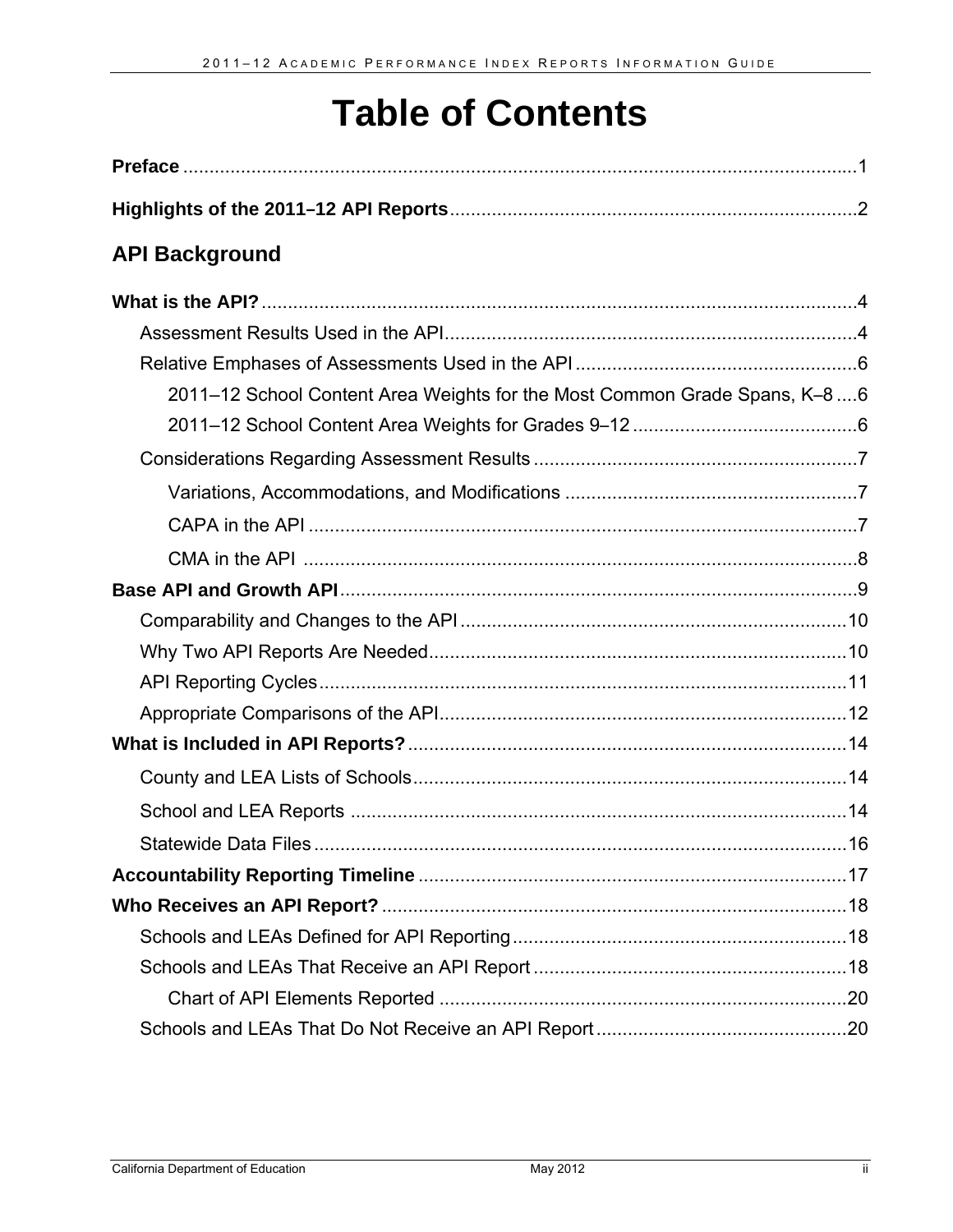## **Table of Contents (continued)**

### **API Calculation**

| Definition of "Continuously Enrolled" and Assignment of Results to School and |  |
|-------------------------------------------------------------------------------|--|
|                                                                               |  |
|                                                                               |  |
|                                                                               |  |
|                                                                               |  |
|                                                                               |  |
|                                                                               |  |
|                                                                               |  |
|                                                                               |  |
|                                                                               |  |
|                                                                               |  |
|                                                                               |  |
|                                                                               |  |
|                                                                               |  |
|                                                                               |  |
|                                                                               |  |
|                                                                               |  |
|                                                                               |  |
|                                                                               |  |
|                                                                               |  |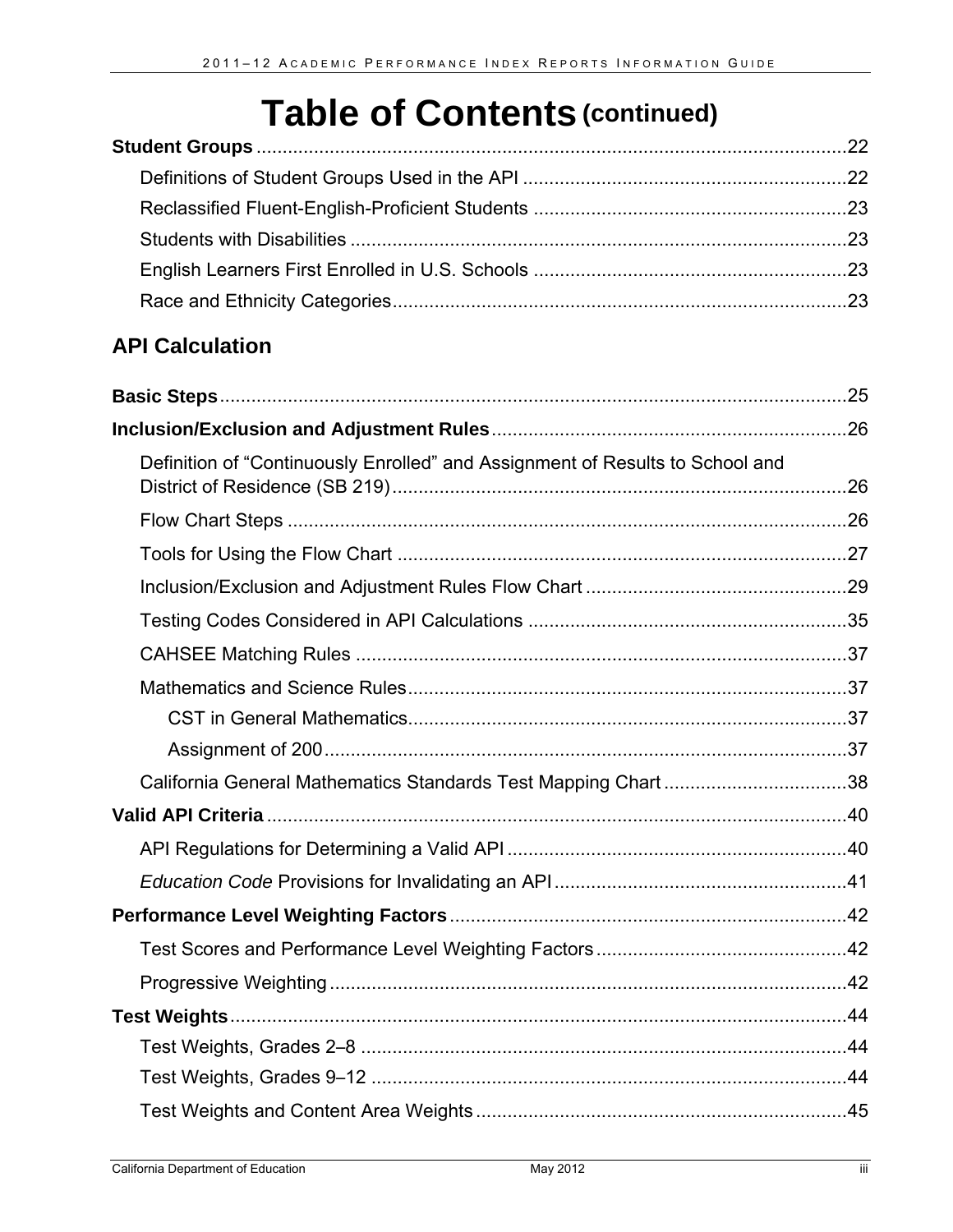## **Table of Contents (continued)**

| Chart of School and Student Group Growth Target Requirements49 |  |
|----------------------------------------------------------------|--|
|                                                                |  |
|                                                                |  |
|                                                                |  |
|                                                                |  |
|                                                                |  |
|                                                                |  |
|                                                                |  |
|                                                                |  |
|                                                                |  |
|                                                                |  |
|                                                                |  |
|                                                                |  |
|                                                                |  |
|                                                                |  |
|                                                                |  |
|                                                                |  |

## **API References**

| California Department of Education Contacts and Related Internet Pages 62 |  |
|---------------------------------------------------------------------------|--|
|                                                                           |  |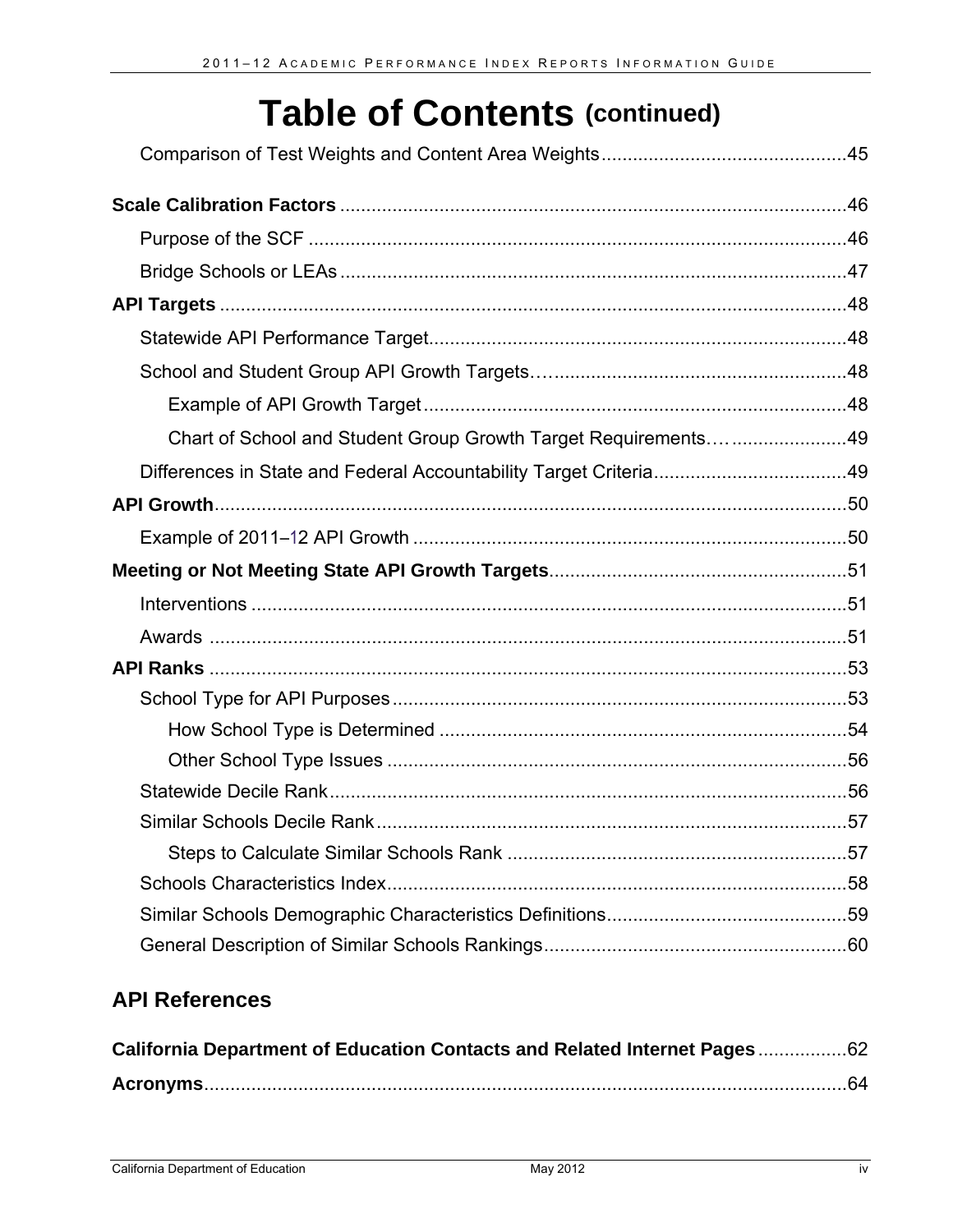## **Preface**

This information guide provides technical information about the Academic Performance Index (API) reports for the 2011–12 reporting cycle. The guide is intended for accountability coordinators at local educational agencies (LEAs) to use in administering their academic accountability programs to meet the requirements of California's Public Schools Accountability Act (PSAA) of 1999.

The California Department of Education (CDE) provides API reports as part of its Accountability Progress Reporting (APR) system. The APR system provides an integrated approach to reporting results for state and federal accountability requirements and includes information about the state, LEAs, schools (including charter schools), and numerically significant student groups.

| <b>State Accountability</b>                                                                          | <b>Federal Accountability</b>                                                                                                                         |
|------------------------------------------------------------------------------------------------------|-------------------------------------------------------------------------------------------------------------------------------------------------------|
| <b>Requirements</b>                                                                                  | <b>Requirements</b>                                                                                                                                   |
| (Public Schools Accountability Act of 1999)                                                          | (Elementary and Secondary Education Act)                                                                                                              |
| ■ 2011 Base API Reports<br>(release May 2012)<br>2012 Growth API Reports<br>(release September 2012) | 2012 Adequate Yearly<br>Progress (AYP) Reports<br>(release September 2012)<br>2012-13 Program<br>Improvement (PI) Reports<br>(release September 2012) |

## **2011–12 APR System**

This guide is not intended to serve as a substitute for state and federal laws or regulations or to detail all of an accountability coordinator's responsibilities in applying accountability requirements to an LEA or a school. The guide should be used in conjunction with academic accountability information provided through the CDE API Web page at http://www.cde.ca.gov/ta/ac/ap/ and from e-mail and correspondence disseminated by the CDE to accountability coordinators. For information about being included on the CDE accountability coordinators listing, please visit the Accountability Listserv Web page at http://www.accountabilityinfo.org/ (Outside Source), or contact the Academic Accountability Unit (AAU) at 916-319-0863 or by e-mail at aau@cde.ca.gov.

This guide is produced by the AAU of the Analysis, Measurement, and Accountability Reporting Division (AMARD) of the CDE. Questions about API or AYP calculations should be addressed to the AAU at the phone number or e-mail address listed above. Questions about the Elementary and Secondary Education Act (ESEA), PI determinations, and AYP appeals should be addressed to the Evaluation, Research, and Analysis (ERA) Unit by phone at 916-319-0869 or by e-mail at evaluation@cde.ca.gov.

Material in this publication is not copyrighted and may be reproduced.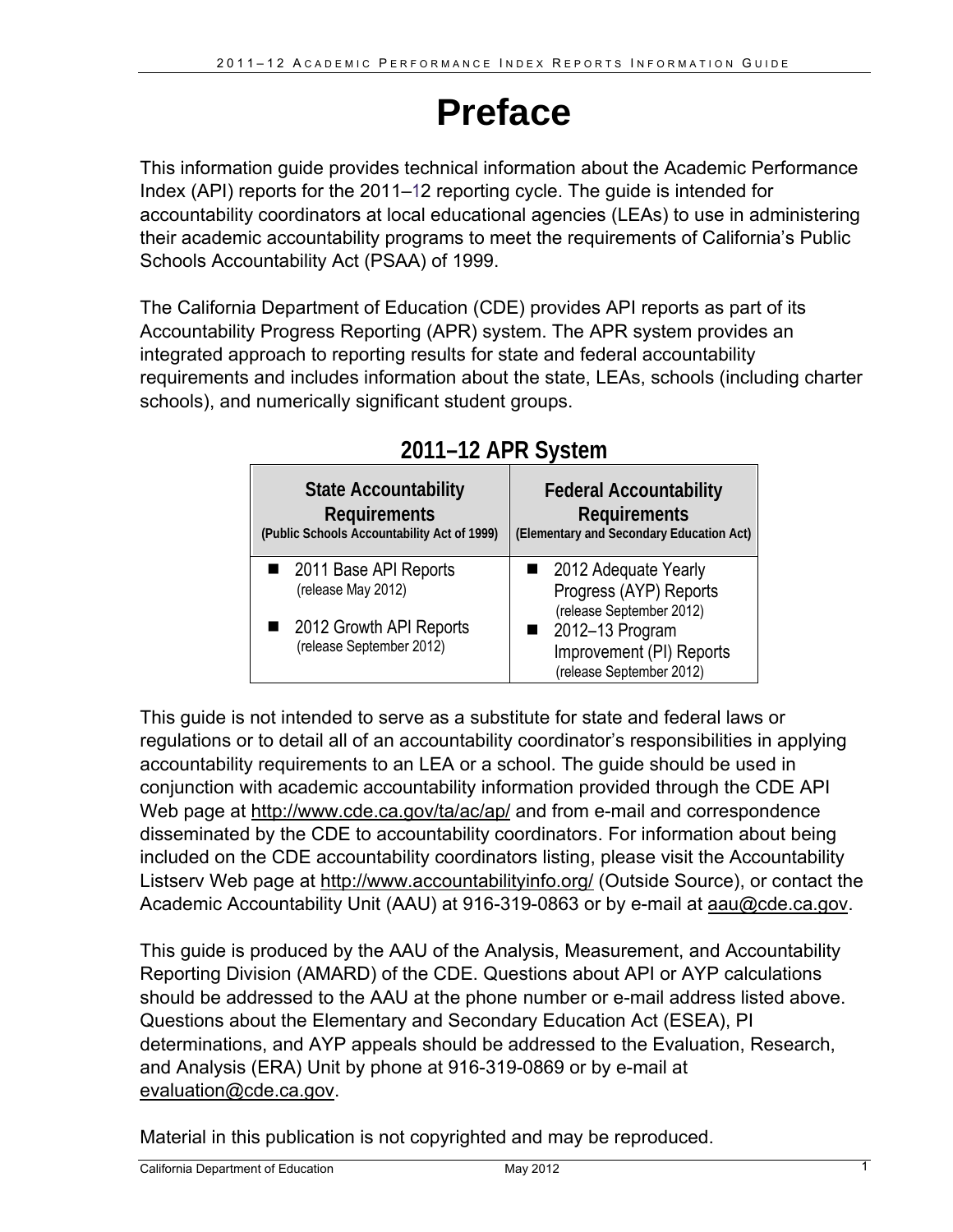## **Highlights of the 2011–12 API Reports**

The 2011 Base API reports, released in May 2012, and the 2012 Growth API reports, scheduled for release in the fall of 2012, comprise the 2011–12 API reporting cycle. In November 2011 and January 2012, the State Board of Education (SBE) adopted the following changes that impact the API, beginning with the 2011–12 API cycle:

- In November 2011, the SBE adopted performance standards for the California Modified Assessment (CMA) in English-language arts (ELA), grades ten and eleven, and Geometry, grades eight through eleven.
- In January 2012, the SBE adopted amendments to the *California Code of Regulations,* Title 5 (5 *CCR*), sections 1039.2 and 1039.3. The new regulations revise the definition of "continuously enrolled" and require student accountability results from an alternative education program (AEP) to be assigned to the school and school district of residence under specific circumstances.

#### ■ Inclusion of the CMA for ELA in Grades Ten and Eleven and **Geometry**

CMA results for ELA in grades ten and eleven and Geometry in grades eight through eleven will be included in the 2011 Base API. The CMA is an assessment of California content standards based on modified achievement standards and was developed in response to federal regulations. The CMA is offered to some students with disabilities (SWD) in accordance with their individualized education programs (IEPs). The 2011 addition of the CMA for ELA in grades ten and eleven and Geometry will conclude the CMA implementation and phase-in of the assessment into the API.

### ■ Inclusion of 5 *CCR* Rules

California *Education Code* (*EC*) Section 52052.1(a)(1) (added by Senate Bill [SB] 219, Stats. of 2007, c. 731) requires the assessment and other accountability results of some students enrolled in an AEP to be assigned back to a school or school district of residence in the calculation of the API. At its January 2012 meeting, the SBE adopted amendments to 5 *CCR*, sections 1039.2 and 1039.3, and this authorized the inclusion of the following, which are incorporated into the 2011 Base API:

 "Continuously enrolled" is defined as student enrollment from Fall Census Day (first Wednesday in October) to the first day of testing without a gap in enrollment of more than 30 consecutive calendar days.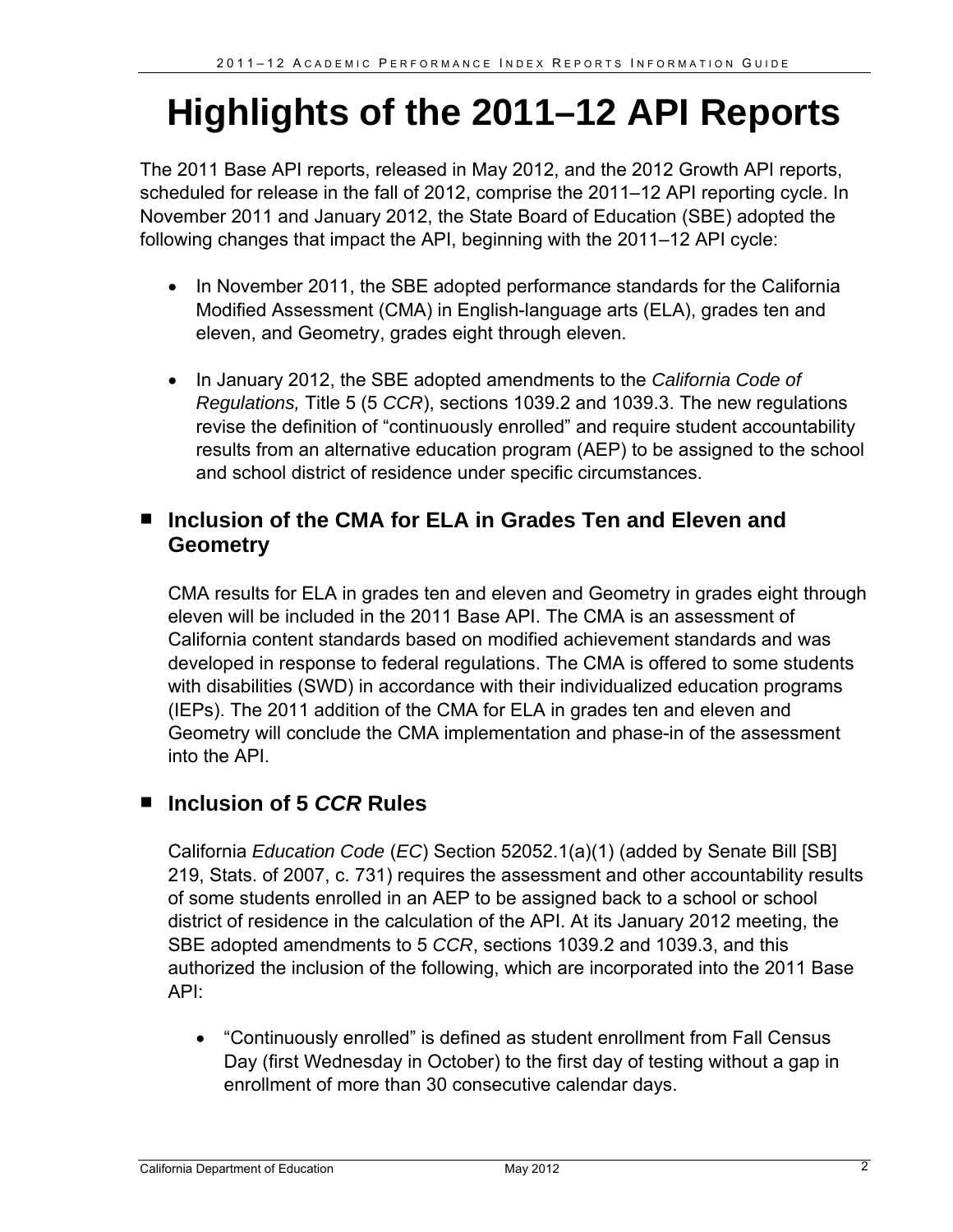If a student was referred to an AEP school by  $(1)$  a non-AEP school and/or  $(2)$ a non-AEP school district of residence after Fall Census Day and the student took the Standardized Testing and Reporting (STAR) Program and/or California High School Exit Examination (CAHSEE) at the AEP, the student's test results are assigned to the non-AEP school.

#### ■ Integration of Graduation Rates and Grade Eight and Nine Dropout **Rates**

Two other changes previously anticipated for inclusion in the 2011 Base API have been rescheduled to the 2012 Base API. These changes include the integration of graduation rates and grade eight and nine dropout rates into the API, as required by California *EC* sections 52052(a)(4)(A) and (B) and 52052.1(a)(3).

#### **API Targets Increase for 2012 AYP**

The API is not only used in meeting state requirements under the PSAA, as described in this information guide, but also is used in meeting one of the federal AYP requirements under the ESEA. The AYP targets will increase in 2012. The API target under 2012 AYP requirements will be a 2012 Growth API of at least 740 or growth in the API of at least one point from 2011 to 2012. AYP targets for all years are displayed on pages 21 through 23 of the *2011 Adequate Yearly Progress Report Information Guide, August 2011* on the CDE AYP Web page at http://www.cde.ca.gov/ta/ac/ay/.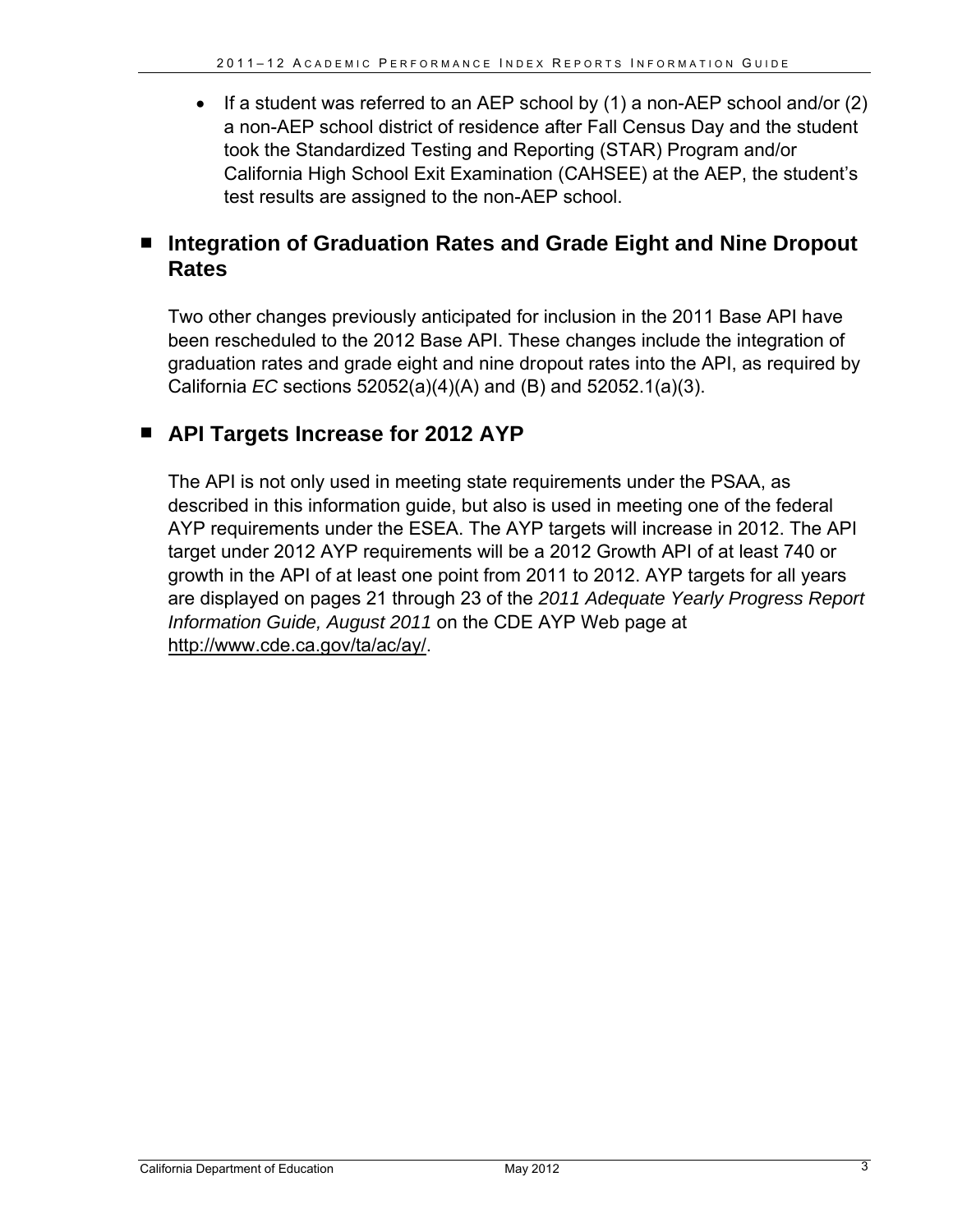## **What is the API?**

The API is a single number, ranging from a low of 200 to a high of 1000, which reflects a school's, an LEA's, or a student group's performance level, based on the results of statewide testing. Its purpose is to measure the academic performance and growth of schools. The API was established by the PSAA, a landmark state law passed in 1999 that created a new academic accountability system for kindergarten through grade twelve public education in California.

The API is calculated by converting a student's performance on statewide assessments across multiple content areas into points on the API scale. These points are then averaged across all students and all tests. The result is the API. An API is calculated for schools, LEAs, and for each student group with 11 or more valid scores at a school or an LEA.

The key features of the API include the following:

- The API is based on an improvement model. The API from one year is compared to the API from the prior year to measure improvement. Each school has an annual target, and all numerically significant student groups at a school also have targets.
- The API requires student group accountability to address the achievement gaps that exist between traditionally higher- and lower-scoring student groups.
- The API is a cross-sectional look at student achievement. It does not track individual student progress across years but rather compares snapshots of school or LEA level achievement results from one year to the next.
- The API is used to rank schools. A school is compared to other schools statewide and to 100 other schools that have similar opportunities and challenges.
- The API is currently a school-based requirement only under state law. However, API reports are provided for LEAs in order to meet federal requirements under ESEA.

## **Assessment Results Used in the API**

The information that forms the basis for calculating the API comes from the results of the STAR Program and the CAHSEE. More information about these testing programs is located on the CDE Testing and Accountability Web page at http://www.cde.ca.gov/ta/. The PSAA requires that test results constitute at least 60 percent of the API. The chart on the next page shows the assessment results that are used in API calculations.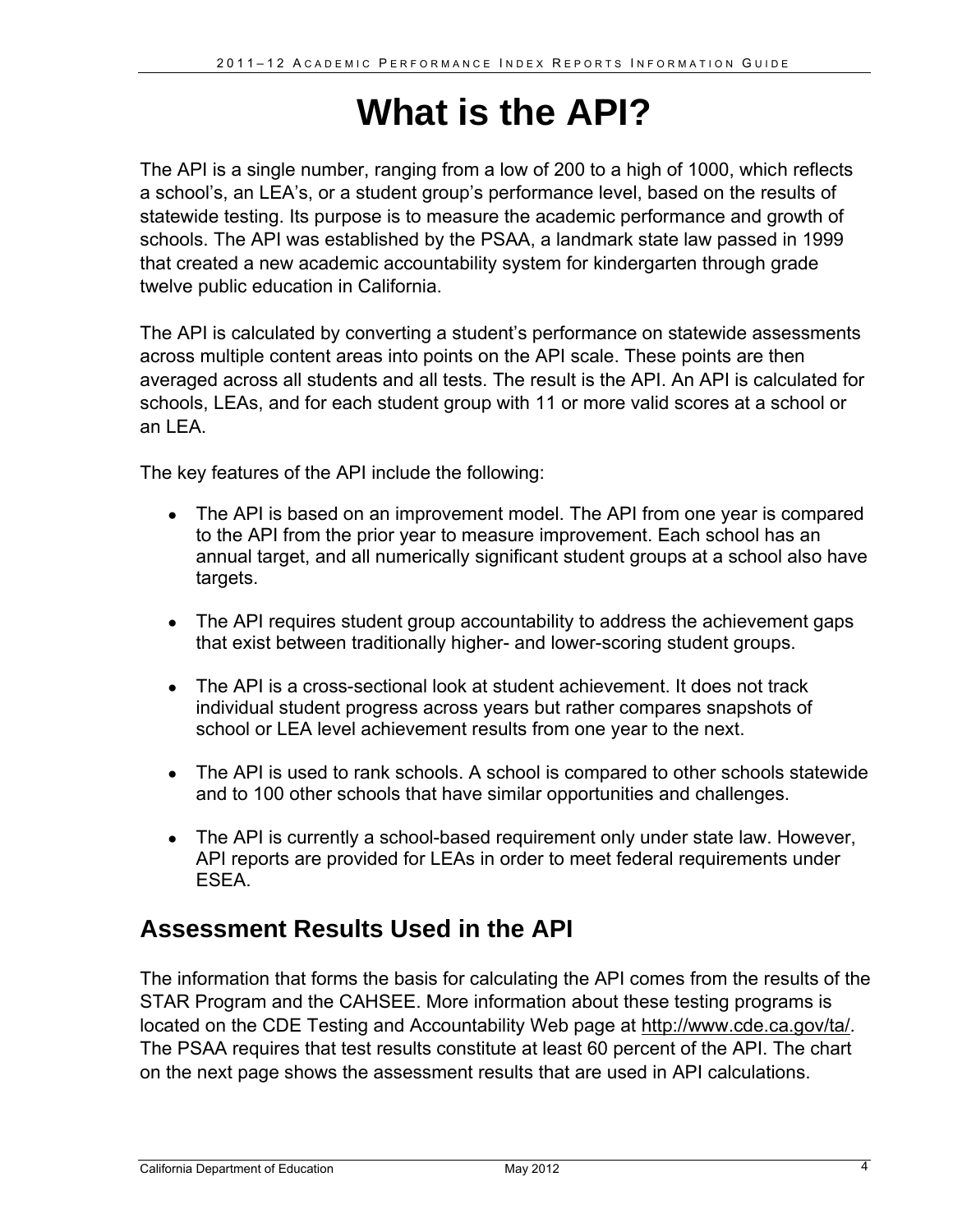### **Assessment Results Used in the API 2011–12**

| Standardized Testing and Reporting (STAR) Program                                                                                                                                                                                                                                                                                                                                                                                                   |  |  |  |
|-----------------------------------------------------------------------------------------------------------------------------------------------------------------------------------------------------------------------------------------------------------------------------------------------------------------------------------------------------------------------------------------------------------------------------------------------------|--|--|--|
| California Standards Tests (CSTs)                                                                                                                                                                                                                                                                                                                                                                                                                   |  |  |  |
| • California English-language arts Standards Test (CST in ELA)<br>Grades two through eleven, including a writing assessment in grades four and seven                                                                                                                                                                                                                                                                                                |  |  |  |
| California Mathematics Standards Test (CST in mathematics)<br>Grades two through seven and grades eight through eleven for the following course-specific tests:<br>- General mathematics (grades eight and nine only)<br>- Algebra I<br>- Geometry<br>- Algebra II<br>- Integrated mathematics 1, 2, or 3<br>- High School Summative Mathematics Test<br>Students in grade seven may take the Algebra I test if they completed an Algebra I course. |  |  |  |
| California History-social science Standards Test (CST in HSS)<br>$\bullet$<br>Grade eight<br>Grade eleven (U.S. history)<br>Grades nine through eleven (world history)                                                                                                                                                                                                                                                                              |  |  |  |
| California Science Standards Test (CST in science)<br>Grades five, eight, and ten and grades nine through eleven for the following course-specific tests:<br>- Biology/life sciences<br>- Earth science<br>- Chemistry<br>- Physics<br>- Integrated/coordinated science 1, 2, 3, or 4                                                                                                                                                               |  |  |  |
| <b>California Modified Assessment (CMA)</b>                                                                                                                                                                                                                                                                                                                                                                                                         |  |  |  |
| English-language arts<br>$\bullet$<br>Grades three through eleven<br><b>Mathematics</b><br>Grades three through eleven (Algebra I for grades seven through eleven, and Geometry for grades<br>eight through eleven)<br>• Science<br>Grades five, eight, and ten                                                                                                                                                                                     |  |  |  |
| California Alternate Performance Assessment (CAPA)                                                                                                                                                                                                                                                                                                                                                                                                  |  |  |  |
| English-language arts and mathematics<br>$\bullet$<br>Grades two through eleven                                                                                                                                                                                                                                                                                                                                                                     |  |  |  |
| Science<br>٠<br>Grades five, eight, and ten                                                                                                                                                                                                                                                                                                                                                                                                         |  |  |  |
| California High School Exit Examination (CAHSEE)                                                                                                                                                                                                                                                                                                                                                                                                    |  |  |  |
| CAHSEE (administered in February, March, and May [make-ups])<br>English-language arts, including a writing assessment, and mathematics<br>Grade ten, also grade eleven or twelve CAHSEE results are included in the API if the student passed                                                                                                                                                                                                       |  |  |  |
| the CAHSEE anytime during the school year.                                                                                                                                                                                                                                                                                                                                                                                                          |  |  |  |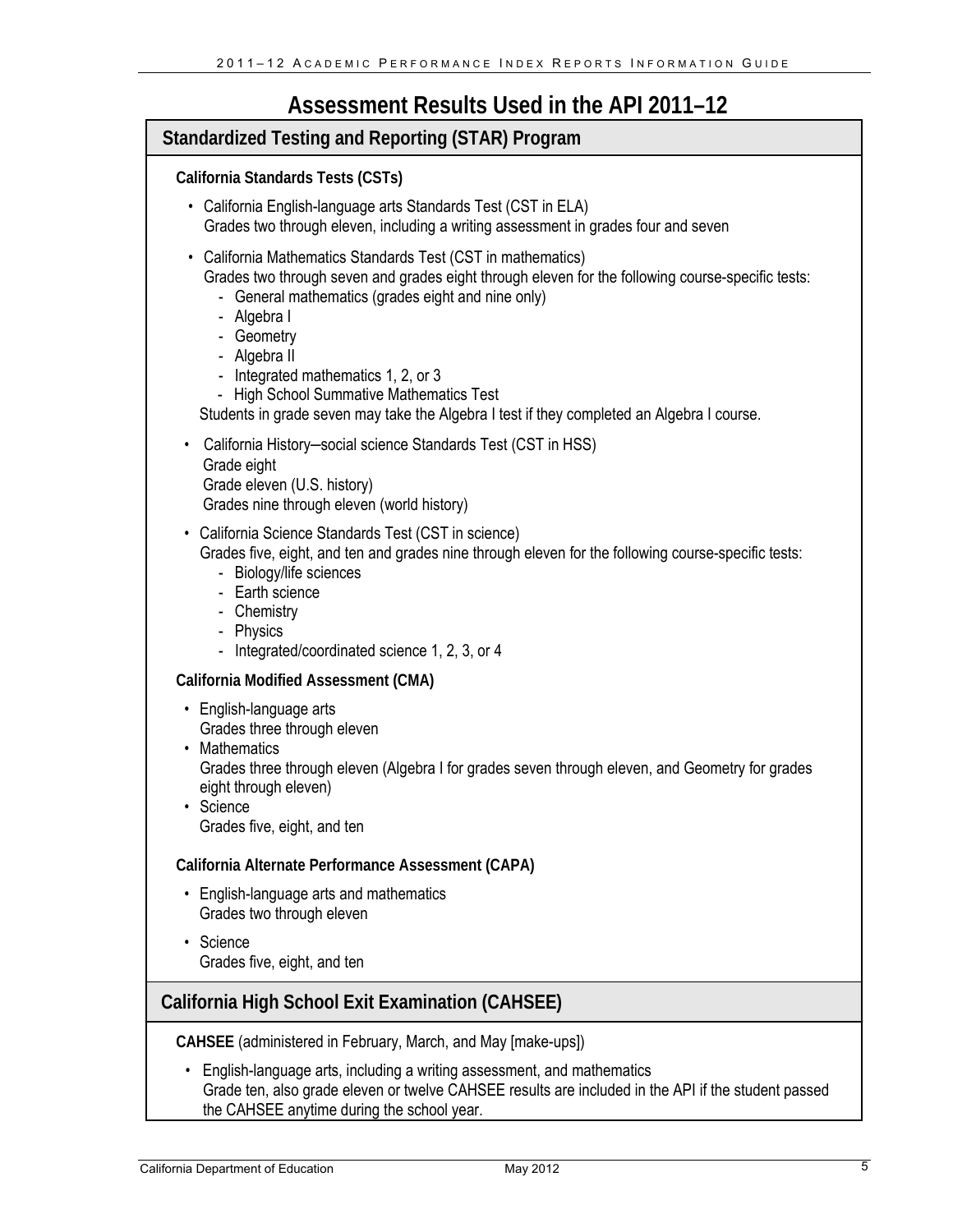### **Relative Emphases of Assessments Used in the API**

The test results used in calculating a school's API have different relative emphases. The amount of emphasis each content area has in the API for a particular school or LEA (called the content area weights) is determined by statewide test weights and by the number of students taking each type of test. The tables below show the relative emphases of different content areas in the API for the most common grade spans of schools. The first table shows 2011–12 for kindergarten through grade eight. The second table shows 2011–12 for grades nine through twelve.

| <b>Content Area</b>                     | $K-5$               | $6 - 8$ | $K-8$ |
|-----------------------------------------|---------------------|---------|-------|
| CST/CMA/CAPA in ELA                     | 56.5%               | 51.4%   | 54.2% |
| CST/CMA/CAPA in Mathematics             | 37.6%               | 34.3%   | 36.1% |
| CST/CMA/CAPA in Science, Grades 5 and 8 | 5.9%                | 7.1%    | 6.5%  |
| CST in History-Social Science, Grade 8  | (Not<br>Applicable) | 7.1%    | 3.2%  |

### **2011–12 School Content Area Weights for the Most Common Grade Spans, K–8**

### **2011–12 School Content Area Weights for Grades 9–12**

| <b>Content Area</b>                        | $9 - 12$ |
|--------------------------------------------|----------|
| CST/CMA/CAPA in ELA, Grades 9-11           | 27.1%    |
| CST/CMA/CAPA in Mathematics, Grades 9-11   | 18.1%    |
| CST/CMA/CAPA in Science, Grades 9-11       | 22.9%    |
| CST in History-Social Science, Grades 9-11 | 13.9%    |
| CAHSEE ELA, Grades 10-12                   | $9.0\%$  |
| CAHSEE Mathematics, Grades 10-12           | $9.0\%$  |

Note: Data in these tables assume an equal number of valid scores at each grade level and no missing data. If some students at a school do not take one or more tests, the indicator weights would be different than those shown above. Also, these tables do not factor in the assignment of 200 rules for grades eight through eleven.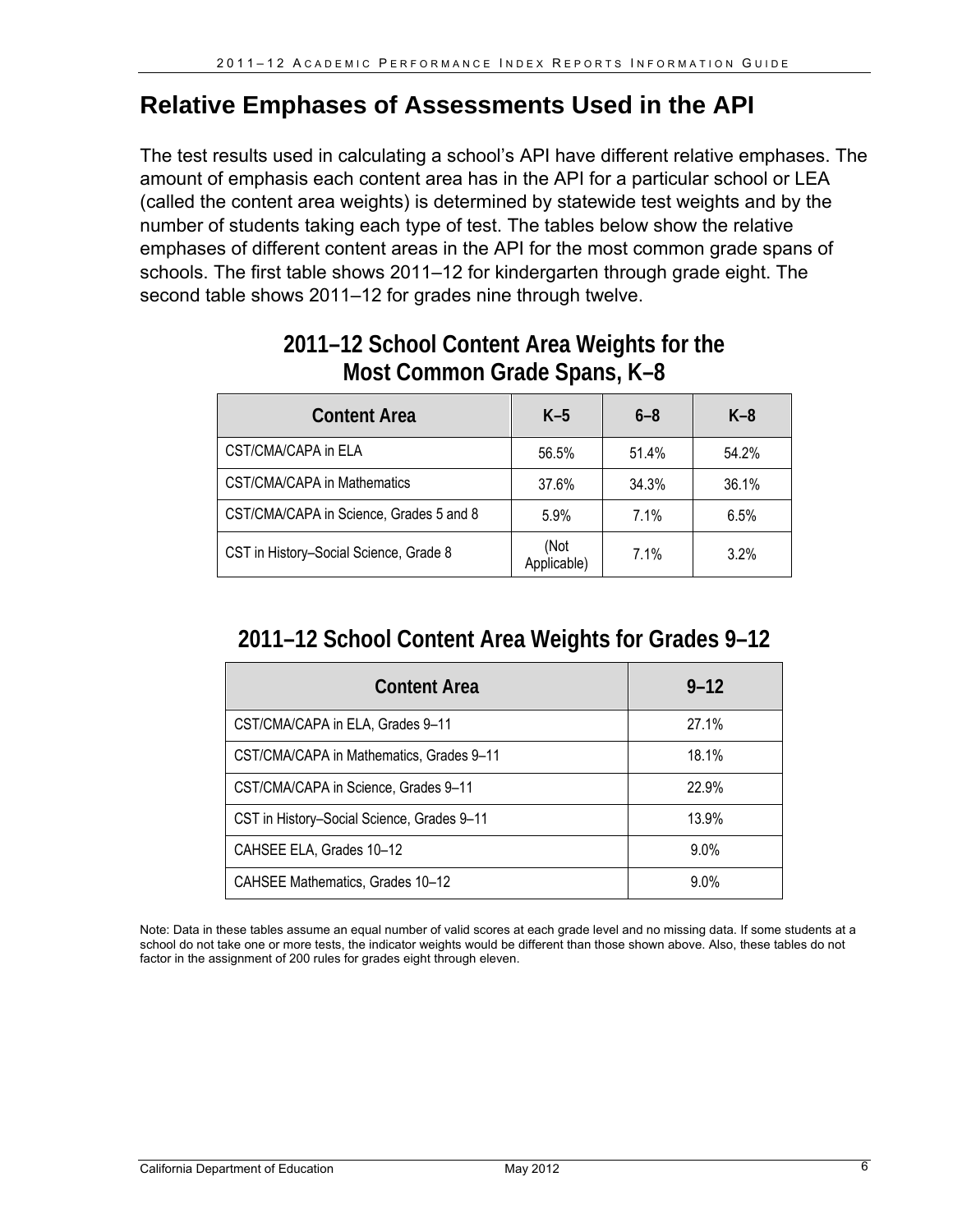## **Considerations Regarding Assessment Results**

Adjustments are made to the API for statewide assessment results of students who take the tests using modified test administrations.

#### ■ Variations, Accommodations, and Modifications

Students who take exams in the STAR Program and CAHSEE may be provided certain test variations, accommodations, and/or modifications. A description of these varied test administrations are provided in the "Testing Variations, Accommodations, and Modifications" located on the CDE STAR Web page at http://www.cde.ca.gov/ta/tg/sr/. Test administration variations and accommodations do not result in changes to API calculations. Modifications, however, do result in changes. Scores for students tested with modifications are assigned 200 (far below basic) in the API calculations. These changes are made to accountability reporting only and do not affect the individual student's score report. The student receives an individual score report with his or her actual score.

#### **CAPA in the API**

In response to federal requirements of the Individuals with Disabilities Education Act (IDEA), Amendments of 1997, and the ESEA, California developed the CAPA, an alternate assessment for students with significant cognitive disabilities who cannot participate in the general STAR Program assessments, even with accommodations or modifications. A student's IEP specifies whether the student should take the CAPA. Students taking the CAPA work toward achieving selected state academic standards using alternate achievement standards to measure their progress.

The alternate assessment population is made up of a relatively small number of students with significant cognitive disabilities. In California, approximately less than one percent of the total number of students statewide takes the CAPA. Since examiners may adapt the CAPA based on students' instruction mode, accommodations and modifications do not apply to the CAPA. Further information is located on the CDE CAPA Web page at http://www.cde.ca.gov/ta/tg/sr/capa.asp.

For API reporting, the CAPA performance level the student receives (advanced, proficient, basic, below basic, or far below basic) is the level that is included in the API calculations. The CAPA is not treated as a separate test for accountability, because the CAPA is an "alternate" to the CSTs. The addition of CAPA into the API does not change the API test weights, and the same basic test weights and calculation rules used for the CST also apply to the CAPA. Also, if a student took a CAPA test, the results are counted in the SWDs student group, even if the record shows no valid disability code.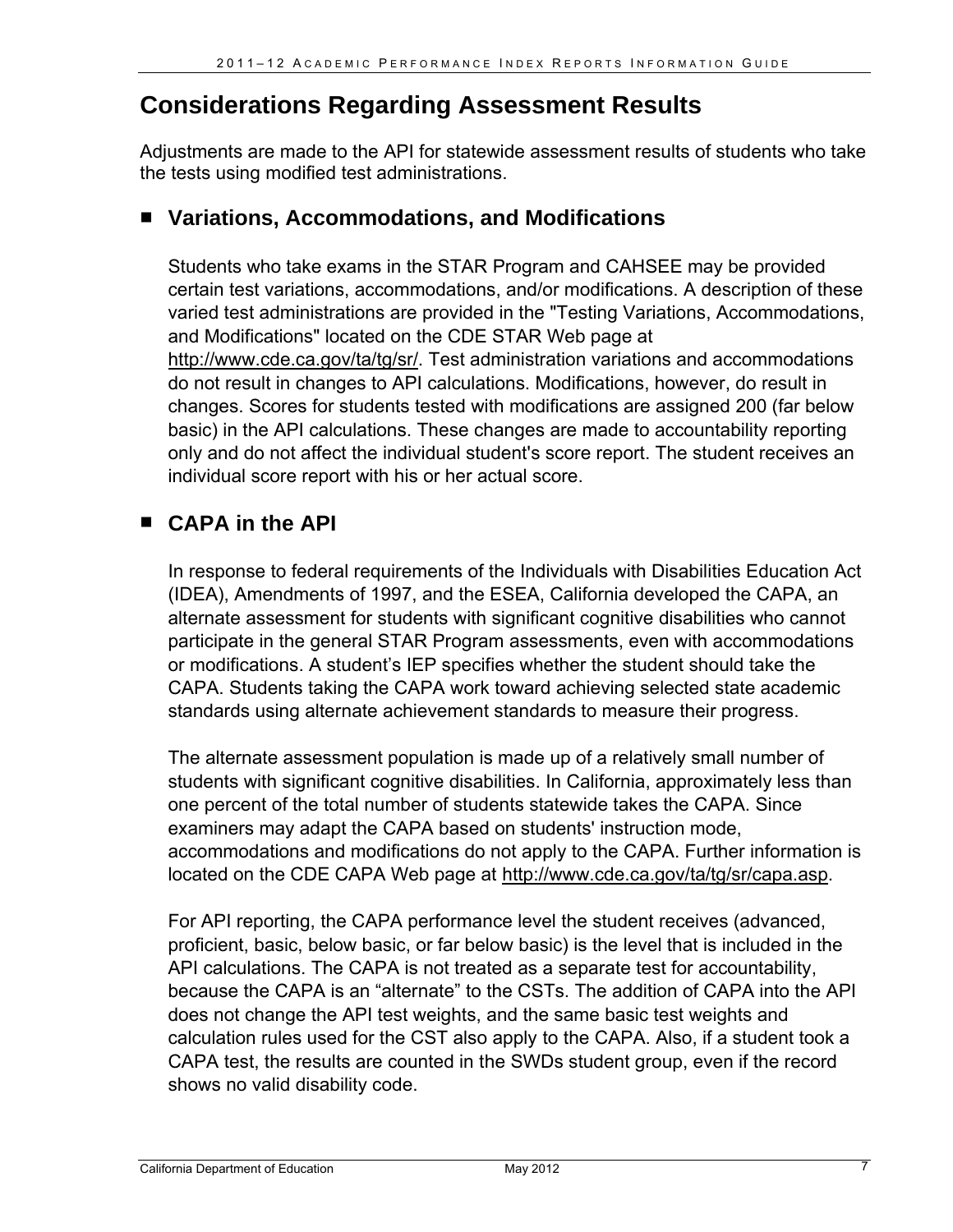#### **CMA in the API**

In April 2007, the U.S. Department of Education (ED) enacted regulations for an alternate assessment based on modified achievement standards. The CDE, in response to the federal regulations, developed the CMA, an alternate assessment of the California content standards based on modified achievement standards for students with an IEP who meet the SBE adopted eligibility criteria. The purpose of the CMA is to allow students to demonstrate achievement of the content standards in ELA, mathematics, and science. Further information about CMA participation criteria is located on the CDE CMA Web page at http://www.cde.ca.gov/ta/tg/sr/cmastar.asp.

The CMA was administered statewide beginning in 2008 in grades three through five in ELA and mathematics and grade five in science. The SBE approved performance levels for the CMA in grades three through five in November 2008, and the CMA results for these grade levels were included in the API beginning with the 2008 Base API.

In November 2009, the SBE adopted the performance levels for CMA in grades six through eight in ELA, grades six and seven in mathematics, and grade eight in science. CMA results for these grade levels were included in the API beginning with the 2009 Base API.

In March 2011, the SBE adopted performance levels for ELA in grade nine, Algebra I in grades seven through eleven, and science in grade ten. The CMA results for these grade levels were included in the API beginning with the 2010 Base API.

In November 2011, the SBE adopted performance levels for ELA in grades ten and eleven, and Geometry in grades eight to eleven. (The adopted performance levels can be obtained on the SBE Agenda—November 9–10, 2011 Web page at http://www.cde.ca.gov/be/ag/ag/yr11/agenda201111.asp.) The CMA results for these grade levels are included in the API beginning with the 2011 Base API which completes the incorporation of the CMAs into the API.

As with CAPA results in API reporting, the performance level a student received on the CMA (far below basic, below basic, basic, proficient, or advanced) was the level that was included in the API calculations. The addition of CMA into the API does not change the API test weights, and the same test weights and calculation rules used for the CST also apply to the CMA. Also, if a student took a CMA test, the results are counted in the SWD student group, even if the record shows no valid disability code.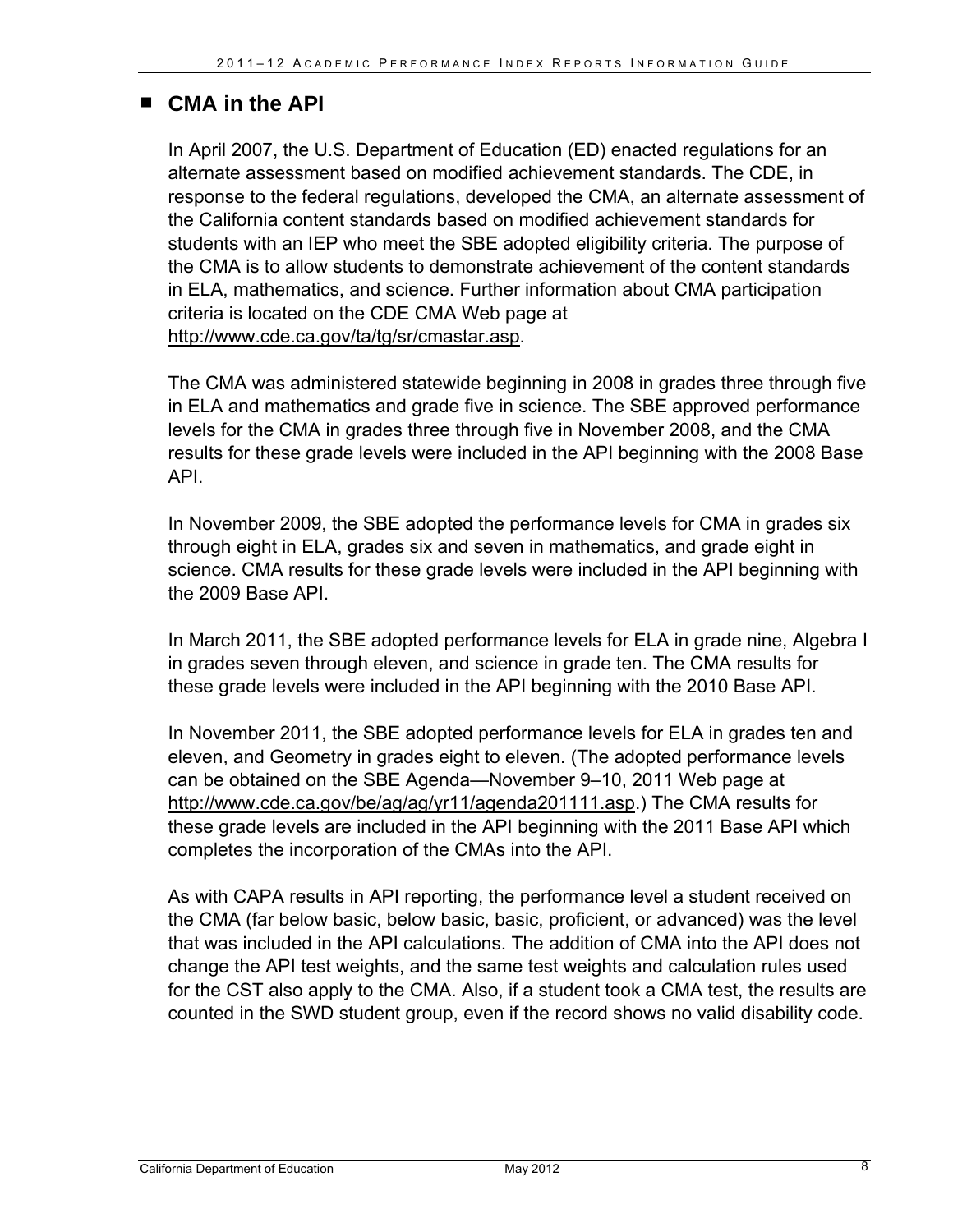## **Base API and Growth API**

In order to measure the academic improvement of a school, academic results in the form of the API are compared from year to year. Growth (or change) in the API is the difference between the Base API and Growth API within a reporting cycle.

Each reporting cycle begins with a Base API. The Base API is calculated using the test results of the previous year and the Growth API is calculated using the test results of the current year. For example, the 2011 Base API is calculated using results of statewide testing from spring 2011 and the 2012 Growth API is calculated using results of statewide testing from spring 2012. Any changes in the API calculations, such as adding a new assessment, in a year begin with the Base API. Therefore, the calculation methods for the Base API might not be the same across years. However, the Base API and Growth API within a reporting cycle must use the same calculation method. The following charts show the 2011–12 API reporting cycle:



**<sup>1</sup>**Grade levels of assessments are 2–11 unless otherwise noted.

The indicators are the same for the Base and Growth APIs, but the 2011 Base includes 2011 test results whereas the 2012 Growth includes 2012 test results. The 2011 Base API is subtracted from the 201 G Growth API to show how much a school's API changed from 2011 to 2012 (referred to as 2011–12 API growth). This determines whether a school meets its API growth target. The Base API Report includes the Base API, targets, and ranks. The Growth API Report includes the Growth API, growth achieved, and whether or not targets were met.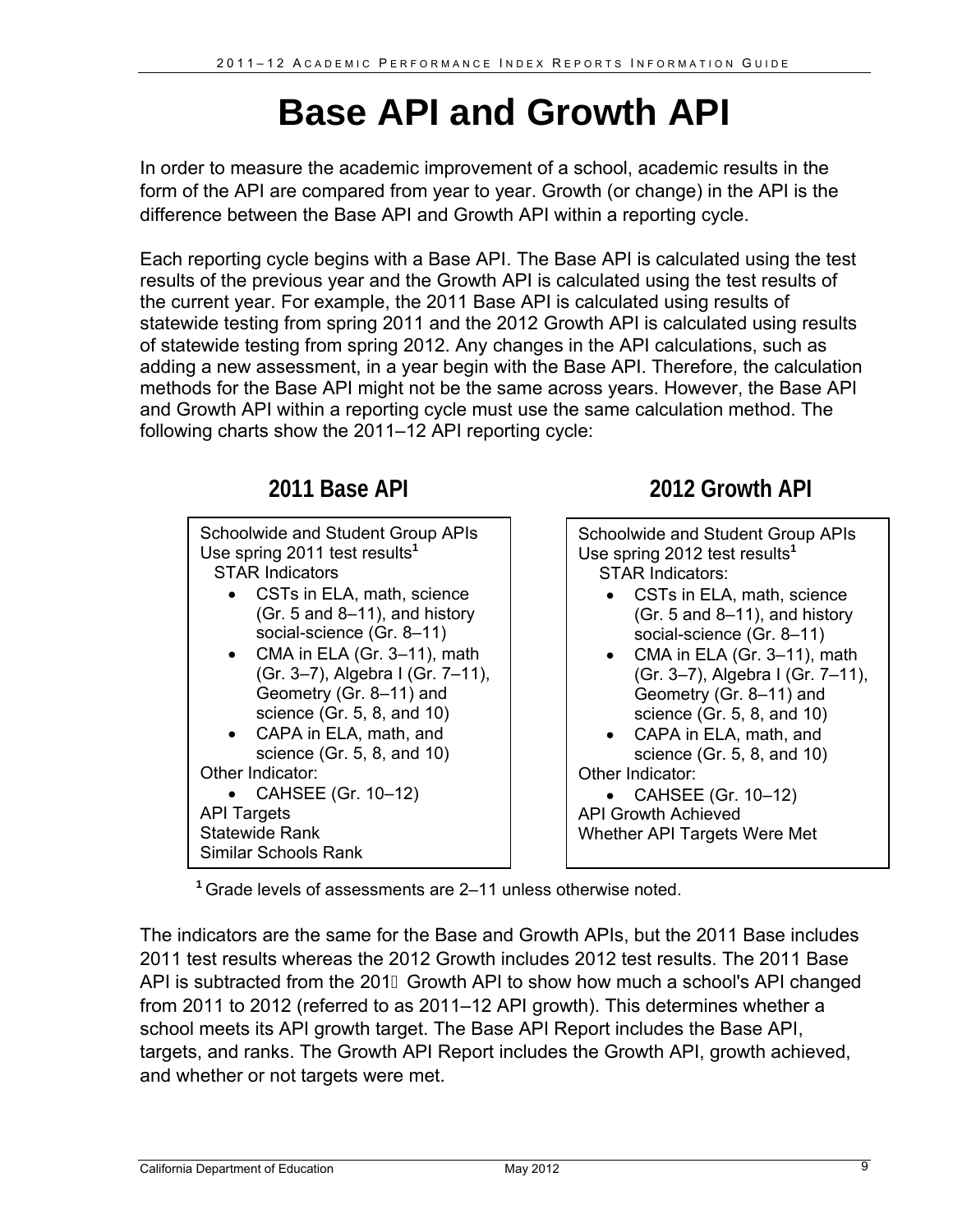## **Comparability and Changes to the API**

In order to make comparisons, the APIs being compared must be based on the same tests with the same test weights. If the API indicators and methodology remained the same from year to year, there would be no need for two API reports. However, complication arises in year-to-year comparisons of the API when changes to the API must be made. From one year to the next, assessments may be added or taken away from the set of API indicators. For example, in the 2011–12 API cycle, the CMA ELA in grades ten and eleven and CMA Geometry in grades eight through eleven were added to the API. Also, the test weights (relative emphasis on each test) or rules for inclusions/exclusions in the API can also change.

## **Why Two API Reports Are Needed**

In order to measure growth as well as incorporate new changes into the API, two API reports are produced. When changes occur in the API, the Base API at the start of a new API cycle is adjusted to reflect the changes. The Base API, including all new indicators and methodological changes, becomes the baseline against which to compare the next year's Growth API. The Growth API must match the Base API in order to compare the two.

The graphic below illustrates why two API reports are needed. In order to reflect the incorporation of the additional assessments, the Base API is adjusted, and the Growth API for that cycle is calculated in the same way.



### **Two API Reports to Maintain Comparability and Allow Changes**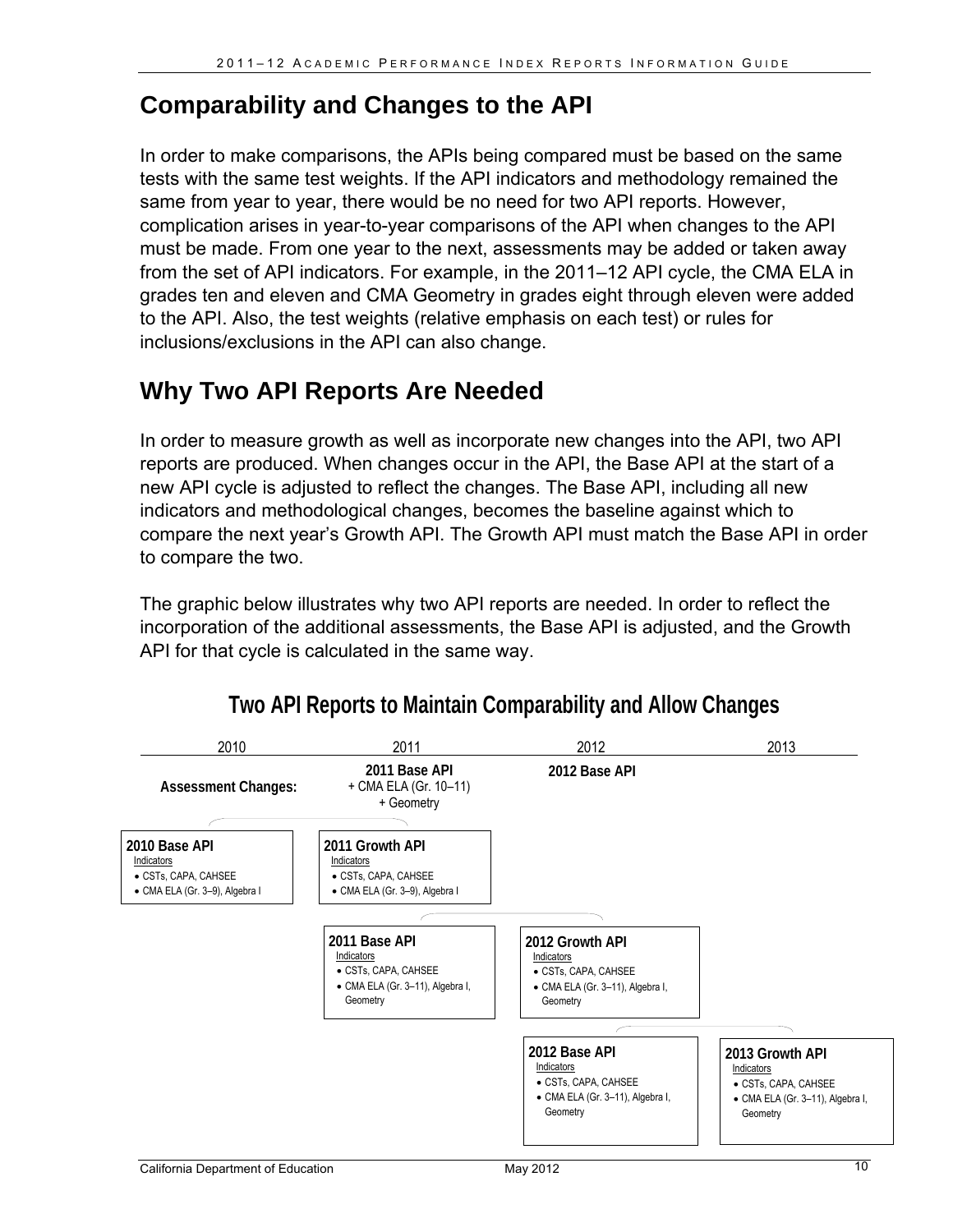### **API Reporting Cycles**

An API reporting cycle consists of two components: (1) base information and (2) growth information. The base reports are provided in the spring, and the growth reports are provided in the fall.

**Year of Testing**  • CSTs in ELA, math, science • CMA in ELA (Gr. 3-11), math CMA in ELA (Gr. 3–11), math (Gr. 3–7), Algebra I (Gr. 7–11), • CSTs in ELA, math, science CMA in ELA (Gr. 3–9), math (Gr. 3–7), Algebra I (Gr. 7–11), • CSTs in ELA, math, science CMA in ELA (Gr. 3–9), math (Gr. 3–7), Algebra I (Gr. 7–11), • CSTs in ELA, math, science • CMA in ELA (Gr. 3-11), math CMA in ELA (Gr. 3–11), math (Gr. 3–7), Algebra I (Gr. 7–11), • CSTs in ELA, math, science • CMA in ELA (Gr. 3-11), math CMA in ELA (Gr. 3–11), math (Gr. 3–7), Algebra I (Gr. 7–11), • CSTs in ELA, math, science CMA in ELA (Gr. 3-11), math (Gr. 3–7), Algebra I (Gr. 7–11), 2010 2011 2012 2013 **2010 Base API**  Schoolwide/Student Group APIs  $(Gr. 5 and 8–11 including life)$ science in Gr. 10), and history social-science (Gr. 8–11) science (Gr. 5 and 8 including life science in Gr. 10) CAPA in ELA, math, and science (Gr. 5, 8 and 10) CAHSEE (Gr. 10–12) **API Tamets** Statewide Rank Similar Schools Rank The Base API was adjusted for ELA Gr. 10–11 and Geometry Gr. 8–11 (May 2011 release) **2011 Growth API**  Schoolwide/Student Group APIs  $(Gr. 5 and 8–11 including life)$ science in Gr. 10), and history social-science (Gr. 8–11) science (Gr. 5 and 8 including life science in Gr. 10) CAPA in ELA, math, and science (Gr. 5, 8 and 10) CAHSEE (Gr. 10–12) API Growth Achieved Whether API Targets Were Met (August 2011 release) **2011 Base API**  Schoolwide/Student Group APIs (Gr. 5 and 8–11 including life science in Gr. 10), and history social-science (Gr. 8–11) Geometry (Gr. 8-11), and science (Gr. 5, 8, and 10) CAPA in ELA, math, and science (Gr. 5, 8 and 10) CAHSEE (Gr. 10–12) API Targets Statewide Rank Similar Schools Rank (May 2012 release) **2012 Growth API**  Schoolwide/Student Group APIs (Gr. 5 and 8–11 including life science in Gr. 10), and history social-science (Gr. 8–11) Geometry (Gr. 8-11), and science  $(Gr, 5, 8, \text{ and } 10)$  CAPA in ELA, math, and science (Gr. 5, 8 and 10) CAHSEE (Gr. 10–12) API Growth Achieved Whether API Targets Were Met (September 2012 release) **2012 Base API**  Schoolwide/Student Group APIs (Gr. 5 and 8–11 including life science in Gr. 10), and history social-science (Gr. 8-11) Geometry (Gr. 8–11), and science (Gr. 5, 8, and 10) CAPA in ELA, math, and science (Gr. 5, 8 and 10) CAHSEE (Gr. 10–12) **API Targets** Statewide Rank Similar Schools Rank **2013 Growth API**  Schoolwide/Student Group APIs  $(Gr. 5$  and 8–11 including life science in Gr. 10), and history social-science (Gr. 8-11) Geometry (Gr. 8–11), and science (Gr. 5, 8, and 10) CAPA in ELA, math, and science (Gr. 5, 8 and 10) CAHSEE (Gr. 10–12) API Growth Achieved Whether API Targets Were Met (September 2013 release)

<sup>1</sup> Grade levels of assessments are 2–11 unless otherwise noted. (May 2013 release)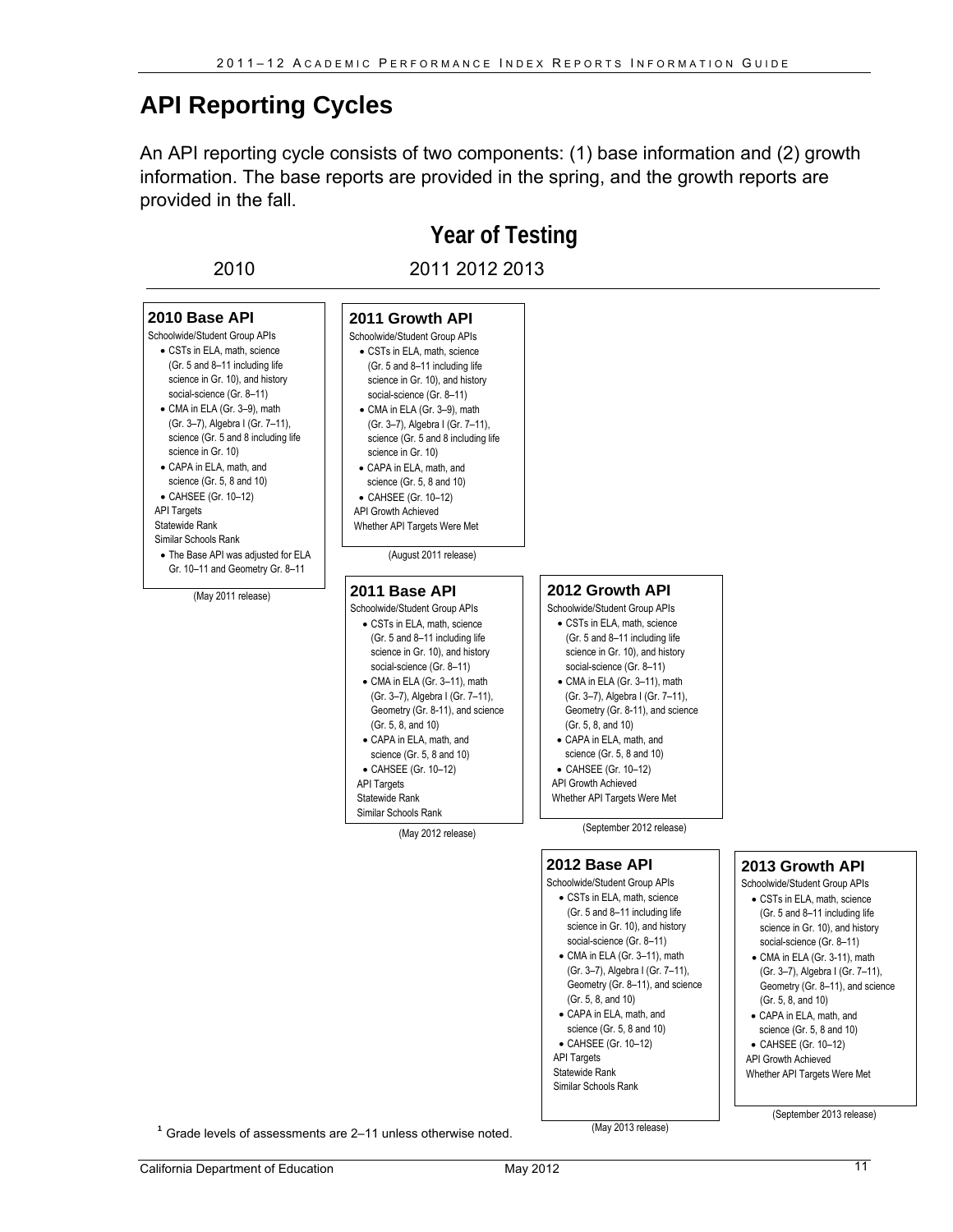## **Appropriate Comparisons of the API**

Because new indicators are added to the API and test weights may change from one cycle to the next, it is inappropriate to compare APIs across reporting cycles. It is appropriate, however, to compare the Base and Growth APIs within a reporting cycle as well as to compare the amount of API growth (i.e., change in the API) of different reporting cycles.

#### **Examples of Invalid and Valid Comparisons of the API**

#### **Invalid comparisons of the API**

The following examples are invalid comparisons because the APIs are compared across reporting cycles. The reporting cycles may differ in the assessments (indicators) and the weights included in the APIs, and that type of comparison would not be a valid comparison.

2010 Base API and 2011 Base API

In this example, the 2010 Base API is in the 2010–11 reporting cycle, and the 2011 Base API is in the 2011–12 reporting cycle. The comparison is not valid because different indicators were used in each cycle (i.e., the CMA in ELA, grades ten and eleven, and CMA in Geometry were not in the 2010–11 cycle but were in the 2011–12 cycle).

2006 Base API and 2011 Growth API

In this example, the 2006 Base API is in the 2006–07 reporting cycle, and the 2011 Growth API is in the 2010–11 reporting cycle. Again, the comparison is not valid because different indicators were used in each cycle (i.e., the 2010– 11 cycle included many more indicators than the 2006–07 cycle).

• 2011 Base API and 2011 Growth API

In this example, the 2011 Base API is in the 2011–12 reporting cycle, and the 2011 Growth API is in the 2010–11 reporting cycle. The APIs were calculated from the same year's test data (2011). However, the 2011 Base API included the CMA in ELA, grades ten and eleven, and Geometry and the 2011 Growth API did not include these indicators. This comparison is not valid.

#### **Valid comparisons of the API**

The following examples are valid comparisons because (1) the Base and Growth APIs are compared within the same reporting cycle, **or** (2) the amount of growth (change) in the API from different reporting cycles is compared.

The first example compares APIs that are calculated based upon the same assessments (indicators). The second example compares the amount of change in the API across reporting cycles.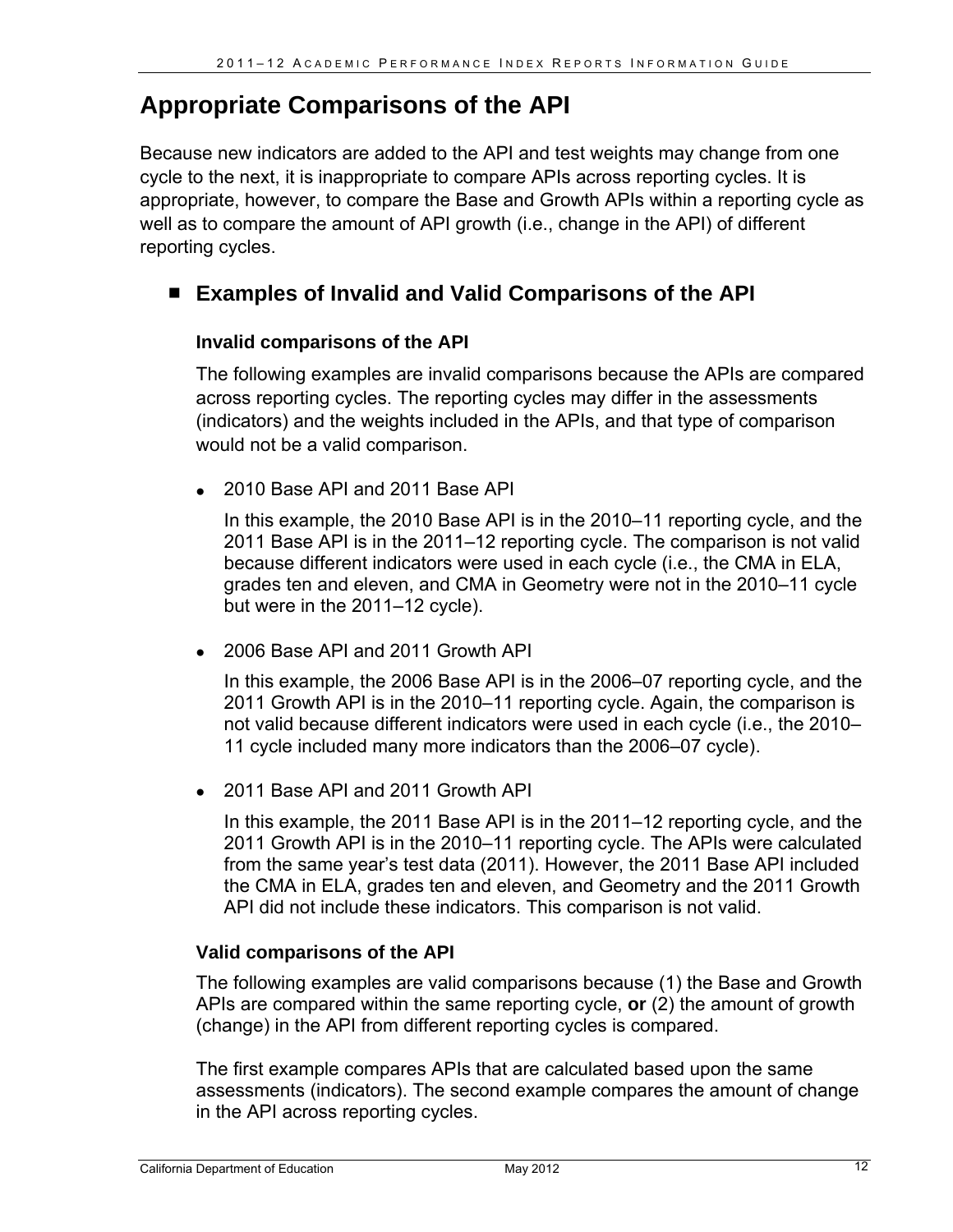2011 Base API and 2012 Growth API Within a Reporting Cycle

This example shows the amount of API change from 2011 to 2012 for the school and for each numerically significant student group. It also shows the school and student group API scores compared to the statewide target of 800.



## **Example of 2011–12 API Results**

 The following example shows API growth (change) from 2007–08, 2008–09, 2009–10, 2010–11, and 2011–12 for a school site while preserving the validity of API comparisons because growth within API cycles over five years is shown.

**Example of Growth in the API, 2007–08 to 2011–12** 

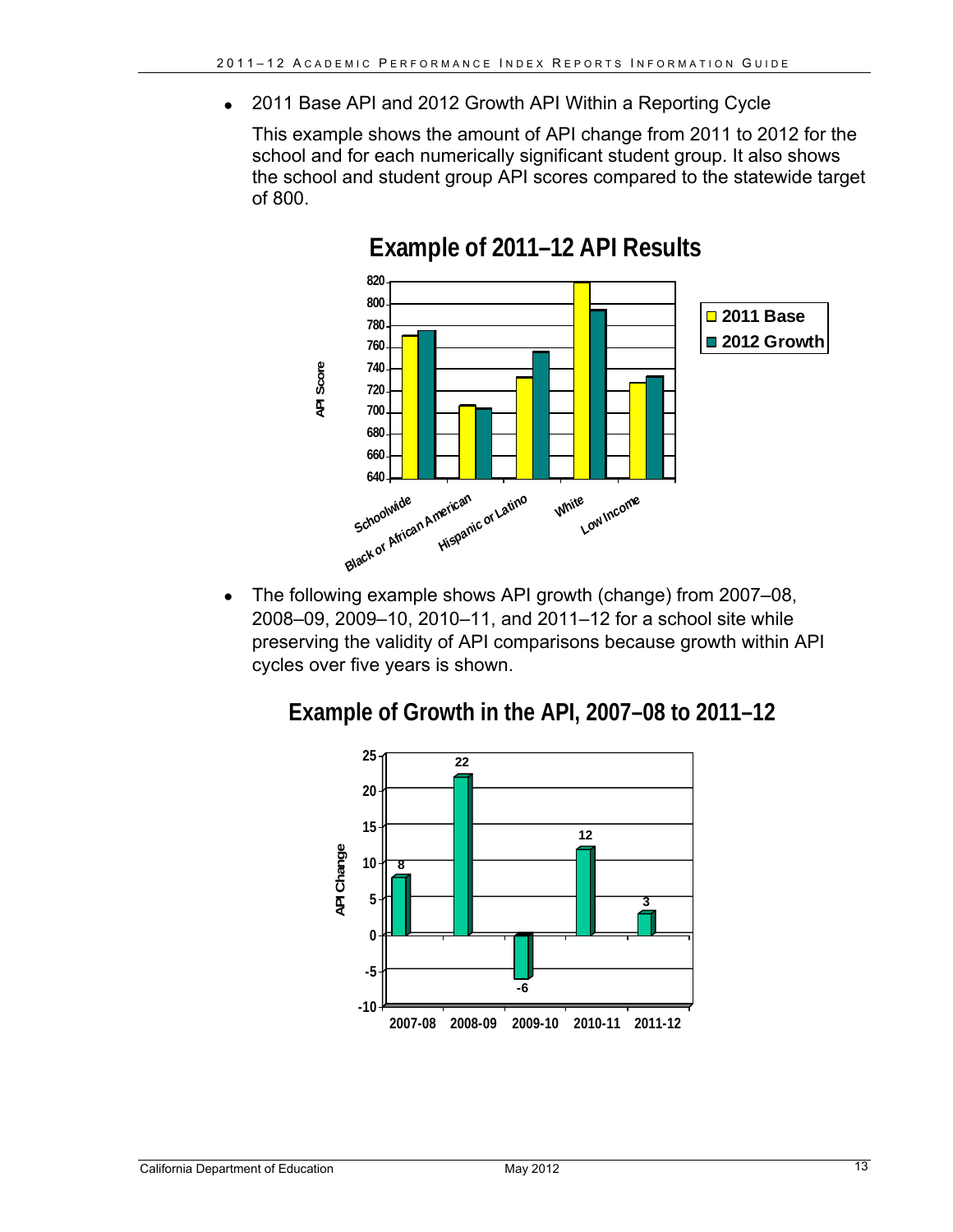## **What is Included in API Reports?**

The Base and Growth API reports provide accountability information about schools, LEAs, and the state. These reports are accessed on the CDE API Web page at http://www.cde.ca.gov/ta/ac/ap/. This section describes the types of information included in API reports.

## **County and LEA Lists of Schools**

The County List of Schools and LEA List of Schools provide summaries of selected API information for each school and LEA. The reports for 2011–12 have the same basic structure as the prior year reports. Both the County and LEA List of Schools contain the following information about each school or LEA:

| 2011 Base API Report<br>(May 2012 release)                    |           | 2012 Growth API Report<br>(September 2012 release)                                                                |
|---------------------------------------------------------------|-----------|-------------------------------------------------------------------------------------------------------------------|
| Number of Students Included in the Base API                   | $\bullet$ | Number of Students Included in the Growth API                                                                     |
|                                                               | $\bullet$ | 2012 Growth API                                                                                                   |
| 2011 Base API                                                 | ٠         | 2011 Base API (same as in 2011 Base API Report)                                                                   |
| 2011 Statewide Rank                                           |           |                                                                                                                   |
| 2011 Similar Schools Rank                                     |           |                                                                                                                   |
| 2011–12 Growth Target                                         | $\bullet$ | 2011-12 Growth Target (same as in 2011 Base API<br>Report)                                                        |
| 2012 API Target<br>(2011 Base API plus 2011-12 Growth Target) |           |                                                                                                                   |
|                                                               | $\bullet$ | 2011–12 API Growth<br>(2012 Growth API minus 2011 Base API)                                                       |
|                                                               | $\bullet$ | Met Growth Target<br>- Schoolwide<br><b>Student Groups</b><br>-<br><b>Both Schoolwide and Student Groups</b><br>L |

## **School and LEA Reports**

The school and LEA reports for 2011–12 have the same basic structure as the prior year reports. The navigation bar across the top of the page allows users to easily move between results for the state API, federal AYP, and federal PI requirements. The selection bar at the top right side of the reports allows users to navigate different sections of the reports.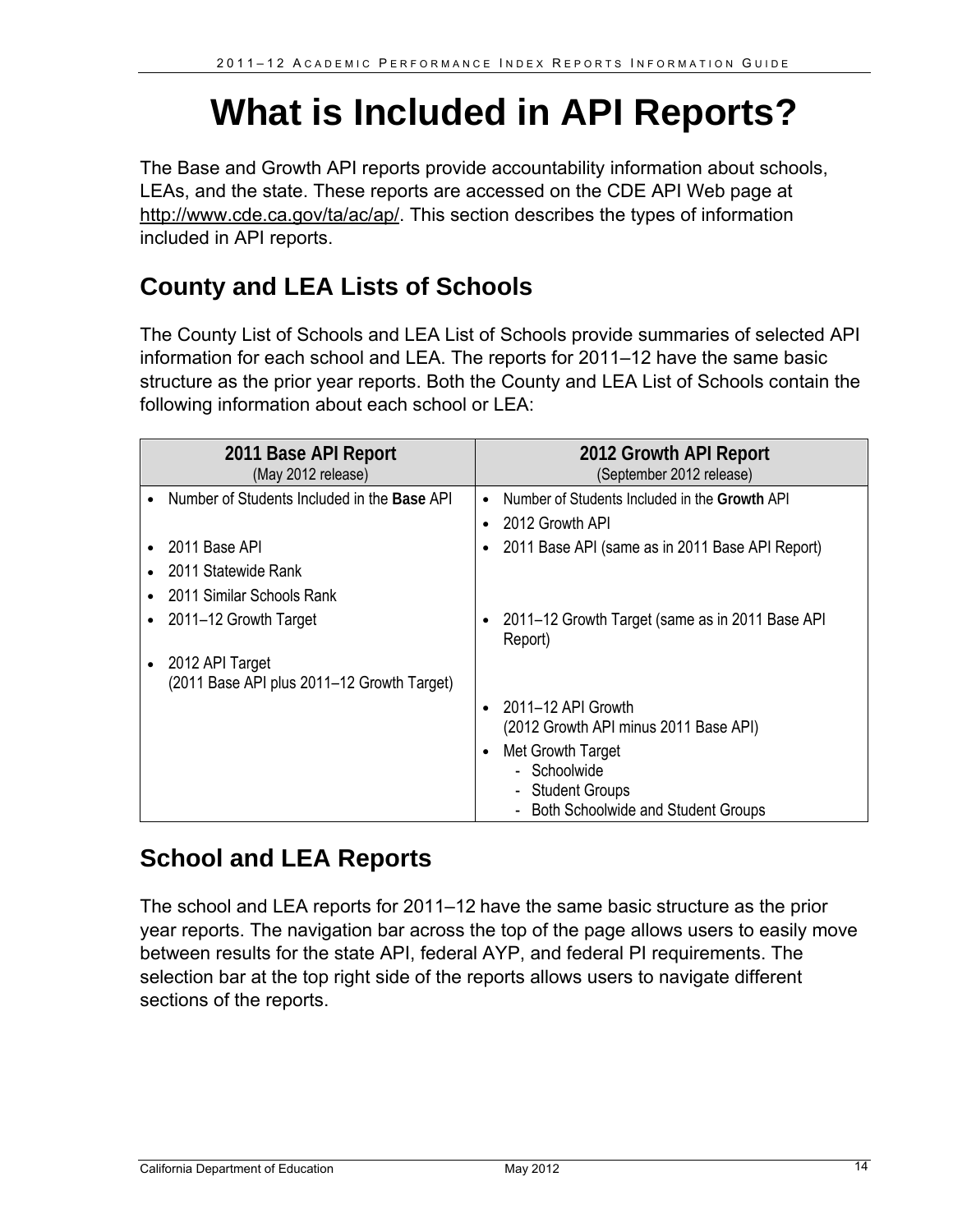#### ■ School Reports

The school reports are divided into five sections described below. The summary and API reports are accessed through the navigation bar (across top of page), and the remaining sections are accessed through the selection bar (top right of page).

#### **Summary Report**

| 2011 Base API Report                                                                                               | 2012 Growth API Report   |  |  |  |
|--------------------------------------------------------------------------------------------------------------------|--------------------------|--|--|--|
| (May 2012 release)                                                                                                 | (September 2012 release) |  |  |  |
| Contains the key state and federal overall results for the API and AYP. The API results include the 2011 Base API, |                          |  |  |  |
| the 2012 Growth API, and growth in the API from 2011 to 2012.                                                      |                          |  |  |  |

|           | 2011 Base API Report<br>(May 2012 release)                                                                                      | 2012 Growth API Report<br>(September 2012 release)                                                                                |  |
|-----------|---------------------------------------------------------------------------------------------------------------------------------|-----------------------------------------------------------------------------------------------------------------------------------|--|
|           | Number of Students Included in the Base API                                                                                     | Number of Students Included in the Growth API<br>$\bullet$                                                                        |  |
|           |                                                                                                                                 | 2012 Growth API<br>$\bullet$                                                                                                      |  |
|           | 2011 Base API                                                                                                                   | 2011 Base API (same as in 2011 Base API Report)<br>$\bullet$                                                                      |  |
|           | 2011 Statewide Rank                                                                                                             |                                                                                                                                   |  |
|           | 2011 Similar Schools Rank                                                                                                       |                                                                                                                                   |  |
|           | 2011-12 Growth Target                                                                                                           | 2011-12 Growth Target (same as in 2011 Base API<br>Report)                                                                        |  |
| $\bullet$ | 2012 API Target<br>(2011 Base API plus 2011-12 Growth Target)                                                                   |                                                                                                                                   |  |
|           | <b>List of Similar Schools</b>                                                                                                  |                                                                                                                                   |  |
| $\bullet$ | High School Graduation Rate (Data provided for<br>informational purposes only and are not used in the<br>Base API calculation.) | High School Graduation Rate (Data provided for<br>informational purposes only and are not used in the<br>Growth API calculation.) |  |
| $\bullet$ | Middle School Dropout Rate (Data provided for<br>informational purposes only and are not used in the<br>Base API calculation.)  | Middle School Dropout Rate (Data provided for<br>informational purposes only and are not used in the<br>Growth API calculation.)  |  |
|           |                                                                                                                                 | 2011-12 API Growth<br>$\bullet$<br>(2012 Growth API minus 2011 Base API)                                                          |  |
|           |                                                                                                                                 | Met Growth Target<br>$\bullet$<br>- Schoolwide<br>- Student Groups<br>Both Schoolwide and Student Groups                          |  |
|           |                                                                                                                                 | Similar Schools Median 2012 Growth API                                                                                            |  |
|           |                                                                                                                                 | Similar Schools Median 2011 Base API                                                                                              |  |
|           | <b>Student Group Information</b>                                                                                                | <b>Student Group Information</b>                                                                                                  |  |

#### **API Report**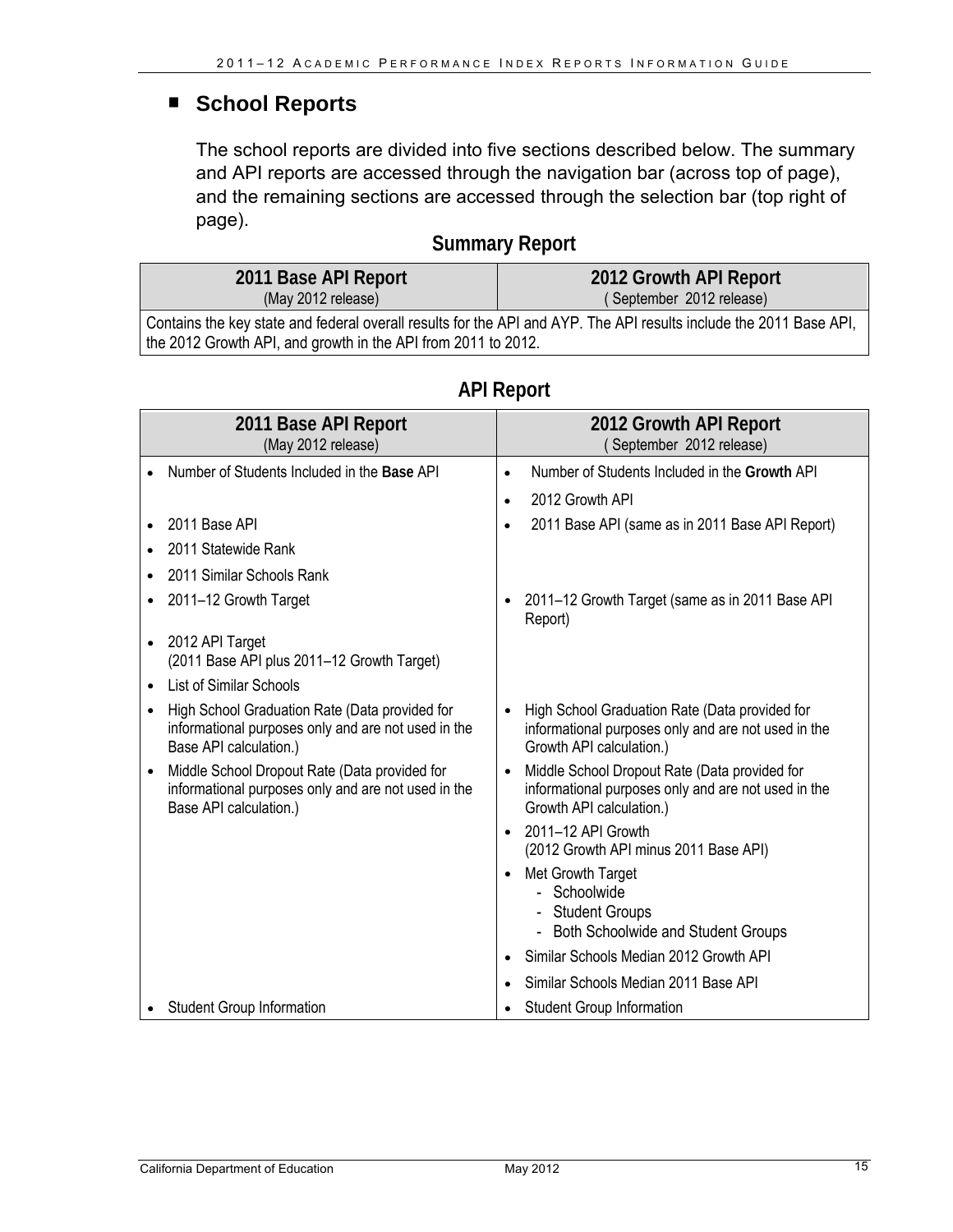#### **API Chart**

| 2011 Base API Report | 2012 Growth API Report                                                                                         |
|----------------------|----------------------------------------------------------------------------------------------------------------|
| (May 2012 release)   | (September 2012 release)                                                                                       |
| Not available        | Provides basic API results in chart form, including<br>comparisons with district/county and statewide results. |

#### **Demographic Characteristics**

| 2011 Base API Report                                                                                                                 | 2012 Growth API Report                                                    |
|--------------------------------------------------------------------------------------------------------------------------------------|---------------------------------------------------------------------------|
| (May 2012 release)                                                                                                                   | (September 2012 release)                                                  |
| Provides detailed demographic data from 2010-11<br>California Longitudinal Pupil Achievement Data System<br>(CALPADS) and 2011 STAR. | Provides detailed demographic data from 2011-12<br>CALPADS and 2012 STAR. |

#### **Content Area Weights**

| 2011 Base API Report | 2012 Growth API Report                                                                                                             |
|----------------------|------------------------------------------------------------------------------------------------------------------------------------|
| (May 2012 release)   | (September 2012 release)                                                                                                           |
| Base API.            | Shows the unique content area weights for calculating the Shows the unique content area weights for calculating the<br>Growth API. |

#### **LEA Reports**

The LEA reports include the same five sections as the school reports but contain fewer elements in the API Report section, as shown below.

| 2011 Base API Report<br>(May 2012 release)                                                                                      | 2012 Growth API Report<br>(September 2012 release)                                                                                             |
|---------------------------------------------------------------------------------------------------------------------------------|------------------------------------------------------------------------------------------------------------------------------------------------|
| Number of Students Included in the Base API                                                                                     | Number of Students Included in the Growth API<br>٠                                                                                             |
|                                                                                                                                 | 2012 Growth API<br>٠                                                                                                                           |
| 2011 Base API                                                                                                                   | 2011 Base API (same as in 2011 Base API Report)<br>٠                                                                                           |
|                                                                                                                                 | 2011-12 API Growth<br>٠<br>(2012 Growth API minus 2011 Base API)                                                                               |
| High School Graduation Rate (Data provided for<br>informational purposes only and are not used in the<br>Base API calculation.) | High School Graduation Rate (Data provided for<br>$\bullet$<br>informational purposes only and are not used in the<br>Growth API calculation.) |
| Middle School Dropout Rate (Data provided for<br>informational purposes only and are not used in the<br>Base API calculation.)  | Middle School Dropout Rate (Data provided for<br>$\bullet$<br>informational purposes only and are not used in the<br>Growth API calculation.)  |
| <b>Student Group Information</b>                                                                                                | Student Group Information                                                                                                                      |

#### **API Report**

## **Statewide Data Files**

The data files of statewide API results are provided in both DBF and ASCII text formats and are downloadable from the CDE API Data Files Web page at http://www.cde.ca.gov/ta/ac/ap/apidatafiles.asp. Record layout, flag definitions, and downloading instructions are also provided.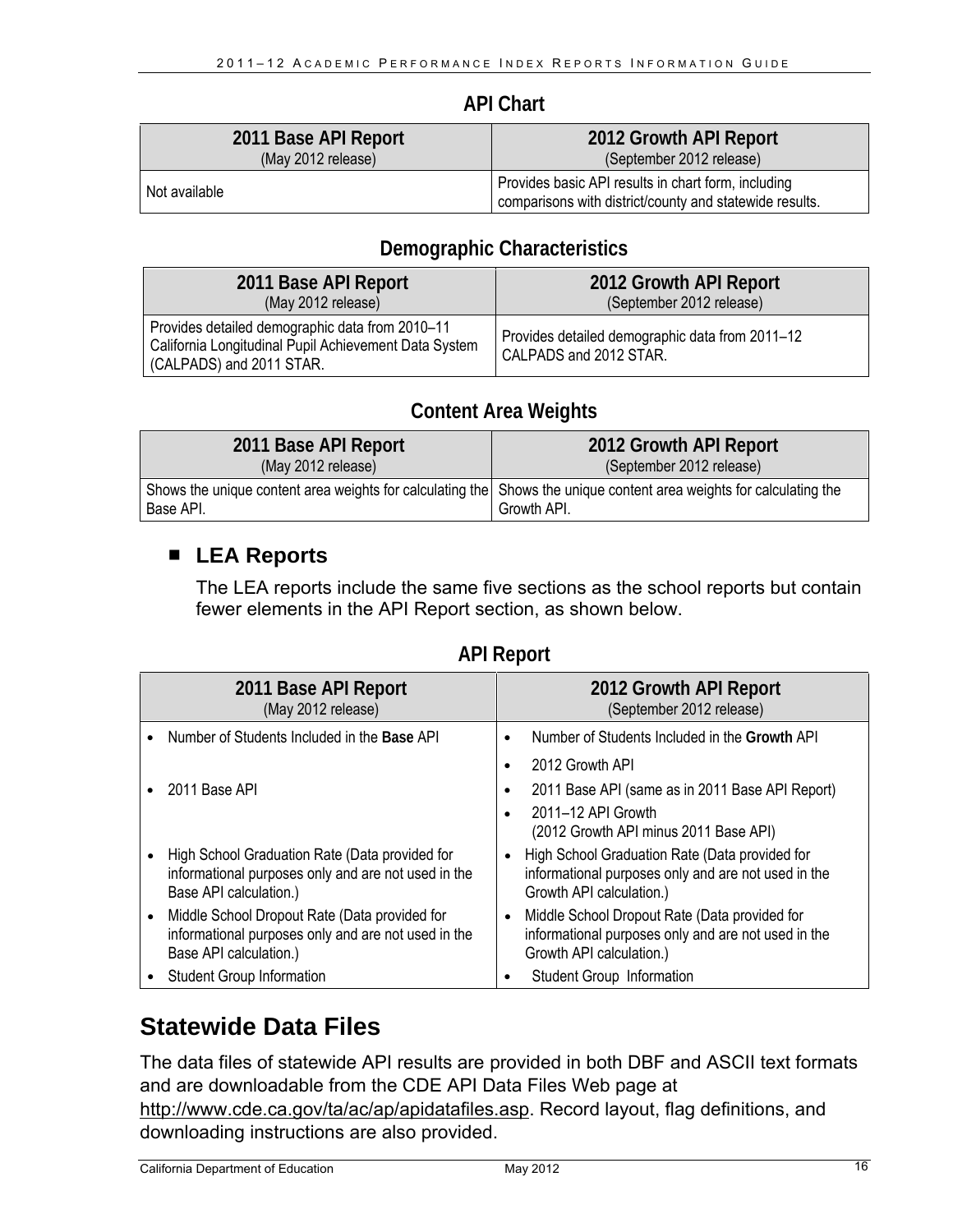## **Accountability Reporting Timeline**

| <b>May 2012</b>    | The 2011–12 Academic Performance Index Reports Information<br>Guide is posted on the CDE API Web page at<br>http://www.cde.ca.gov/ta/ac/ap/.                                                                                                                                           |
|--------------------|----------------------------------------------------------------------------------------------------------------------------------------------------------------------------------------------------------------------------------------------------------------------------------------|
|                    | The 2011 Base API reports are released on the CDE APR Web<br>page at http://www.cde.ca.gov/ta/ac/ar/. These reports include the<br>2011 Base API, growth targets, student group data, demographic<br>data, statewide ranks, similar schools ranks, and school content<br>area weights. |
| <b>July 2012</b>   | Updated 2011 Base API reports are released for those few<br>districts with late data corrections.                                                                                                                                                                                      |
| <b>August 2012</b> | The 2012 Adequate Yearly Progress Report Information Guide is<br>posted on the CDE AYP Web page at<br>http://www.cde.ca.gov/ta/ac/ay/.                                                                                                                                                 |
|                    | The data review process for LEAs to examine STAR Program and<br>CAHSEE data occurs. LEAs have the opportunity to make<br>changes to demographic data through Educational Testing<br>Service, the test contractor, August through October.                                              |
| September 2012     | The 2012 Growth API, 2012 AYP, and 2012–13 PI reports are<br>released on the CDE APR Web page at<br>http://www.cde.ca.gov/ta/ac/ar/.                                                                                                                                                   |
|                    | The appeals deadline for the 2012 AYP results occurs.                                                                                                                                                                                                                                  |
| November 2012      | Updated 2012 Growth API, 2012 AYP, and 2012 PI reports are<br>released. These updated reports will incorporate AYP appeal<br>decisions.                                                                                                                                                |
| January 2013       | Updated 2012 Growth API, 2012 AYP, and 2012–13 PI reports are<br>released on the CDE APR Web page. These reports will reflect<br>final data corrections made through the test contractor.                                                                                              |
|                    | For more information about API and AYP reports, trainings, data reviews, and correction                                                                                                                                                                                                |

processes, contact the AAU by phone at 916-319-0863 or by e-mail at aau@cde.ca.gov.

For more information about PI determinations and AYP appeals, contact the ERA Unit by phone at 916-319-0869 or by e-mail at evaluation@cde.ca.gov.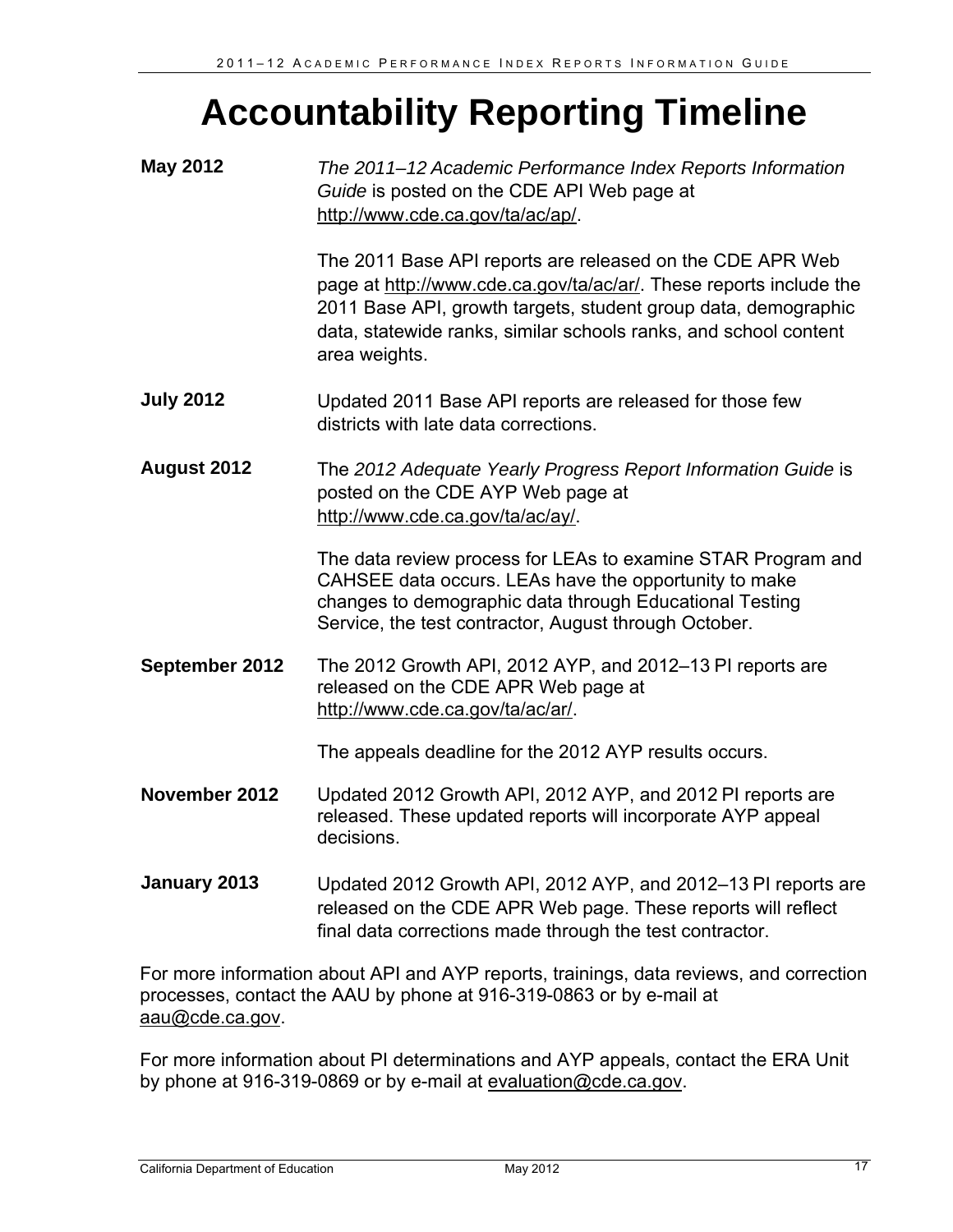## **Who Receives an API Report?**

## **Schools and LEAs Defined for API Reporting**

A school must have a county-district-school (CDS) code, and an LEA must have a county-district (CD) code at the time of testing to receive an API. An LEA, for API reporting, is defined as a school district or a county office of education.

## **Schools and LEAs That Receive an API Report**

Most schools and LEAs receive an API report. Student groups with 11 or more valid scores receive APIs as part of a school's or LEA's report.

#### **Traditional Schools**

All traditional schools, including year-round schools, receive an API, API ranks, and targets.

#### **Charter Schools**

Charter schools, both direct-funded and locally-funded, receive an API, API ranks, and targets in a school report only. API results from direct funded charter schools are not counted in the API results of the sponsoring school district or county office of education.

#### **Small Schools**

Small schools receive an API with an asterisk, a statewide API rank with an asterisk, and targets. They do not receive a similar schools rank.

Small schools are defined as having between 11 and 99 valid STAR Program scores. Small schools receive an API with an asterisk to denote the greater statistical uncertainty of an API based on a small number of student scores. Small schools also receive a statewide rank with an asterisk to indicate the decile rank into which their APIs would have fallen if they had been included in the ranking system. Although they are small, these schools still can have numerically significant student groups if they have a student group with 50 or more students that comprise at least 15 percent of the student population.

#### **Alternative Schools Accountability Model Schools**

California's *EC* Section 52052(h), requires that: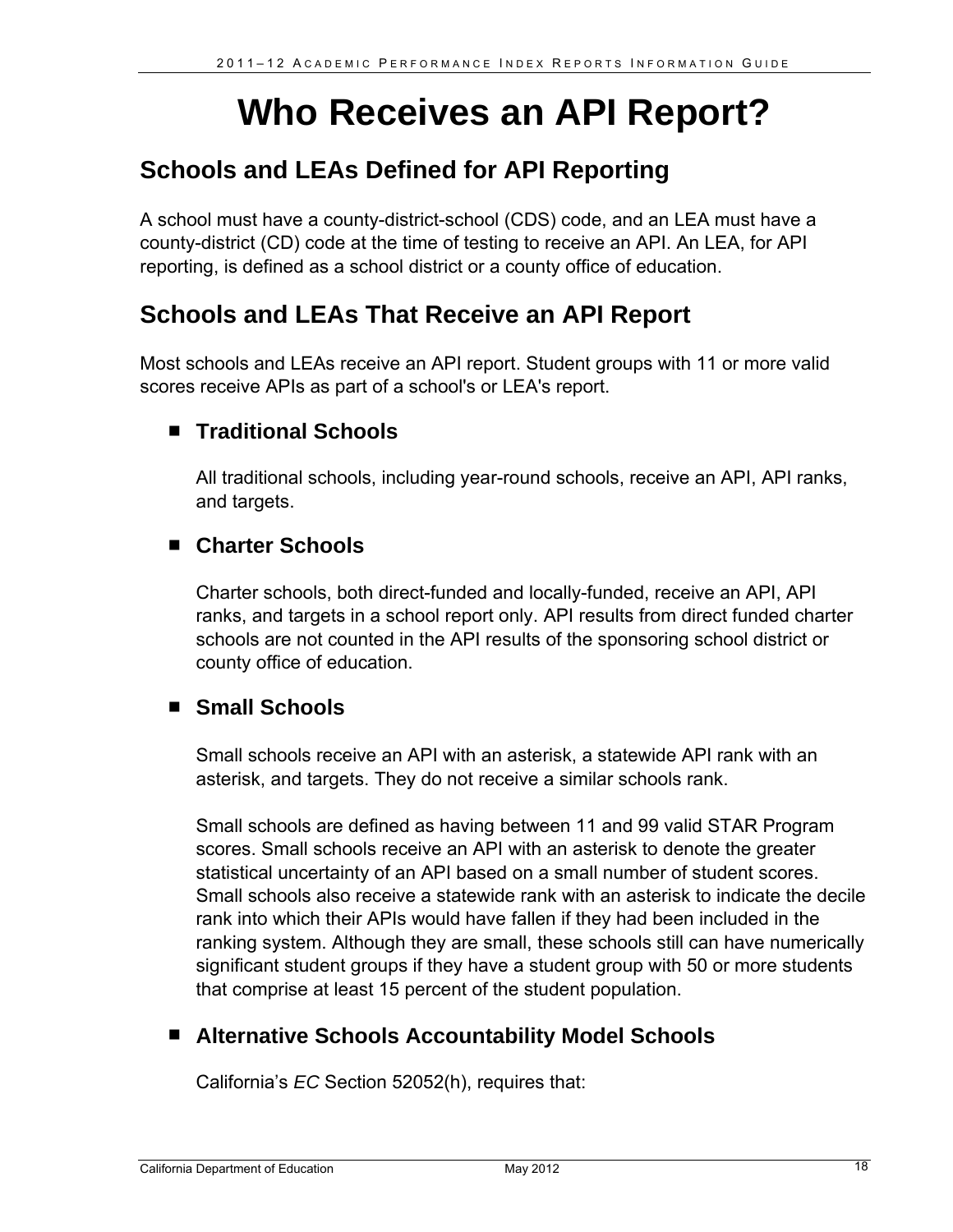"The Superintendent, with the approval of the SBE, shall develop an alternative accountability system for schools under the jurisdiction of a county board of education or a county superintendent of schools, community day schools, . . . and alternative schools serving high-risk pupils, including continuation high schools and opportunity schools. . ."

The ASAM was adopted by the SBE in 2000 as the alternative accountability system. The ASAM includes schools that serve students at risk of dropping out and who tend to be highly mobile. ASAM schools have previously received an API report for AYP purposes but did not receive growth targets or rankings (statewide and similar schools).

In October 2010, the Governor signed the state budget and in doing so vetoed the data collection and reporting of the ASAM program as well as for identifying and disseminating best practices of alternative schools. Due to the lack of funding, the CDE eliminated ASAM reporting beginning with the 2009–10 ASAM cycle; however, the ASAM designation still continues.

Starting with the 2010 Base API, the CDE:

- Designates schools as ASAM if the school meets the established SBE criteria. This includes:
	- o Posting the ASAM application on the CDE ASAM Web pages and accepting applications from eligible schools.
	- $\circ$  Continuing to review applications for compliance with SBE criteria and notifying the schools of their ASAM status.
	- o Maintaining a database of all ASAM schools and updating it annually.
- Provides all ASAM schools API reports under the API system.
	- o ASAM schools receive Base API reports with growth targets.
	- o ASAM schools do not receive statewide ranks or similar schools ranks.

These activities are consistent with existing state and federal law as it relates to accountability for alternative schools and are appropriate for existing resources. More information about the ASAM is located on the CDE ASAM Web page at http://www.cde.ca.gov/ta/ac/am/.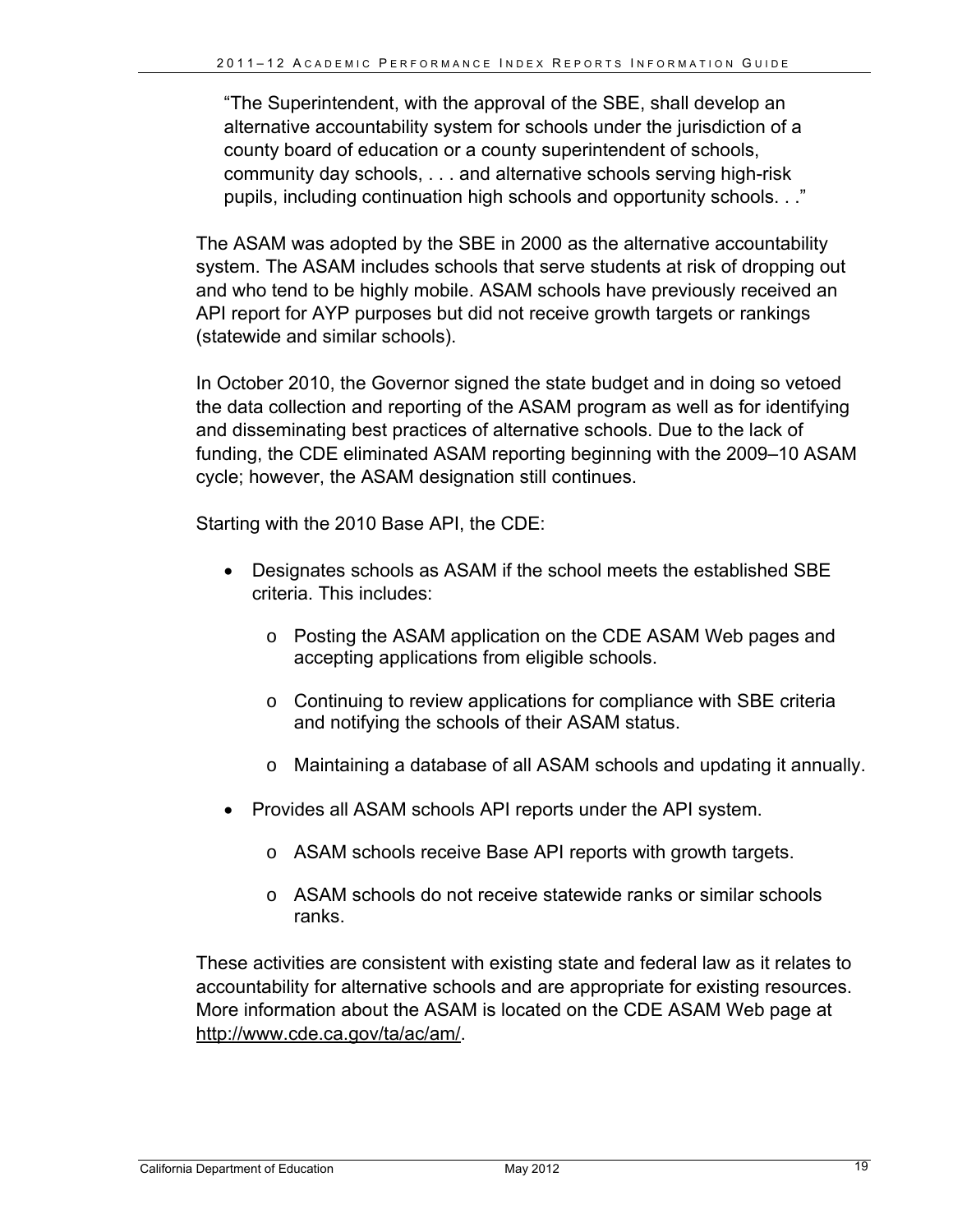#### **Special Education Schools**

Special education schools receive an API. They do not receive API ranks or targets.

#### **LEAs**

LEAs responsible for schools receive an API in order to meet federal ESEA requirements. LEAs do not receive API ranks or targets.

The following chart shows the API elements that are reported for different types of schools and LEAs that receive an API report.

| Type of School or<br><b>LEA</b>                                           | Base<br><b>API</b>    | State-<br>wide<br>Rank | <b>Similar</b><br><b>Schools</b><br>Rank | Growth<br><b>API</b>  | Growth/<br>Change<br>in the<br><b>API</b> | <b>API</b><br><b>Targets</b> | Whether<br><b>Targets</b><br>Were<br>Met | <b>Student</b><br>Group<br>Informa-<br>tion |
|---------------------------------------------------------------------------|-----------------------|------------------------|------------------------------------------|-----------------------|-------------------------------------------|------------------------------|------------------------------------------|---------------------------------------------|
| Schools with 100 or<br>more valid scores<br>(includes charter<br>schools) | Yes                   | Yes                    | Yes                                      | Yes                   | Yes                                       | Yes                          | Yes                                      | Yes                                         |
| Schools with 11 to 99<br>valid scores                                     | Yes, with<br>asterisk | Yes. with<br>asterisk  | $N/A^*$                                  | Yes, with<br>asterisk | Yes                                       | Yes                          | Yes                                      | Yes                                         |
| ASAM schools                                                              | Yes                   | $N/A^*$                | $N/A^*$                                  | Yes                   | Yes                                       | Yes                          | Yes                                      | Yes                                         |
| Special Education<br>schools                                              | Yes                   | $N/A^*$                | $N/A^*$                                  | Yes                   | Yes                                       | $N/A^*$                      | $N/A^*$                                  | Yes                                         |
| LEAs (school districts<br>and county offices of<br>education)             | Yes                   | $N/A^*$                | $N/A^*$                                  | Yes                   | Yes                                       | $N/A^*$                      | $N/A^*$                                  | Yes                                         |

### **Chart of API Elements Reported**

\*N/A = Not Applicable

## **Schools and LEAs That Do Not Receive an API Report**

The 5 *CCR* requires that the API meet requirements related to validity. A small number of schools and LEAs do not receive an API report as a result of failing to meet validity requirements.

- The LEA notifies the CDE and the CDE approves the LEA's request that a significant change in the student population has taken place.
- The LEA notifies the CDE and the AMARD confirms that there were testing irregularities at a school affecting 5 percent or more of students tested.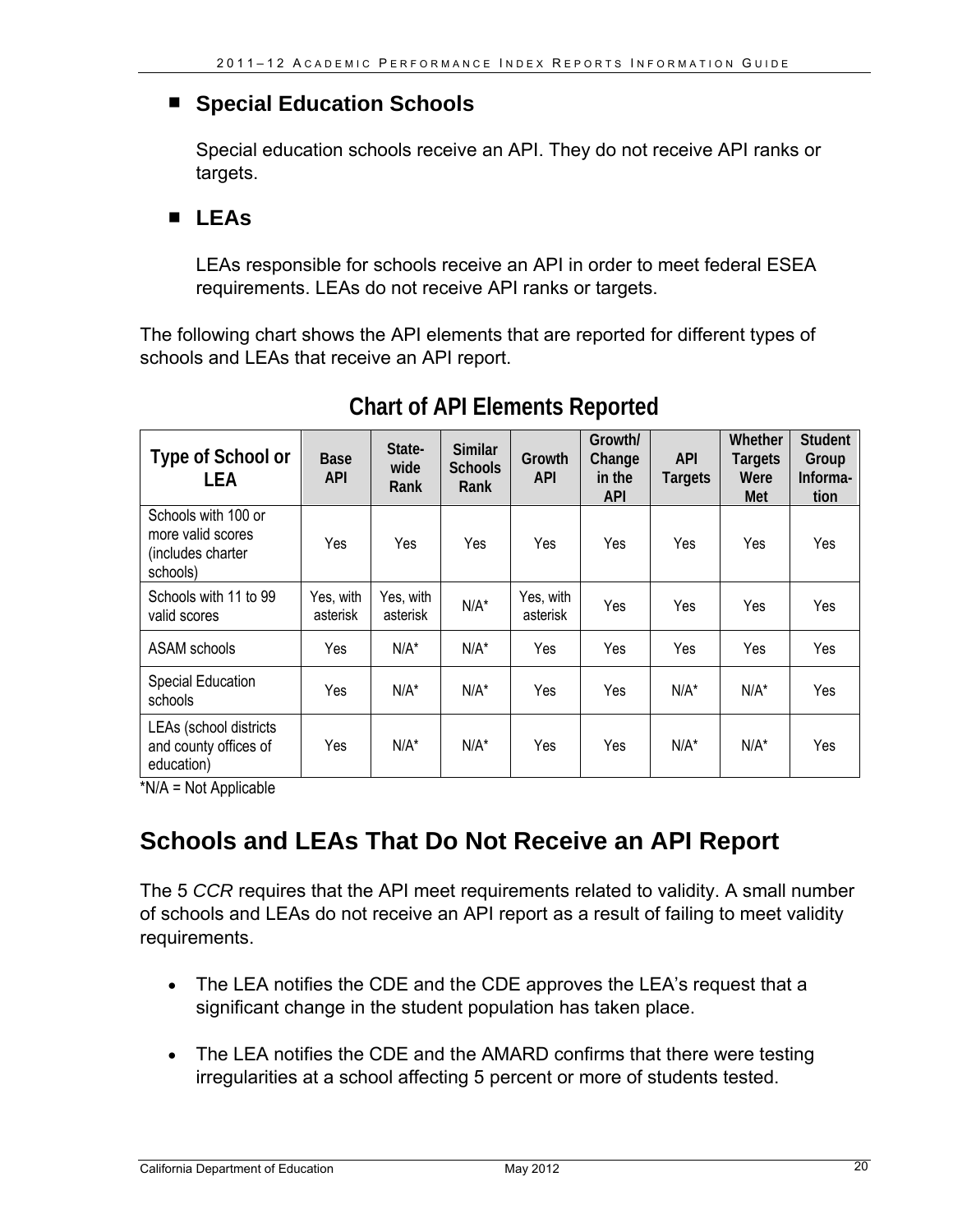The school's proportion of parental waivers compared to its STAR Program enrollment is greater than 20 percent **or** is between 10 and 20 percent and the school's tested population is not representative of its total school population.

Under state law, all students must participate in STAR Program testing unless their parents or guardians have submitted written requests (referred to here as parental opt-outs) to exempt them from the testing (California *EC* Section 60615). However, regulations provide for invalidating a school's API if its proportion of parental opt-outs compared to its STAR Program enrollment is equal to or greater than 10 percent, except if the number of parental opt-outs compared to its STAR Program enrollment is equal to or greater than 10 percent but less than 20 percent. In these cases, the CDE will conduct standard statistical tests to see if the school's tested population is representative of the total school population. The school's API is considered invalid if it does not pass the statistical check. Alternatively, the school's API is considered valid if it passes the statistical check, and, in this case, the school would receive an API.

- The school's proportion of the number of test takers in any test used in the API (except end-of-course exams) compared with the total number of test takers is less than 85 percent. This only applies to schools with at least 100 valid test scores in a content area.
- Information is made available to the CDE, and the CDE determines that the integrity of the API has been jeopardized.

Summaries of the 5 *CCR* and the *EC* relating to what constitutes a valid API are provided on pages 40 and 41. A school or an LEA with an invalid Growth API does not meet the API criteria under AYP requirements.

An API report is not produced if the school has fewer than 11 valid scores. The APIs for these schools are calculated for federal AYP purposes but are not shown on the API or AYP report due to privacy considerations.

An API report is not produced if a school or an LEA does not have a CDS or CD code for the year of testing. For example, a new school beginning in the 2011–12 school year will not receive a 2011 Base API because it did not have a CDS code at the time of spring 2011 testing. However, it will receive a 2012 Growth API and a 2012 Base API because it would have a CDS code at the time of spring 2012 testing. Information about CDS code assignment is located on the CDE Schools and Districts Web page at http://www.cde.ca.gov/ds/si/ds/.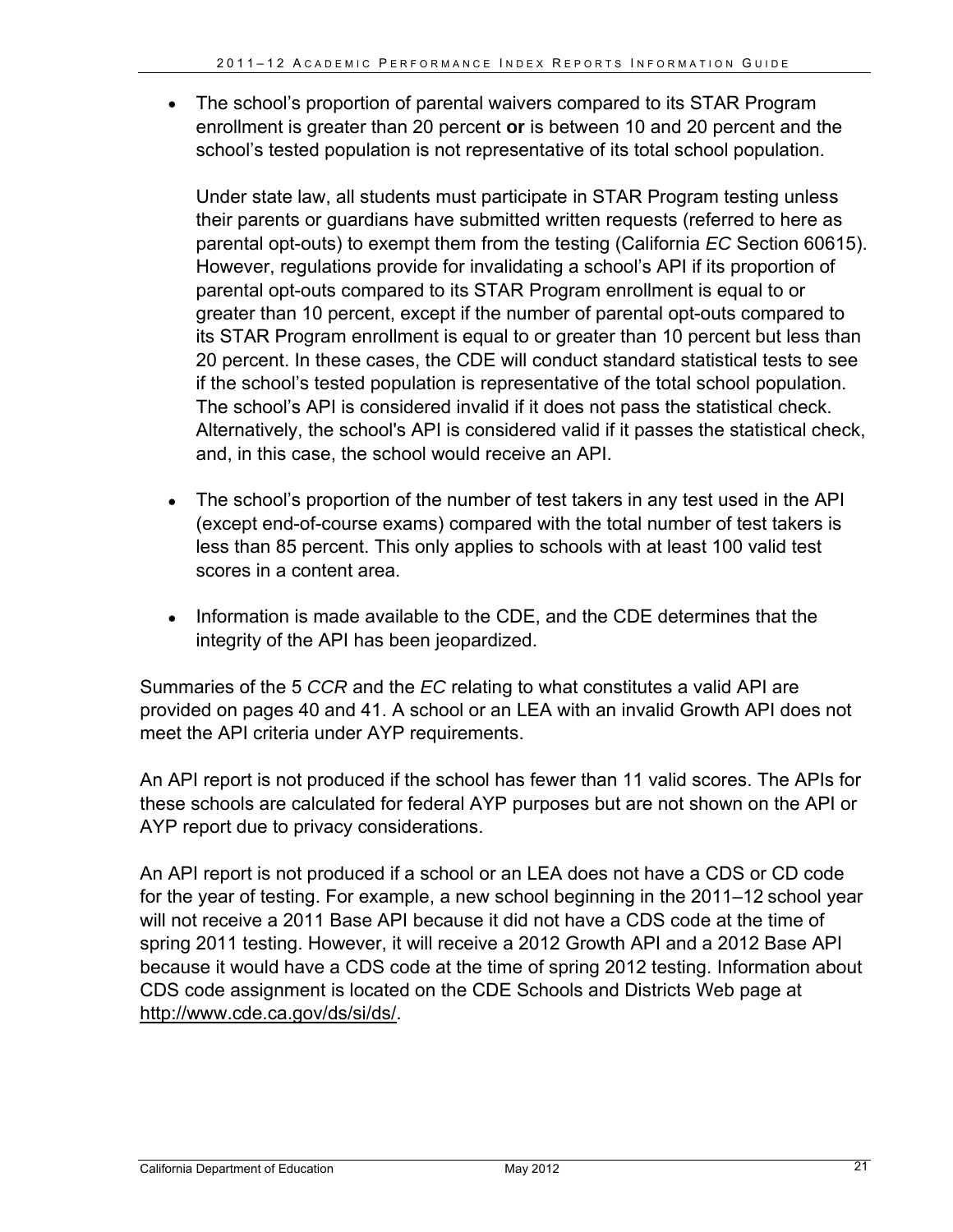## **Student Groups**

Student groups for API reporting refer to ethnic/racial, socioeconomically disadvantaged, English learner (EL), and SWD student groups.

## **Definitions of Student Groups Used in the API**

| <b>Terms</b>                                                               | <b>Definition</b>                                                                                                                                                                              |
|----------------------------------------------------------------------------|------------------------------------------------------------------------------------------------------------------------------------------------------------------------------------------------|
| A "numerically significant<br>student group" for the API<br>is defined as: | 100 or more students with valid STAR Program scores<br>$\bullet$<br><b>OR</b>                                                                                                                  |
|                                                                            | 50 or more students with valid STAR Program scores who make up at least 15<br>$\bullet$<br>percent of the total valid STAR Program scores                                                      |
|                                                                            | A student group must be numerically significant in both the Base year and Growth<br>year in an API reporting cycle to have student group growth and target information.                        |
| Student groups used in API                                                 | <b>Black or African American</b><br>$\bullet$                                                                                                                                                  |
| calculations include:                                                      | American Indian or Alaska Native<br>$\bullet$                                                                                                                                                  |
|                                                                            | Asian<br>$\bullet$                                                                                                                                                                             |
|                                                                            | Filipino<br>$\bullet$                                                                                                                                                                          |
|                                                                            | Hispanic or Latino<br>$\bullet$                                                                                                                                                                |
|                                                                            | Native Hawaiian or Pacific Islander<br>$\bullet$                                                                                                                                               |
|                                                                            | White<br>$\bullet$                                                                                                                                                                             |
|                                                                            | Two or More Races<br>$\bullet$                                                                                                                                                                 |
|                                                                            | Socioeconomically Disadvantaged<br>$\bullet$                                                                                                                                                   |
|                                                                            | <b>English Learners</b><br>$\bullet$                                                                                                                                                           |
|                                                                            | <b>Students with Disabilities</b><br>$\bullet$                                                                                                                                                 |
| "Socioeconomically<br>Disadvantaged" is defined                            | A student neither of whose parents have received a high school diploma<br>$\bullet$<br><b>OR</b>                                                                                               |
| as:                                                                        | A student who is eligible for the free or reduced-price lunch program, also<br>$\bullet$<br>known as the National School Lunch Program (NSLP)                                                  |
| "English Learner" is defined<br>as:                                        | A student who is identified as EL based on results of the California English<br>$\bullet$<br>Language Development Test (CELDT)<br><b>OR</b>                                                    |
|                                                                            | A reclassified fluent-English-proficient (RFEP) student who has not scored at<br>$\bullet$                                                                                                     |
|                                                                            | the proficient level or above on the CST or CMA in ELA three times after being<br>reclassified                                                                                                 |
| "Student with Disabilities" is<br>defined as:                              | A student who receives special education services, has a valid disability code<br>$\bullet$<br>or took the CMA or CAPA                                                                         |
|                                                                            | 0R<br>A student who was previously identified as special education but who is no<br>$\bullet$<br>longer receiving special education services for two years after exiting special<br>education* |

\* These students are not counted in determining numerical significance for the SWD student group.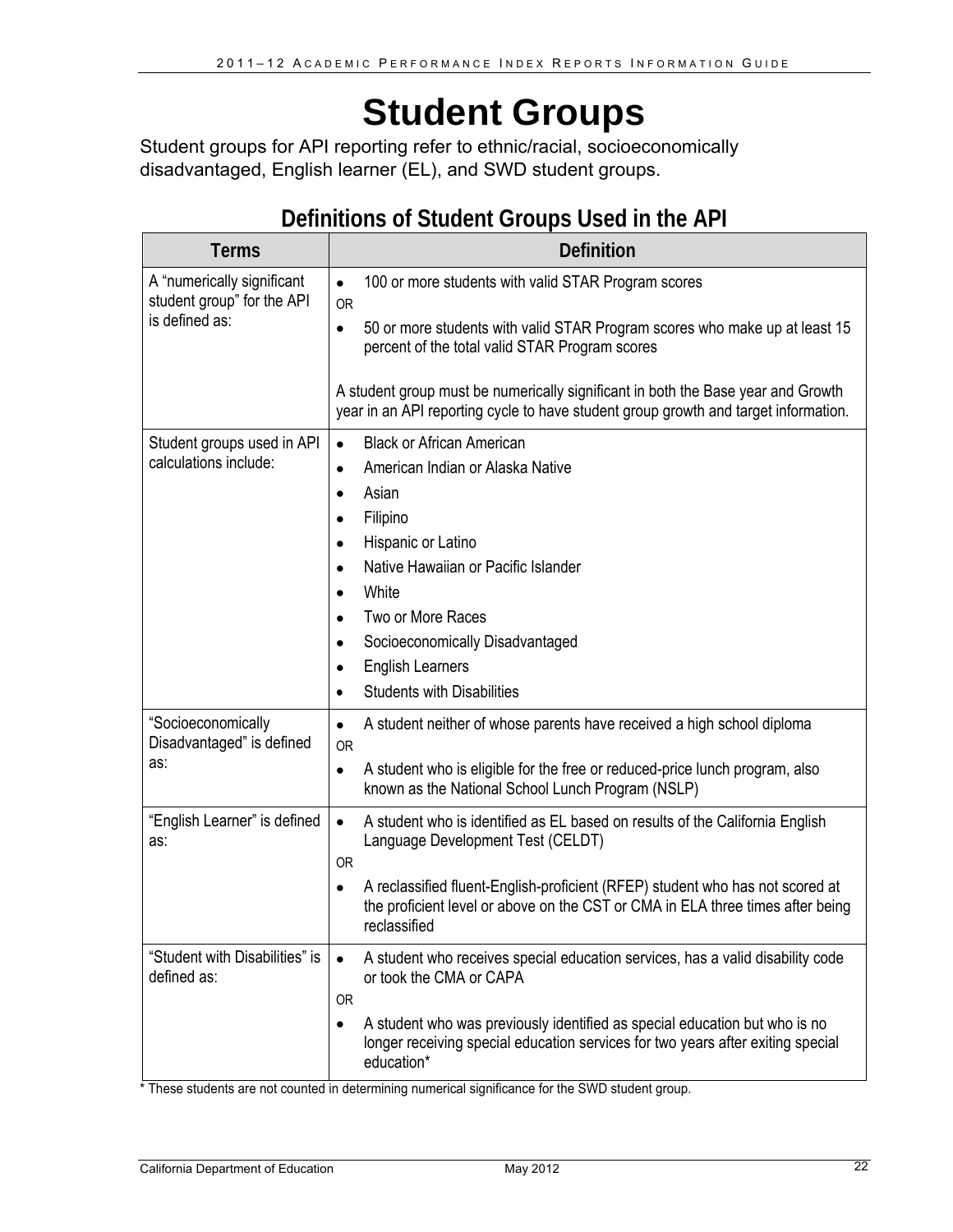## **Reclassified Fluent-English-Proficient Students**

In calculating the API for the EL student group for a school or an LEA, RFEP students who have not scored proficient or above on the CST or CMA in ELA, or a combination of the CST or CMA, three times since reclassification are included in the student group API. Beginning in 2009–10, RFEP students who have not scored proficient or above on the CST in ELA three times after being reclassified are counted to determine whether the EL student group meets the minimum student group size to be numerically significant. This rule matches the rule used in AYP calculations.

## **Students with Disabilities**

The CDE includes in the SWD student group the scores of students who were previously identified under Section 602(3) of the IDEA but who are no longer receiving special education services for two years after exiting these services. For the 2011 Base API Report, any student record with a special education exit date after March 15, 2009, and for the 2012 Growth API Report, any student record with a special education exit date after March 15, 2010, is considered to have received special education services within the past two years and is included in the SWD student group. These students, however, are not counted when determining whether the SWD student group meets the minimum group size to be numerically significant. This rule matches the rule used in AYP calculations. Also, if a student took a CMA or CAPA, the results are counted in the SWD student group, even if the record shows no valid disability code.

## **English Learners First Enrolled in U.S. Schools**

The results of ELs who were first enrolled in U.S. schools for less than a year are not included in the API count of valid scores or in a school's, an LEA's, or student group's API. For the 2011 Base API Report, any EL with an enrolled date after March 15, 2010, and for the 2012 Growth API Report, any EL with an enrolled date after March 15, 2011, are considered as enrolled in a U.S. school less than a year at STAR Program or CAHSEE testing. This API exclusion rule for ELs matches the exclusion rule used in calculating percent proficient for AYP under ESEA requirements. (These students, however, are not excluded from the AYP participation rate.)

## **Race and Ethnicity Categories**

In October 2007, the ED published new guidance to states on maintaining, collecting, and reporting race and ethnicity data. The guidance requires states to ask respondents a two-part question. The first question addresses ethnicity and asks whether the respondent is Hispanic or Latino. The second question addresses race, which all respondents (including Hispanic/Latino respondents) are required to answer. It requests the respondent to select one or more races from a list of racial categories.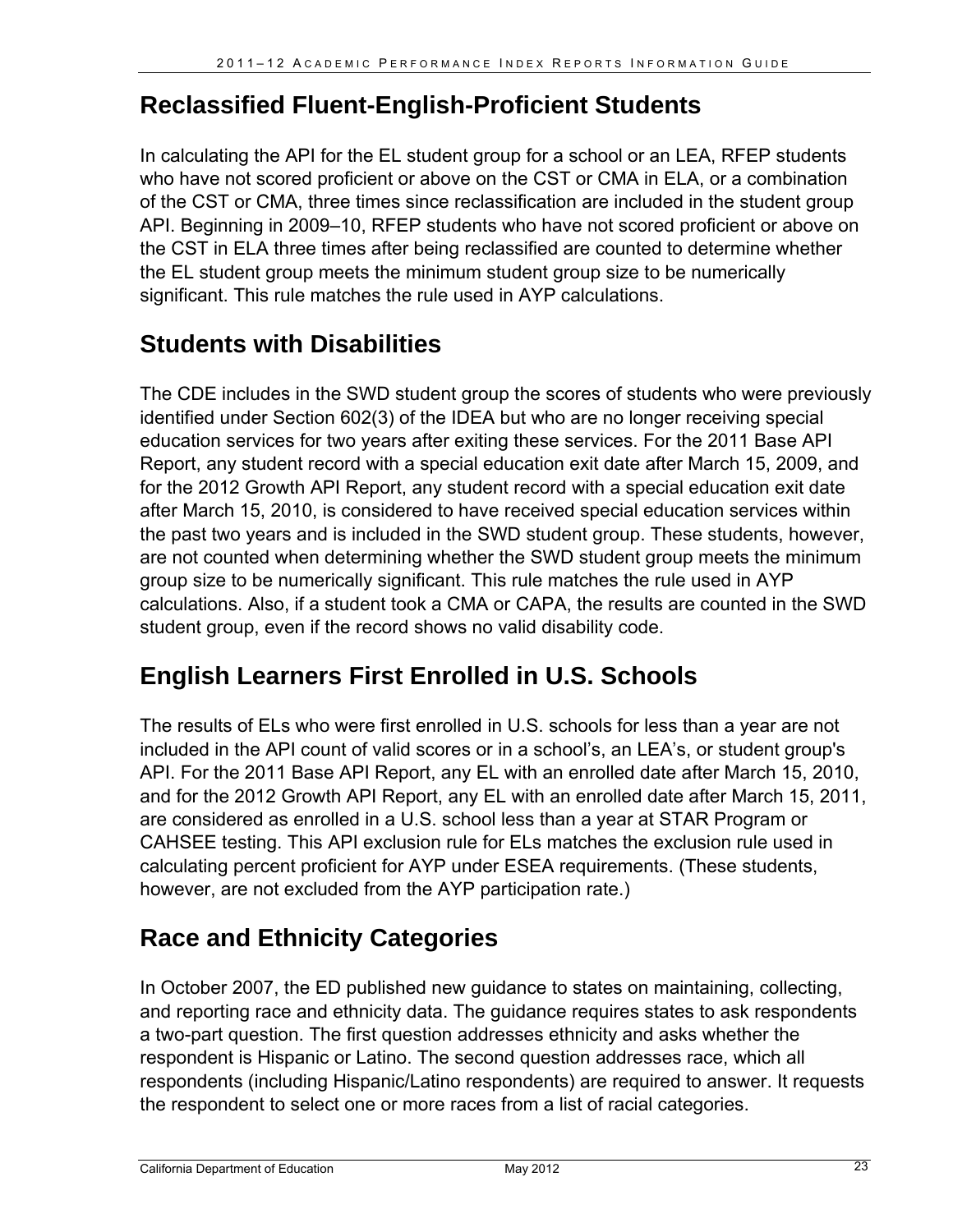Respondents who indicate they are Hispanic or Latino are reported as Hispanic or Latino, regardless of their response to the race question.

Beginning with the 2009 Base API, race/ethnicity student groups are reported on the API report as student groups in eight categories: Black or African American, American Indian or Alaska Native, Asian, Filipino, Hispanic or Latino, Native Hawaiian or Pacific Islander, White, and Two or More Races. The subcategories for Asian (i.e., Chinese, Japanese, Korean, Vietnamese, Asian Indian, Laotian, Cambodian, Other Asian, or Hmong) default to Asian. The subcategories for Native Hawaiian or Pacific Islander (i.e., Native Hawaiian, Guamanian, Samoan, Tahitian, or Other Native Hawaiian or Pacific Islander) default to Native Hawaiian or Pacific Islander. If multiple subcategories are marked in the same racial category (e.g., Chinese and Korean) the student is classified as that category (e.g., Asian), not Two or More Races.

The following steps determine in which race/ethnicity student group API a student's test results are included:

- 1. If the student record shows Hispanic or Latino in any field, the student's results are included in the Hispanic or Latino student group API.
- 2. If the student record shows non-Hispanic or Latino and only one race, the student's results are included in the student group API of that racial category.
- 3. If the student record shows non-Hispanic or Latino and more than one race, the student's results are included in the Two or More Races student group API.
- 4. If the student record shows blank in all fields, the student's results are included in the schoolwide and districtwide APIs.

For step 4, the CDE will match against CALPADS to investigate if the race/ethnicity category can be determined. If the race/ethnicity can be determined from CALPADS, the student's results will be included in the student group API of that race/ethnicity category.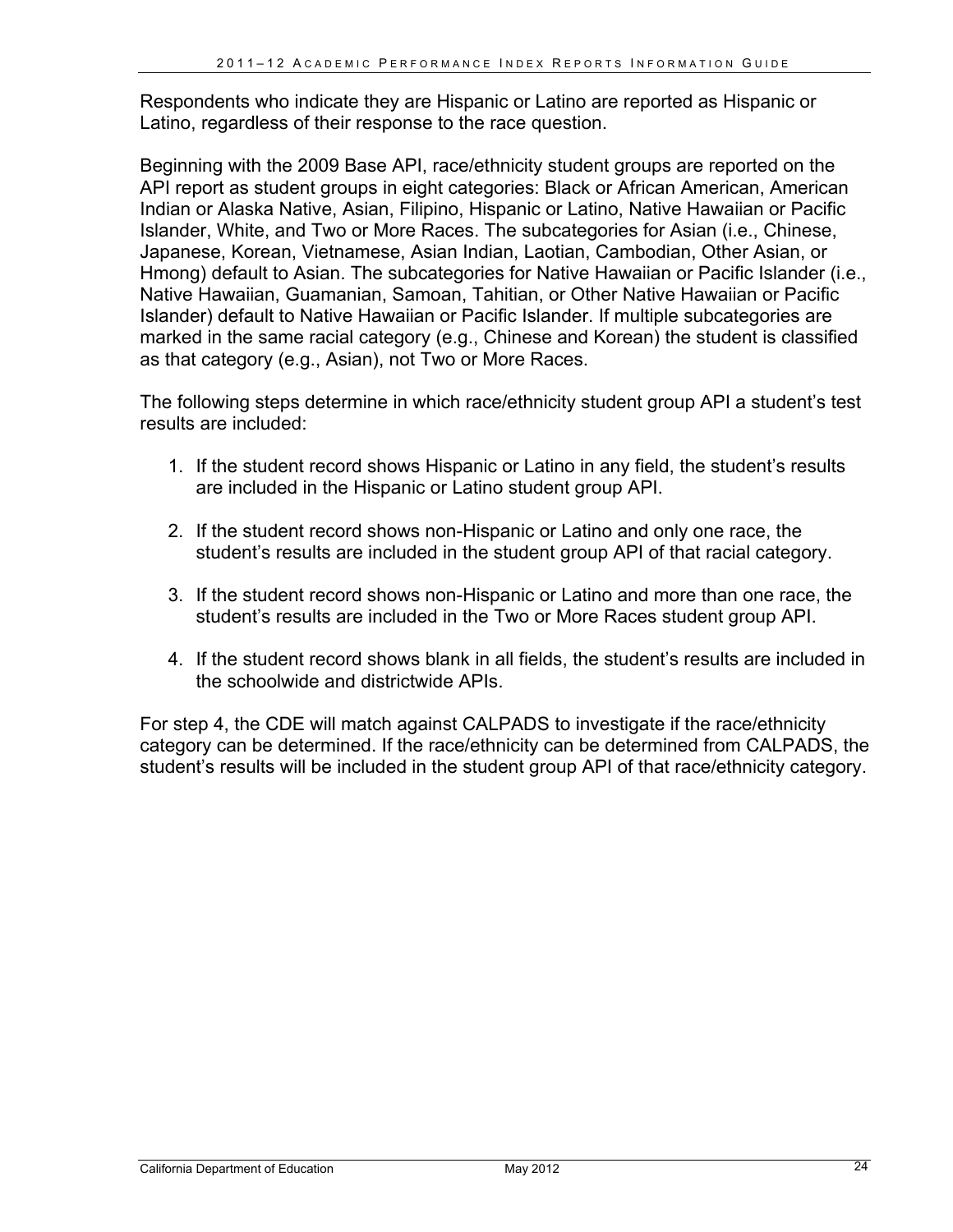## **API Calculation**

The next seven steps outline the basic steps for calculating an API and describe the calculation rules and policies. Calculation spreadsheets are provided on the CDE API Web page at http://www.cde.ca.gov/ta/ac/ap/ to show the details of the calculation and provide a way for users to estimate an API. The spreadsheets on the CDE API Web page allow users to input their own data and have their API estimated automatically from that data. The spreadsheet results are estimates only as many detailed rules are applied to student results in order to accurately calculate an API.

## **Basic Steps**

The following list describes the basic steps to calculate an API for a school, an LEA, or a student group using STAR Program and CAHSEE results. Follow steps 1 and 2 to determine the appropriate scores to input into the calculation spreadsheets on the CDE API Web page. The spreadsheets will then automatically calculate steps 3 through 7.

- 1. Apply inclusion/exclusion and adjustment rules to each student test result.
- 2. Apply API validity criteria (5 *CCR* and *EC* requirements).
- 3. Convert each test result into a score on the API scale using statewide performance level weighting factors:
	- $\circ$  Advanced = 1000 points
	- o Proficient = 875 points
	- $\circ$  Basic = 700 points
	- $\circ$  Below Basic = 500 points
	- o Far Below Basic = 200 points
- 4. Calculate a weighted average of the scores using statewide test weights.
- 5. Add in the Scale Calibration Factor (SCF).
- 6. Sum the weighted average of the scores and the SCF to produce the API.
- 7. For schools or LEAs with grade spans that overlap the SCF categories, a weighted average of the APIs of the grade span/disability segments is used to produce the final API.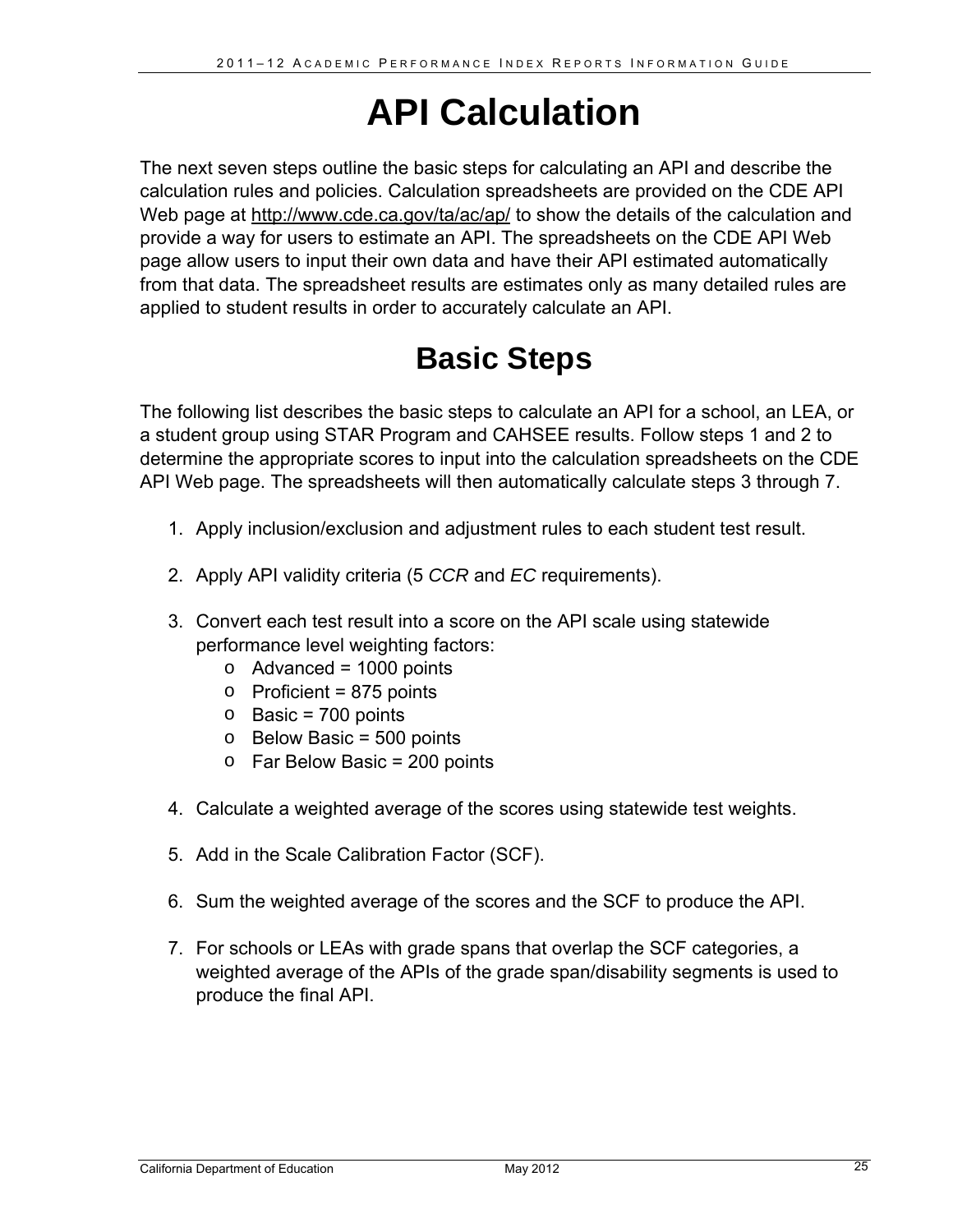## **Inclusion/Exclusion and Adjustment Rules**

The SBE and the CDE have established inclusion/exclusion and adjustment rules in order to treat student data as fairly and consistently as possible in API calculations. These rules are applied to the STAR Program and CAHSEE results as the first preliminary step to calculating an API. In this process, some student records are excluded, and some performance levels are adjusted in order to account for differences that affect test results, such as student mobility, student absence from testing, test administration, and test type. The rules are applied in API calculations for a school, an LEA, or a student group only and do not affect the score report an individual student receives.

An "Inclusion/Exclusion and Adjustment Rules Flow Chart" is provided on pages 29 through 34 to describe the rules and to illustrate the procedures used in applying the rules.

## **Definition of "Continuously Enrolled" and Assignment of Results to School and School District of Residence (SB 219)**

California *EC* Section 52052.1(a)(1) (added by SB 219, Stats. of 2007, c. 731) requires the assessment and other accountability results of some students enrolled in an AEP to be assigned back to a school or school district of residence in the calculation of the API. At its January 2012 meeting, the SBE adopted amendments to 5 *CCR*, sections 1039.2 and 1039.3, relating to the implementation of California *EC* Section 52052.1(a)(1). These regulations may be found on the Office of Administrative Law Web site at http://www.oal.ca.gov/. The SBE's adoption of regulations authorized the inclusion of the following in the 2011 Base API:

- "Continuously enrolled" is defined as student enrollment from Fall Census Day (first Wednesday in October) to the first day of testing without a gap in enrollment of more than 30 consecutive calendar days.
- If a student is referred to an AEP school by a non-AEP school and/or a non-AEP school district of residence after Fall Census Day, and the student took the STAR Program and/or CAHSEE at the AEP, the student's test results are assigned to the non-AEP school.

## **Flow Chart Steps**

The inclusion/exclusion and adjustment rules flow chart has been updated to include the new definition of "continuously enrolled" and to show the process of determining whether results are assigned back to a school or school district of residence. (Step 1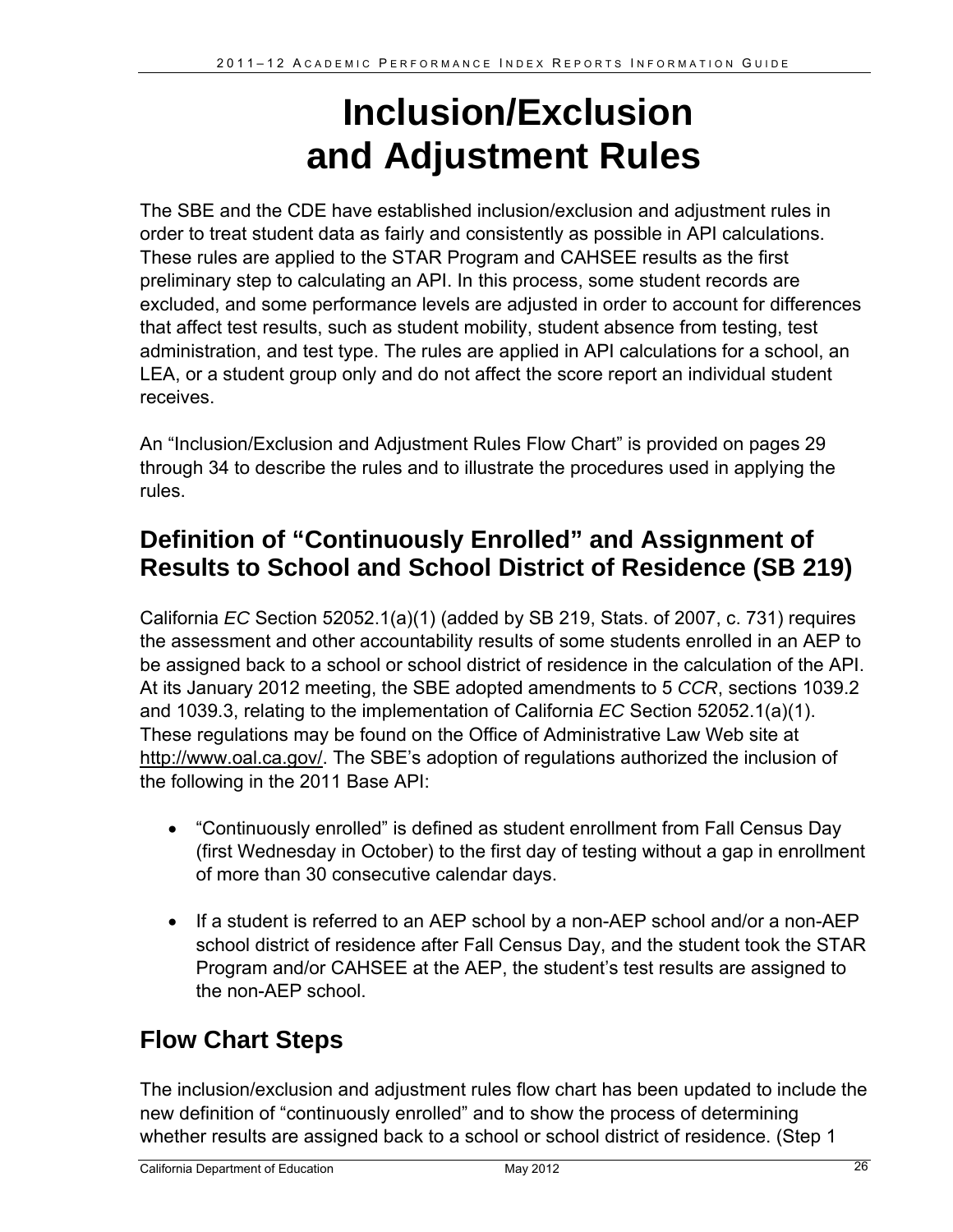has been added.) "School of residence" means the last non-AEP school the pupil attended. "School district of residence" means the LEA of the last non-AEP school in which the pupil was enrolled.

The rules encompass four main steps:

#### **Step 1: Determine if Assessment Results Are Attributed Back to Non-AEP School**  and its LEA, Grades Two Through Hk Yi Y

 Using CALPADS student records, determine whether the assessment results of a student would be assigned back to a school or school district of residence.

#### **Step 2: STAR Program, Grades Two Through Eleven (Enrollment First Day of Testing, Number of Students Tested, Number of Valid Scores)**

 Using STAR Program student answer documents, determine enrollment on the first day of testing, the number of students tested, and the number of valid scores. This is done for each school and LEA.

#### **Step 3: STAR Program, Grades Two Through Eleven (API Adjustments – STAR Program)**

• From the valid scores determined in Step 2, apply API adjustments to the STAR Program scores used in the API. This is done for each content area.

#### **Step 4: CAHSEE, Grades Ten Through Twelve (Valid Records and API Weights – CAHSEE)**

 Using CAHSEE student answer documents, determine which records are valid and apply API adjustments to the scores used in the API. This is done for each content area.

## **Tools for Using the Flow Chart**

The flow chart includes references to testing codes, CAHSEE census/makeup matching, and mathematics and science adjustments that are considered when applying inclusion/exclusion rules. Reference information is located in separate sections:

- "Testing Codes Considered in API Calculations" is provided on pages 35 and 36.
- "CAHSEE Matching Rules" is provided on page 37.
- "Mathematics and Science Rules" for CSTs is provided on pages 37 through 39.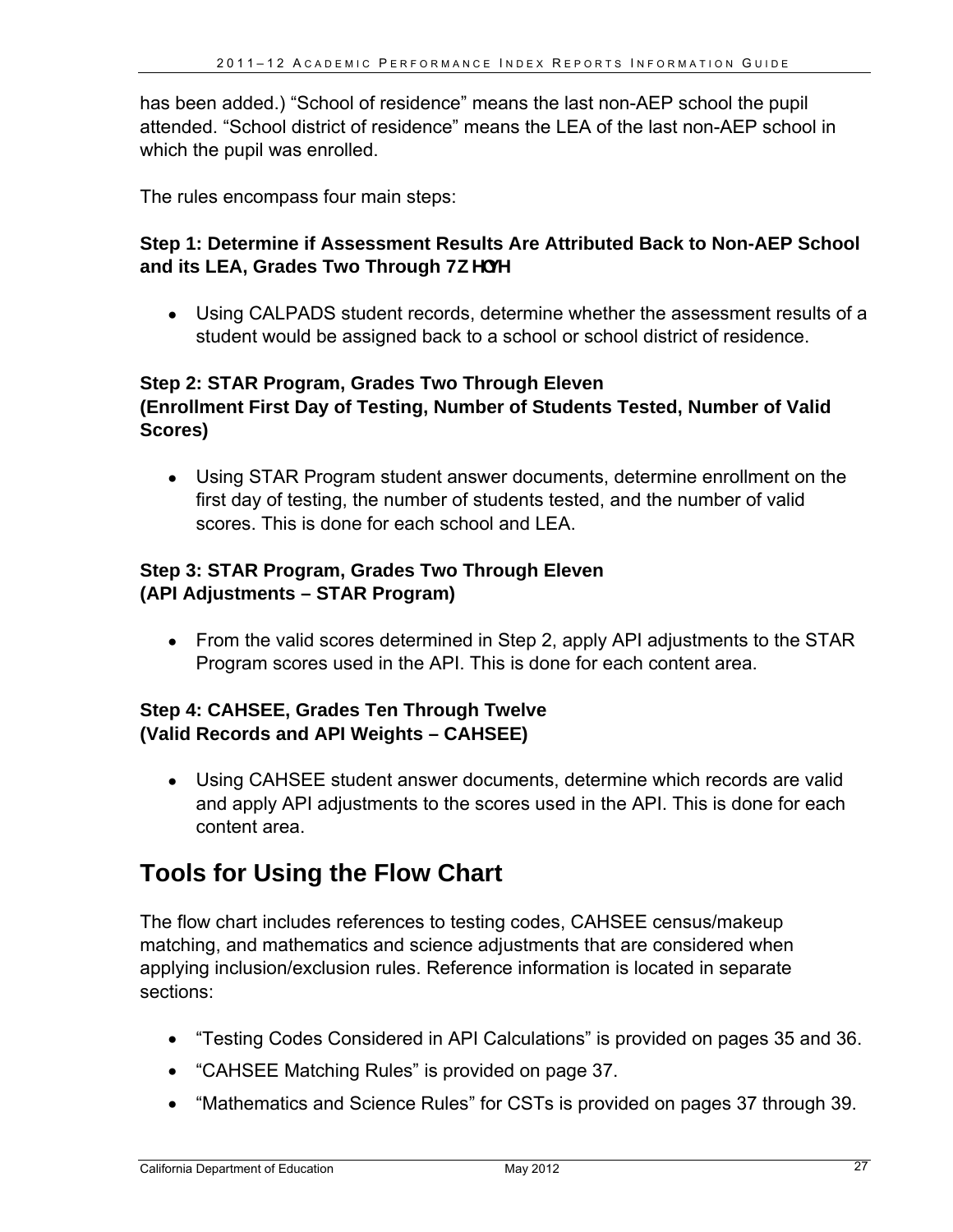"Score" in the flow chart refers to a performance level of advanced, proficient, basic, below basic, or far below basic on the CSTs, CMAs, or the CAPA or pass or not pass on the CAHSEE. Inclusion/exclusion and adjustment rules for the API may not always match the procedures for determining AYP or generating the STAR Program or CAHSEE summary reports.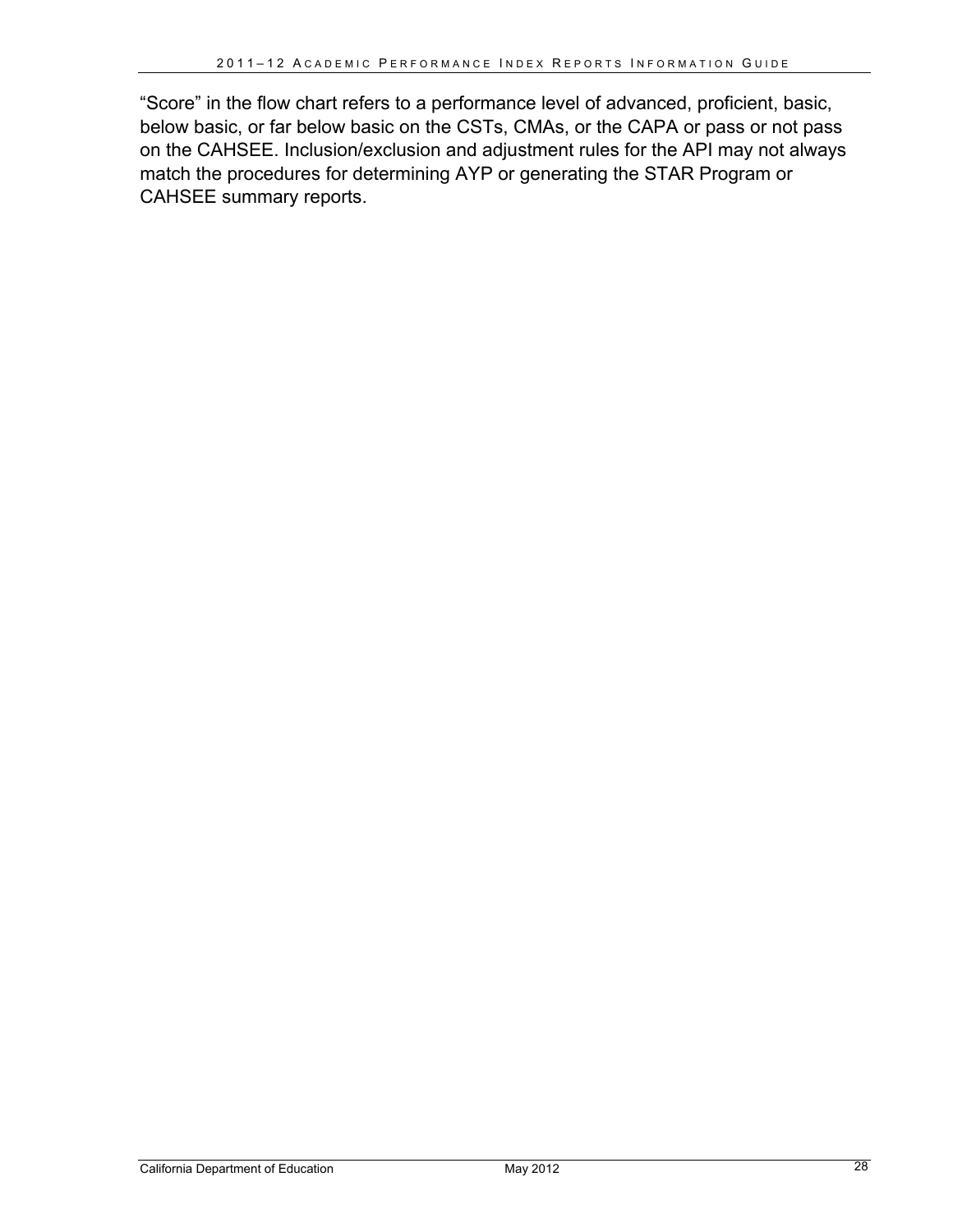

<sup>1</sup> Alternative education program (AEP) means a school that is eligible for the Alternative Schools Accountability Model (ASAM) and/or an independent study program within an LEA.

2 If a STAR Program student record, determine enrolled first day of testing by completing page 30 Step 2 *Enrollment First Day of Testing* flowchart for this school. If a CAHSEE student record, student was enrolled first day of testing if record shows student enrolled from Fall Census Day to CAHSEE test date with no break in enrollment of more than 30 consecutive calendar days using CALPADS data.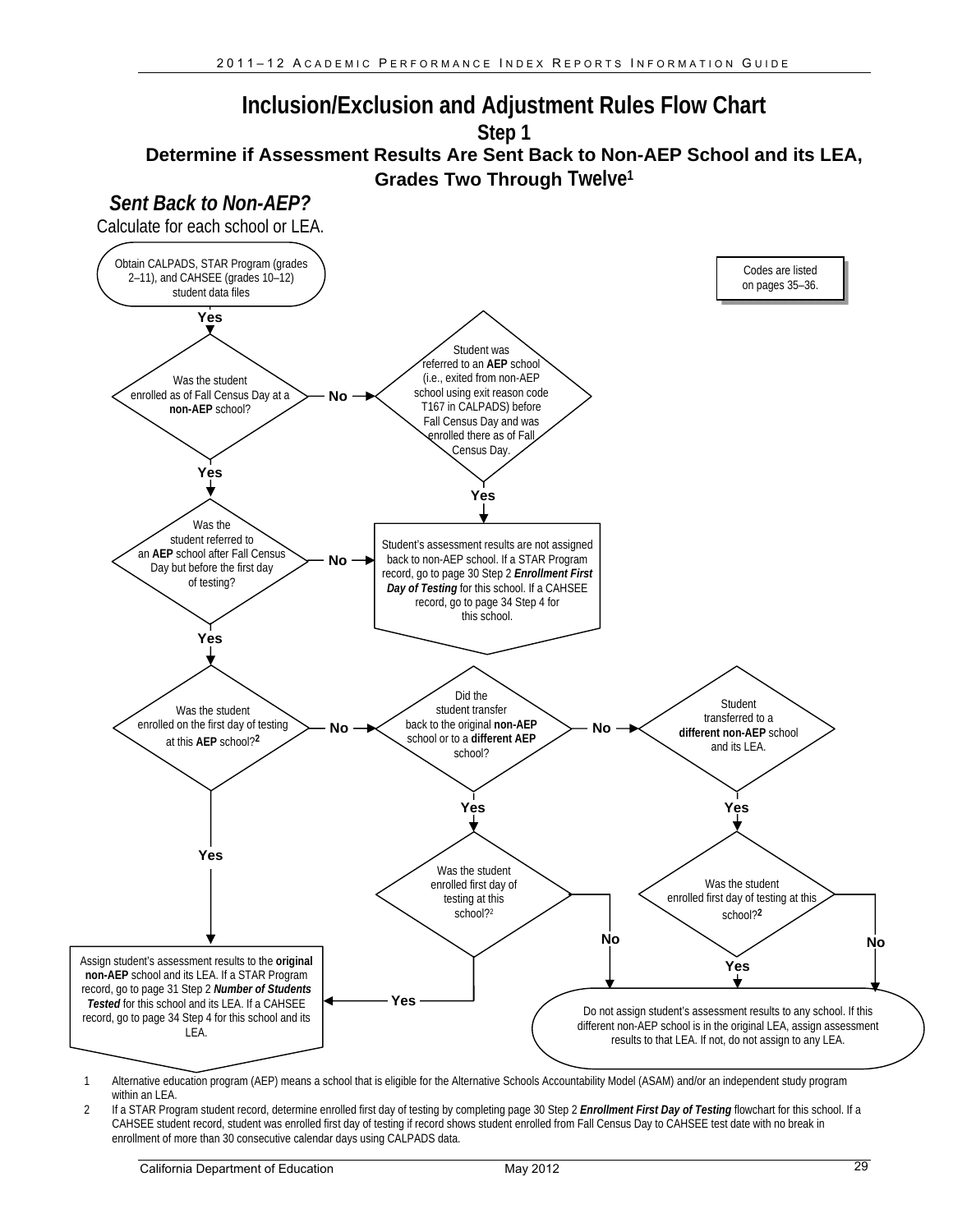#### **Inclusion/Exclusion and Adjustment Rules Flow Chart Step 2**

#### **STAR Program, Grades Two Through Eleven**

#### *Enrollment First Day of Testing*

Calculate for each school or LEA.



- 3 Inclusion/exclusion of a student record for enrollment, tested, and valid scores is based on STAR Program records only. Enrollment from CAHSEE is not necessary because STAR Program results normally include an answer document for each student who takes the CAHSEE.
- 4 For LEAs only, a student record with a valid County/District of Residence code and a valid Primary Disability code (other than 000) is included in the county/district of residence for the LEA report if the student's school of attendance (normal CDS code) is a special education school. The record is also included in the student's school of attendance.
- 5 Records with "Yes" for SC Code T on CST in science or history-social science are included in enrollment on the first day of testing regardless of the continuous enrollment. ("Continuously enrolled" means the student was enrolled from Fall Census Day through the first day of STAR Program and/or CAHSEE testing without a break in enrollment of more than 30 consecutive calendar days.)
- 6 If the record shows grade four or seven or grade eleven EAP "Writing Test Only" and is not matched with the CST or CMA, the unmatched Writing Test is not counted.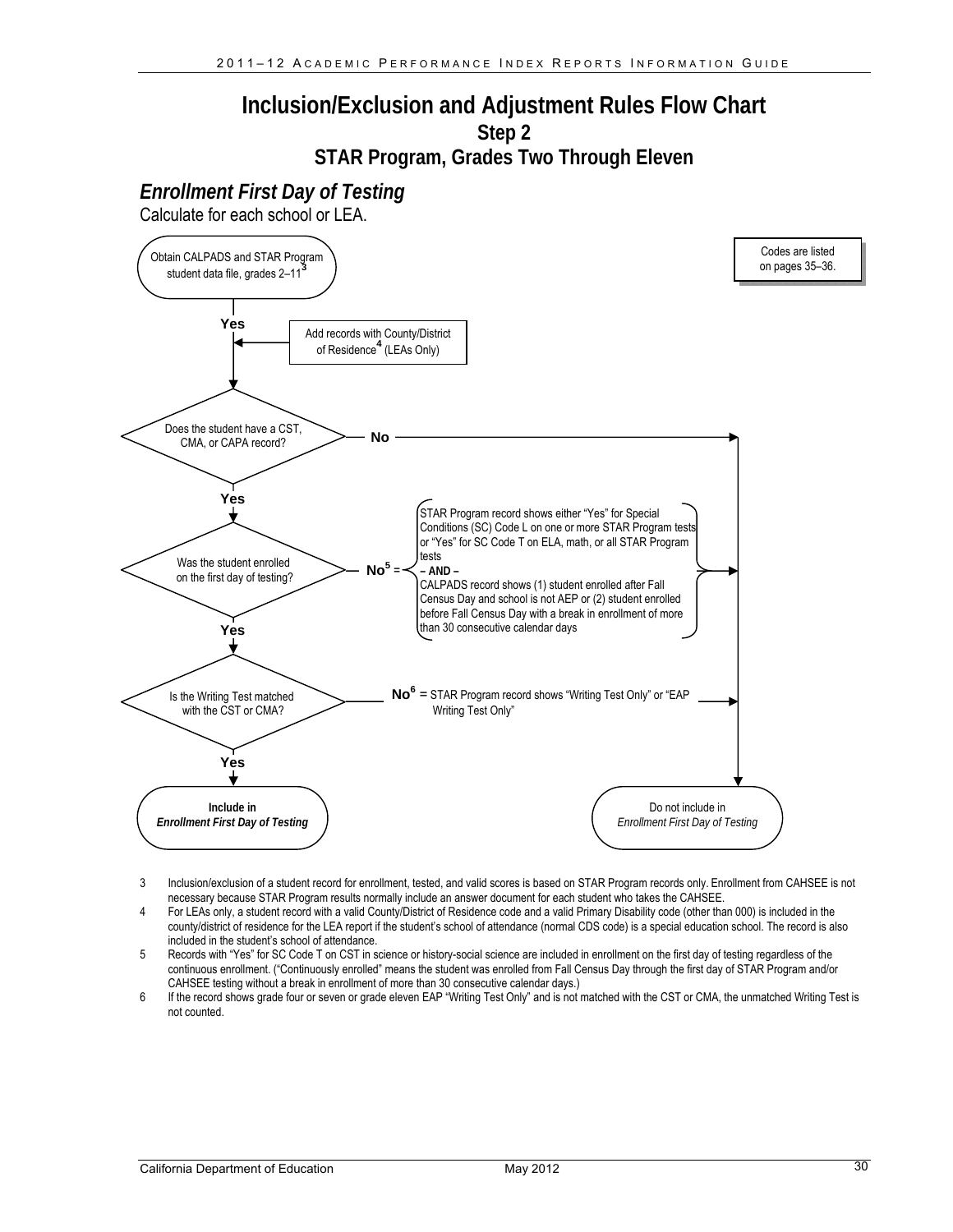#### **Inclusion/Exclusion and Adjustment Rules Flow Chart Step 2 (continued) STAR Program, Grades Two Through Eleven**

#### *Number of Students Tested*

Calculate for each school or LEA.



7 When continuous enrollment cannot be determined using CALPADS data, the information from the student answer document will be used.

 If the student has been continuously enrolled in the **LEA** from Fall Census Day to the testing date, the student is counted in the **LEA** API. 8 Mobility Rule: If the student has been continuously enrolled in a **school** from Fall Census Day to the testing date, the student is counted in the **school** API.

9 The number of valid scores is the same as the "Number of Students Included in the API" on the school's or LEA's API report.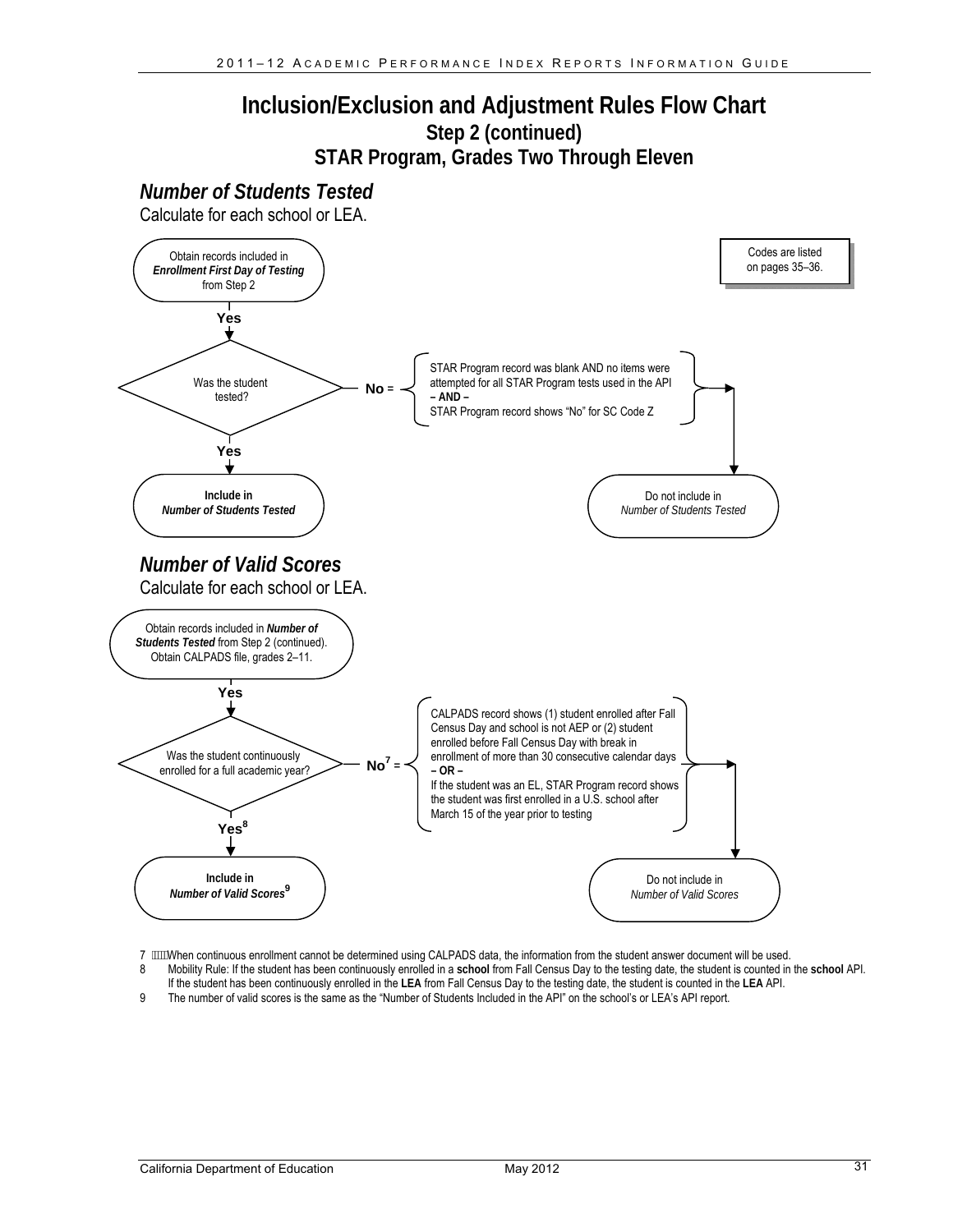#### **Inclusion/Exclusion and Adjustment Rules Flow Chart Step 3**

**STAR Program, Grades Two Through Eleven** 



Calculate for each CST, CMA, or CAPA Content Area.



- 10 If the record shows a testing irregularity, it is included in the Base API but is not included in the Growth API.
- 11 "No Adjustments" means a weight of 200, 500, 700, 875, or 1000 is assigned in the API based upon the score on the student record for the content area.<br>12 "Adjustment of 200" means that a weight of 200 is assigned for th 12 "Adjustment of 200" means that a weight of 200 is assigned for that content area using the normal test weights noted on page 44. Note: Out-of-level testing is not allowed. If a student record shows out-of-level, however, the results are counted in the API with a weight of 200.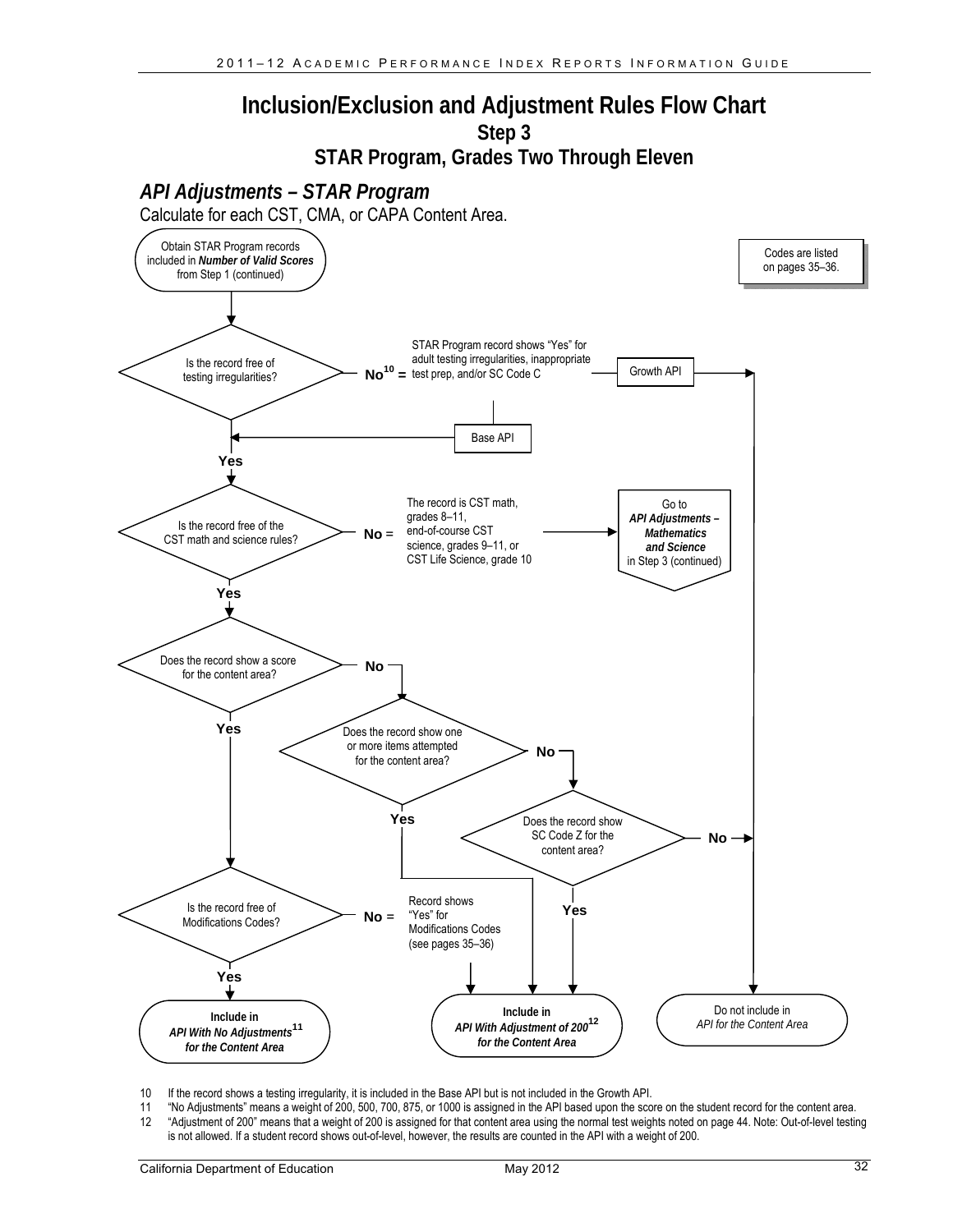#### **Inclusion/Exclusion and Adjustment Rules Flow Chart Step 3 (continued) STAR Program, Grades Eight Through Eleven**

#### *API Adjustments – Mathematics and Science*

Calculate for each CST in Math, grades 8–11; end-of-course CST in Science, grades 9–11; and CST in Life Science, grade 10.



12 "Adjustment of 200" means that a weight of 200 is assigned for that content area using the normal test weights noted on page 44.

13 "Adjustments for Performance Level" means if the student took the CST in General Math, the API weight is lowered by one performance level for a grade eight

record and two performance levels for a grade nine record. (A 200 weight is assigned if the record shows the student took the test in grade 10 or grade 11.)

14 "No Adjustments" means a weight of 200, 500, 700, 875, or 1000 is assigned in the API based upon the score on the student record for the content area. 15 If the record shows the student did not take an end-of-course CST in Math or Science, the record is assigned a 200 weight, called the "assignment of 200," for the content area. (Note: The "assignment of 200" does not apply to students in grade ten who did not take an end-of-course CST in Science, but took the Life Science test.)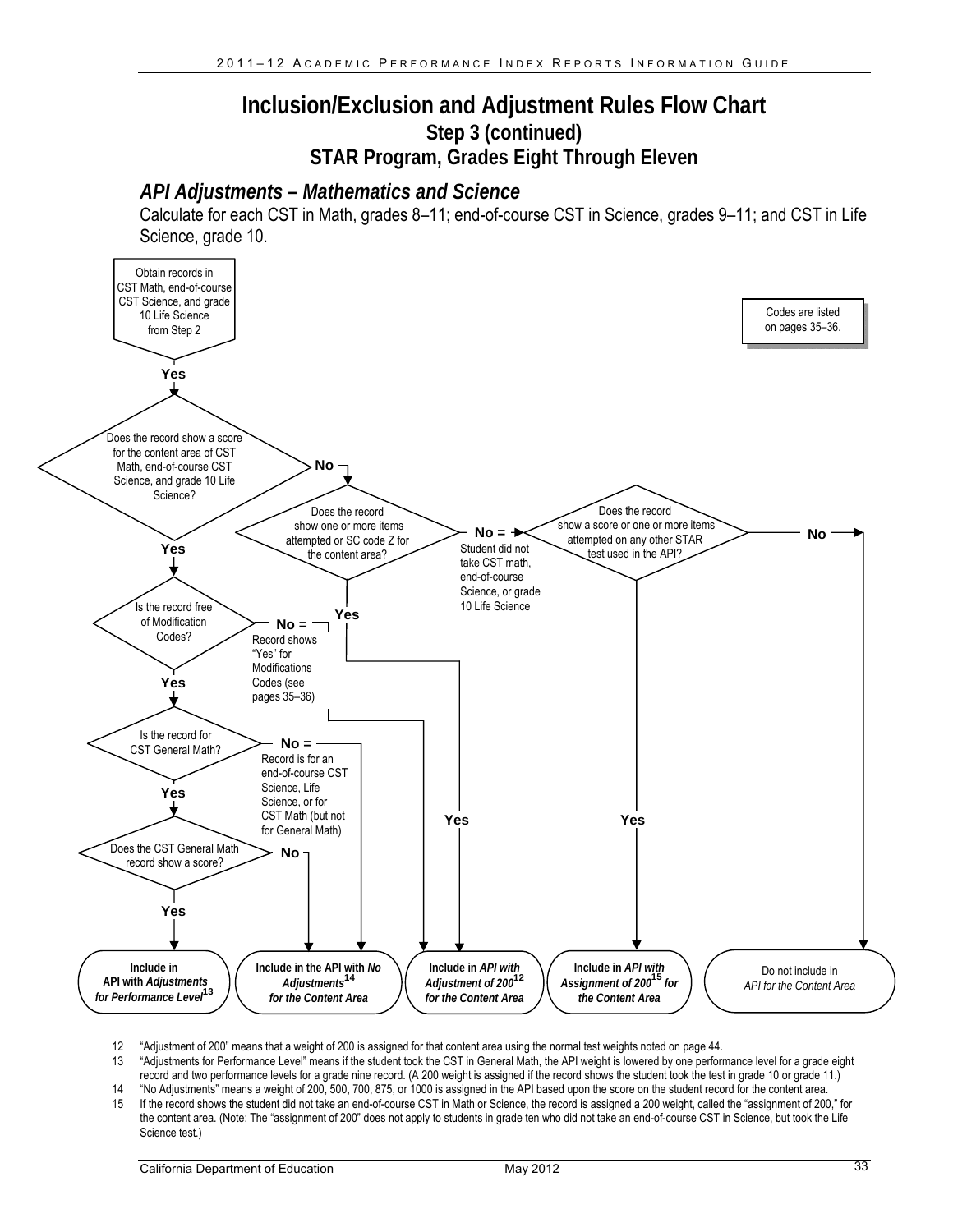#### **Inclusion/Exclusion and Adjustment Rules Flow Chart Step 4**

**CAHSEE, Grades Ten Through Twelve** 

*Valid Records and API Weights – CAHSEE* 

Calculate for each CAHSEE Content Area.



16 The tested **makeup** record takes the place of the untested **census** record when they are matched by SSID. A tested makeup record does not show CAHSEE Code A, E, R, T, or M. An untested census record shows CAHSEE Code A or E. If the student passes on a matched makeup record, the 1000 replaces the 200 given to the absent census record. A March makeup record that does not match a February census record is treated as a March census record for the SSID.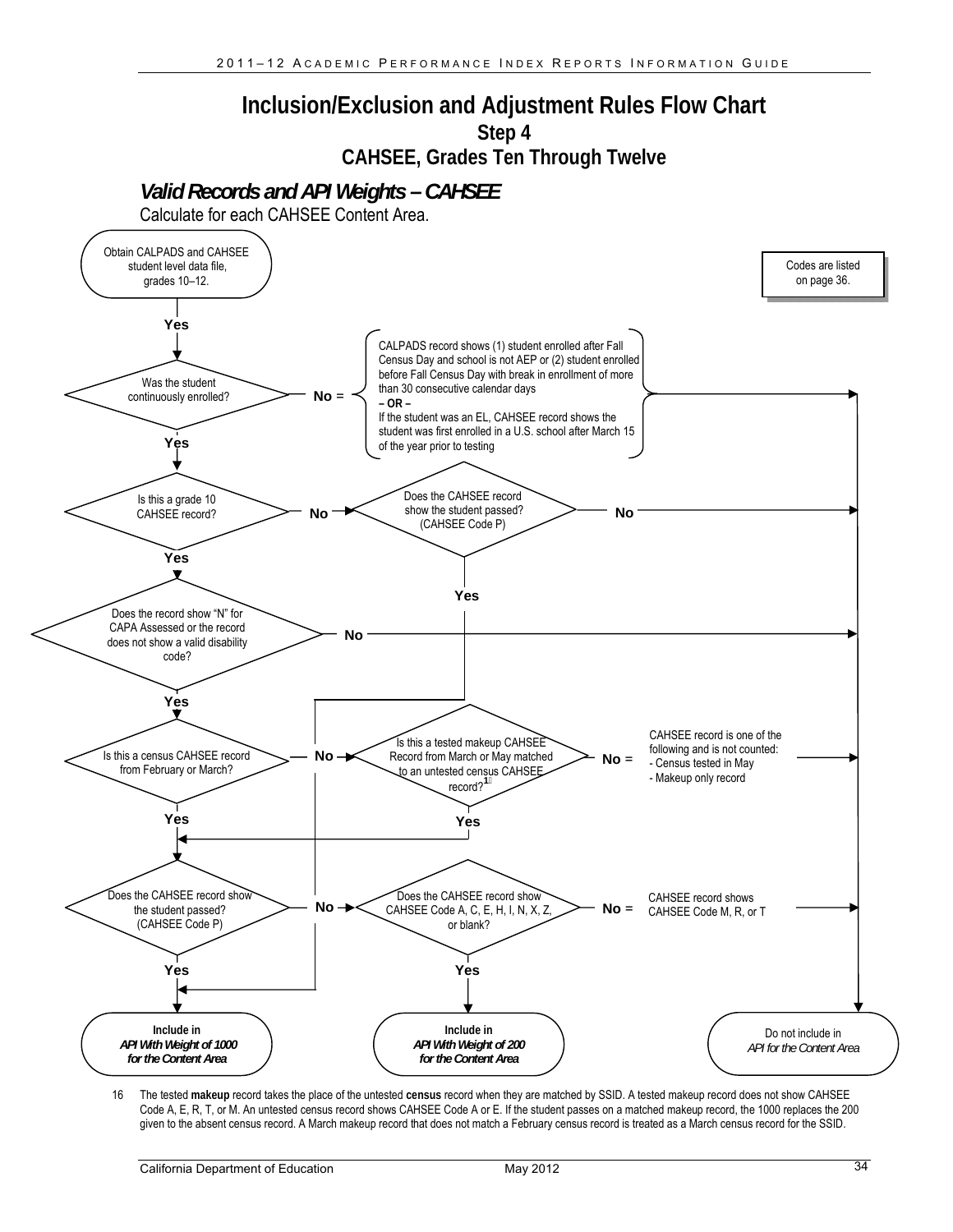## **Testing Codes Considered in API Calculations**

The following listing shows the STAR Program and CAHSEE testing codes that are considered in API calculations. STAR Program accommodations codes are not listed because records with those codes would have no API adjustments.

#### **STAR Program Special Conditions Codes**

- **(C)** Student observed cheating
- **(L)** Enrolled after first day and was tested
- **(M)** Took some tests but moved before these tests were administered
- **(P)** Not tested by parent/guardian request
- **(T)** Enrolled during testing and tested at previous school
- **(Z)** Tested but marked no answers

#### **STAR Program Modifications Codes**

- **(N)** Student used a dictionary
- **(O)** Test examiner used Manually Coded English or American Sign Language (ASL) to present test questions to student
- **(Q)** Student used a calculator
- **(R)** Student used an arithmetic table
- **(S)** Student used math manipulatives
- **(V)** Student used assistive device that interfered with the independent work of the student
- **(W)** Student used an unlisted modification
- **(Z)** Student heard test examiner read test questions or text in Writing Prompt aloud

The "Testing Variations, Accommodations, and Modifications" is provided on the CDE STAR Web page at http://www.cde.ca.gov/ta/tg/sr/.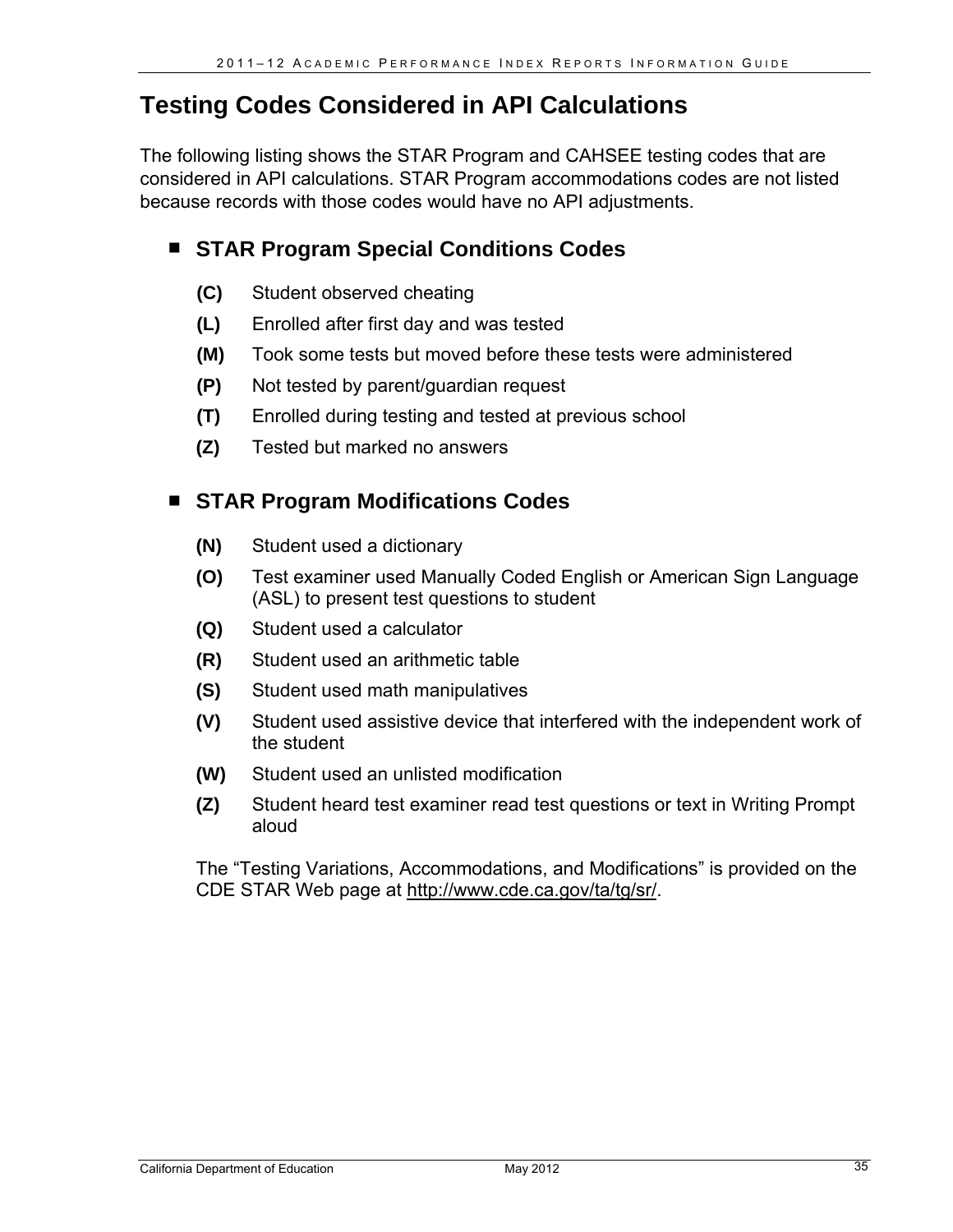The following shows the codes considered for each content area.

**ELA** = N, O, V, W, Z **Mathematics** = N, Q, R, S, V, W **Science** = N, Q, R, S, V, W **History–Social Science** = N, V, W

#### **Irregularities**

- There were adult testing irregularities (Box A1-Scoring Use Only-Row 1)
- There was inappropriate test preparation (Box A1-Scoring Use Only-Row 2)
- **Special Conditions Code (C)** Student observed cheating

#### **CAHSEE Codes (Grade 10 census only)**

|     | <b>API Weight</b>                                             |                     |
|-----|---------------------------------------------------------------|---------------------|
| (A) | Absent                                                        | 200                 |
| (C) | Score invalidated (cheating)                                  | 200                 |
| (E) | Not tested due to significant medical<br>emergency            | 200                 |
| (H) | Pending (on hold or cancelled)                                | 200                 |
| (1) | Modified (modification used)                                  | 200                 |
| (M) | Moved in/out of district on day of testing<br>(grade 10 only) | Not included in API |
| (N) | Not passed                                                    | 200                 |
| (P) | Passed                                                        | 1000                |
| (R) | Previously satisfied requirement                              | Not included in API |
| (X) | Not attempted                                                 | 200                 |
| (T) | <b>Tested before</b>                                          | Not included in API |
| (Z) | Not attempted (0 responses)                                   | 200                 |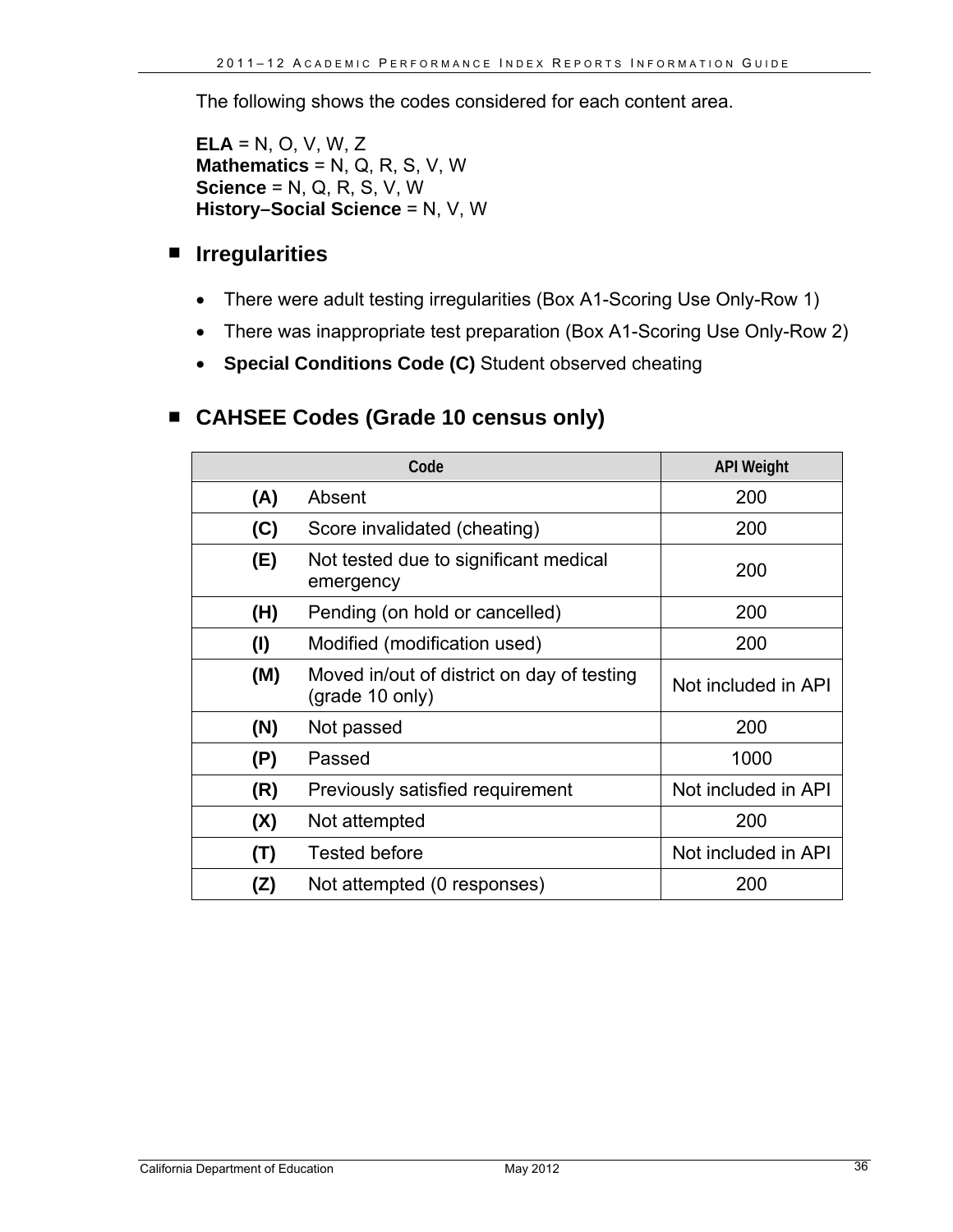## **CAHSEE Matching Rules**

CAHSEE census and makeup records have the following matching rules.

#### ■ Rule 1: Same District; Two Different Schools; Same SSID

A tested make-up record from School B is matched with an untested census record at School A in the same district. The untested census record is dropped from School A and the make-up record is counted as March census at School B. No district adjustment is needed.

#### ■ Rule 2: Two Different Districts; Same SSID

A make-up record from District E is matched with an untested census record at a District F. The untested census record is dropped from District F (and from the District F school) and the make-up record is counted as March census at District E (and at the District E school). Both district and school level adjustments are made.

### **Mathematics and Science Rules**

The following rules apply to the CSTs in mathematics and science. These rules do not apply to AYP calculations.

#### **CST in General Mathematics**

#### **Students in grade eight or nine who took the CST in general mathematics**

The CST in general mathematics is based on grades six and seven state content standards. To adjust for the difference in grade level standards, the API performance level for results from the CST in general mathematics is adjusted for the API calculation. For grade eight, the performance level of the student record is lowered by one. For grade nine, the performance level of the student record is lowered by two. This rule is illustrated in the mapping chart on pages 38 and 39.

#### **Assignment of 200**

The SBE adopted a methodology to account for students who do not take end-ofcourse CSTs in mathematics and science. The methodology, the "assignment of 200," assigns the lowest value of 200 points (far below basic level) when calculating a school's API in instances where the student did not take one of these tests. If students take the CMA or CAPA, these rules do not apply.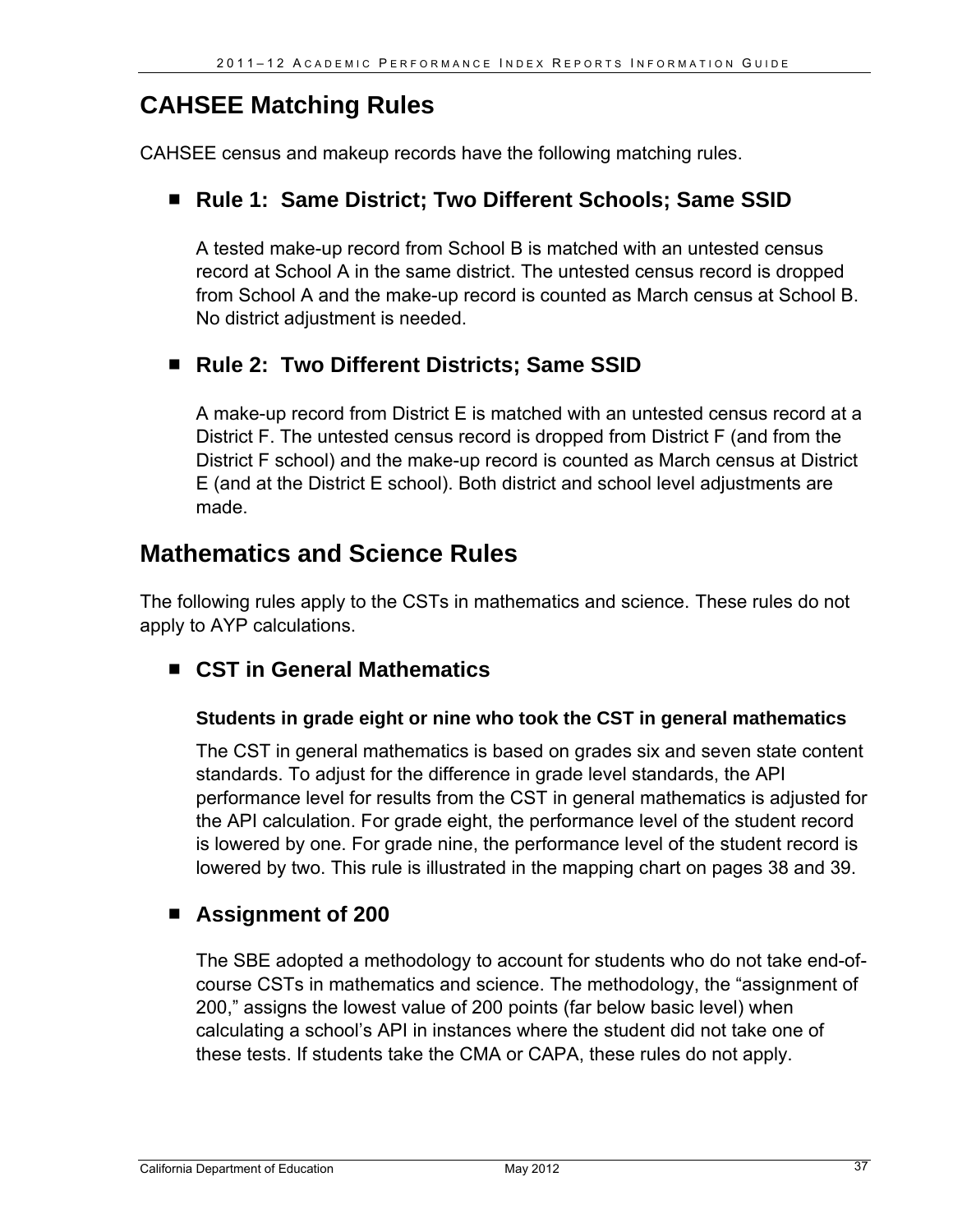#### **Rules for CSTs in Mathematics in Grades Eight through Eleven**

To account for students who take no end-of-course CST in mathematics, a 200 is assigned as the performance level weight for any student record without a performance level for CST in mathematics, grades eight through eleven. In this case, a test weight of 0.10 is used in the calculation instead of a test weight of 0.32 (grade eight) or 0.20 (grades nine through eleven) that is otherwise used for a student record showing the student took a CST in mathematics. If "Unknown," "Multiple Marks," or blank for "CST Mathematics Test Taken" is shown on the student record, the content area of the record is included in the API and assigned a weight of 200 using the normal test weight of 0.32 for grade eight or 0.20 for grades nine through eleven.

#### **Rules for CSTs in Science in Grades Nine Through Eleven**

To account for students who take no end-of-course CST in science, a 200 is assigned for the performance level weight for any student record without a performance level for any CST in science for grades nine through eleven, which includes the end-of-course CST in science in grades nine through eleven or the CST in life science in grade ten. In this case, a test weight of 0.05 is used in the end-of-course CST in the science part of the API calculation instead of a test weight of 0.22 (CST in science, grades nine through eleven) that is otherwise used for a student record showing the student took a CST in science. However, this assignment of 200 rule does not apply to results of a student in grade ten who takes the CST in life science.

If "Unknown," "Multiple Marks," or blank for "CST Science Test Taken" is shown on the student record, the content area of the record is included in the API and assigned a weight of 200 using the normal test weight of 0.22.

### **California General Mathematics Standards Test Mapping Chart**

The California General Mathematics Standards Test (CST in general mathematics) is given to any student in grade eight or nine who does not take one of the other mathematics standards tests. The CST in general mathematics is based on state content standards for grades six and seven. To adjust for the difference in grade-level standards, the API performance level weights for results from the CST in general mathematics were calculated by mapping grades eight and nine performance levels on the CST in general mathematics to the grade seven CST in mathematics performance levels. This was done by lowering the API credit by one performance level for a grade eight student record and two performance levels for a grade nine student record. This limits the top performance level weight of the grade eight student record to 875 and of the grade nine student record to 700. **These rules do not apply to AYP calculations**.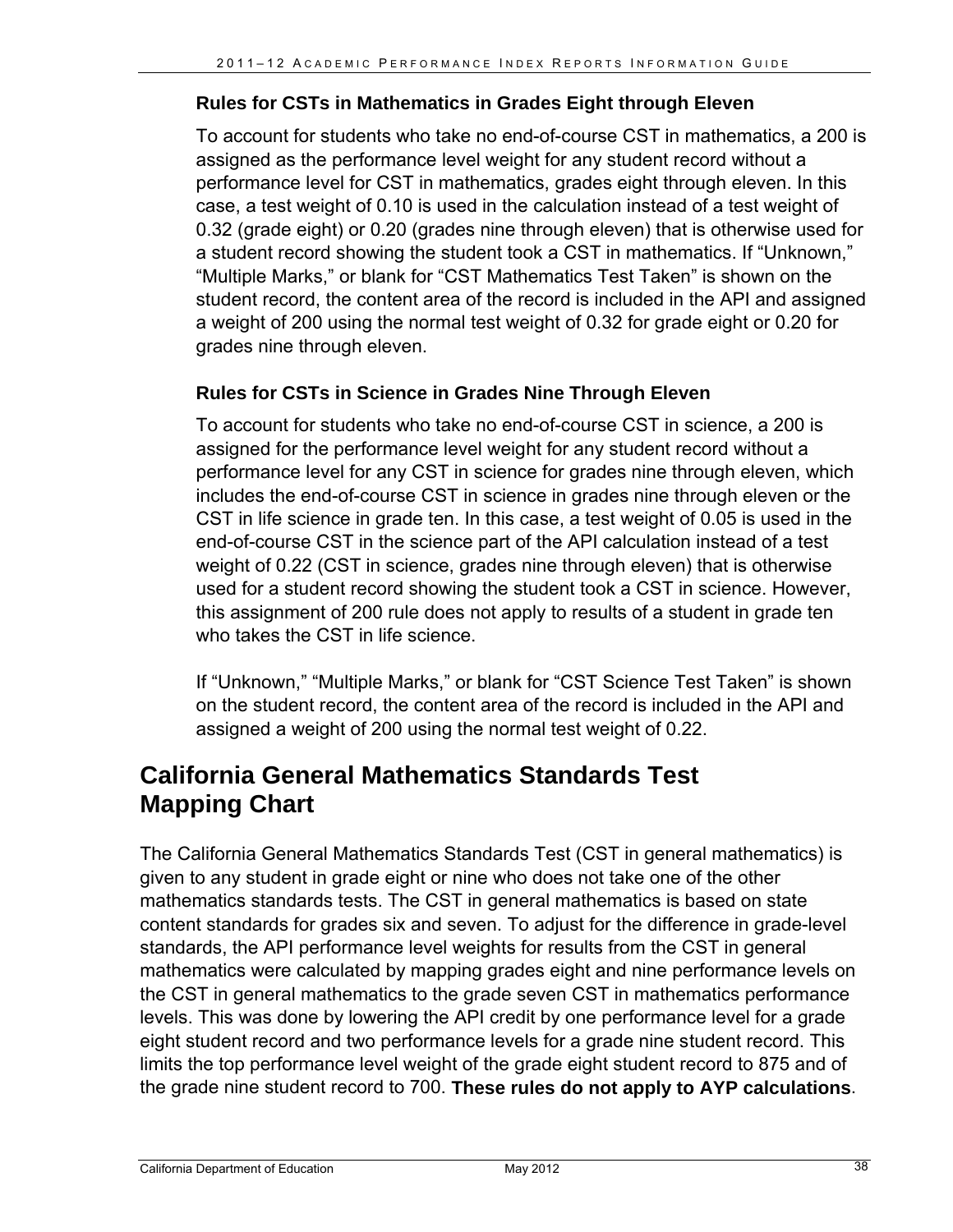**California General Mathematics Standards Test** 

**Grades Eight and Nine Performance Levels Mapped to Grade Seven Performance Standards With Corresponding API Weights**



Note: If the student record shows a grade ten or eleven student took the CST in General Mathematics, the performance level is lowered to the lowest level (Far Below Basic, API weight = 200).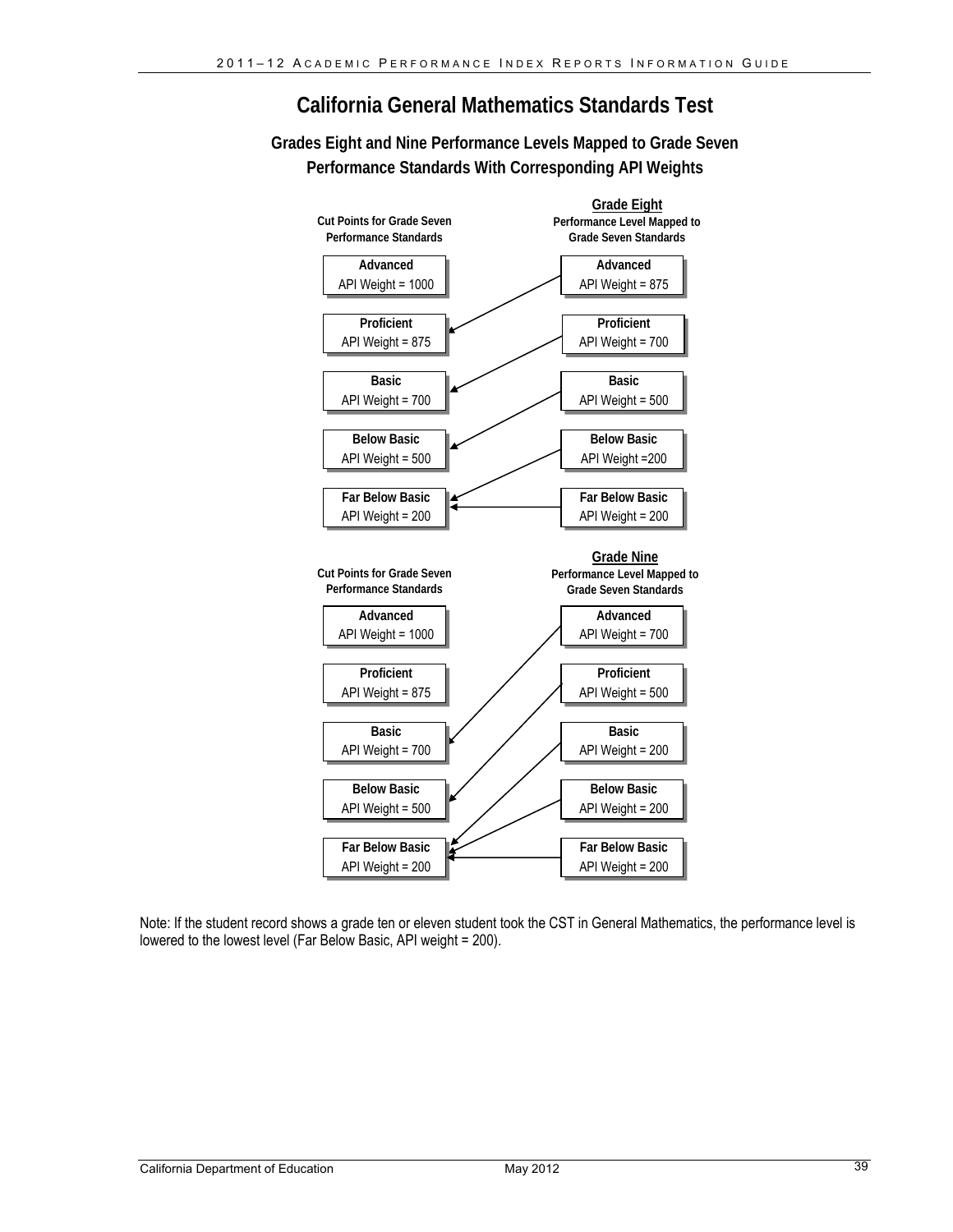## **Valid API Criteria**

In addition to the inclusion/exclusion and adjustment rules, the API also must meet regulations related to validity. If the criteria listed below are not met, the API is not reported. A section of the 5 *CCR* is summarized below and lists the reasons for invalidating an API. These regulations were adopted by the SBE in November 2001.

## **API Regulations for Determining a Valid API**

| Summary of Selected Subsections of EC Section 1032(d)                                                                                                                                                                                                                                                                                                                                                                                                                                                                                                                                                                                                                                                                                                                                                                                                                   | <b>Number</b><br>of Years |
|-------------------------------------------------------------------------------------------------------------------------------------------------------------------------------------------------------------------------------------------------------------------------------------------------------------------------------------------------------------------------------------------------------------------------------------------------------------------------------------------------------------------------------------------------------------------------------------------------------------------------------------------------------------------------------------------------------------------------------------------------------------------------------------------------------------------------------------------------------------------------|---------------------------|
| 5 CCR.<br>Division 1, Chapter 2, Subchapter 4, Article 1.7                                                                                                                                                                                                                                                                                                                                                                                                                                                                                                                                                                                                                                                                                                                                                                                                              | Invalid<br><b>API</b>     |
| A school's API shall be considered invalid under any of the following circumstances:                                                                                                                                                                                                                                                                                                                                                                                                                                                                                                                                                                                                                                                                                                                                                                                    |                           |
| (1) The LEA notifies the CDE that there were adult testing irregularities at the school affecting 5<br>percent or more of pupils tested.                                                                                                                                                                                                                                                                                                                                                                                                                                                                                                                                                                                                                                                                                                                                | $\overline{2}$            |
| (2) The LEA notifies the CDE that the API is not representative of the pupil population at the<br>school.                                                                                                                                                                                                                                                                                                                                                                                                                                                                                                                                                                                                                                                                                                                                                               | $\overline{2}$            |
| (3) The LEA notifies the CDE that the school has experienced a significant demographic<br>change in pupil population between the base year and growth year, and that the API<br>between years is not comparable.                                                                                                                                                                                                                                                                                                                                                                                                                                                                                                                                                                                                                                                        | 1                         |
| (4) The school's proportion of parental waivers compared to its STAR Program enrollment is<br>equal to or greater than 10 percent, except when the school's proportion of parental waivers<br>compared to its STAR Program enrollment is equal to or greater than 10 percent but less<br>than 20 percent. In this case, the CDE will conduct standard statistical tests to check the<br>representativeness of the school's tested population and review the representatives of the<br>tested population by grade level. If the school passes the check of representativeness, the<br>school's API shall be considered valid. If the school does not pass the check of<br>representativeness, the school's API shall be considered invalid. There shall be no rounding<br>in determining this minimum parental waiver proportion (i.e., 9.99 percent is not 10 percent). | $\overline{2}$            |
| (5) In any content area tested pursuant to EC sections 60642 and 60642.5 and included in the<br>API, the school's proportion of the number of test takers in that content area compared with<br>the total numbers of test takers is less than 85 percent. There shall be no rounding in<br>determining the proportion of test takers in each content area (i.e., 84.99 percent is not 85<br>percent).                                                                                                                                                                                                                                                                                                                                                                                                                                                                   | $\overline{2}$            |
| Note: This rule applies only if the school has 100 or more valid test scores in each content area<br>prior to or on Fall Census Day. This rule applies to the following content areas and grade levels:                                                                                                                                                                                                                                                                                                                                                                                                                                                                                                                                                                                                                                                                 |                           |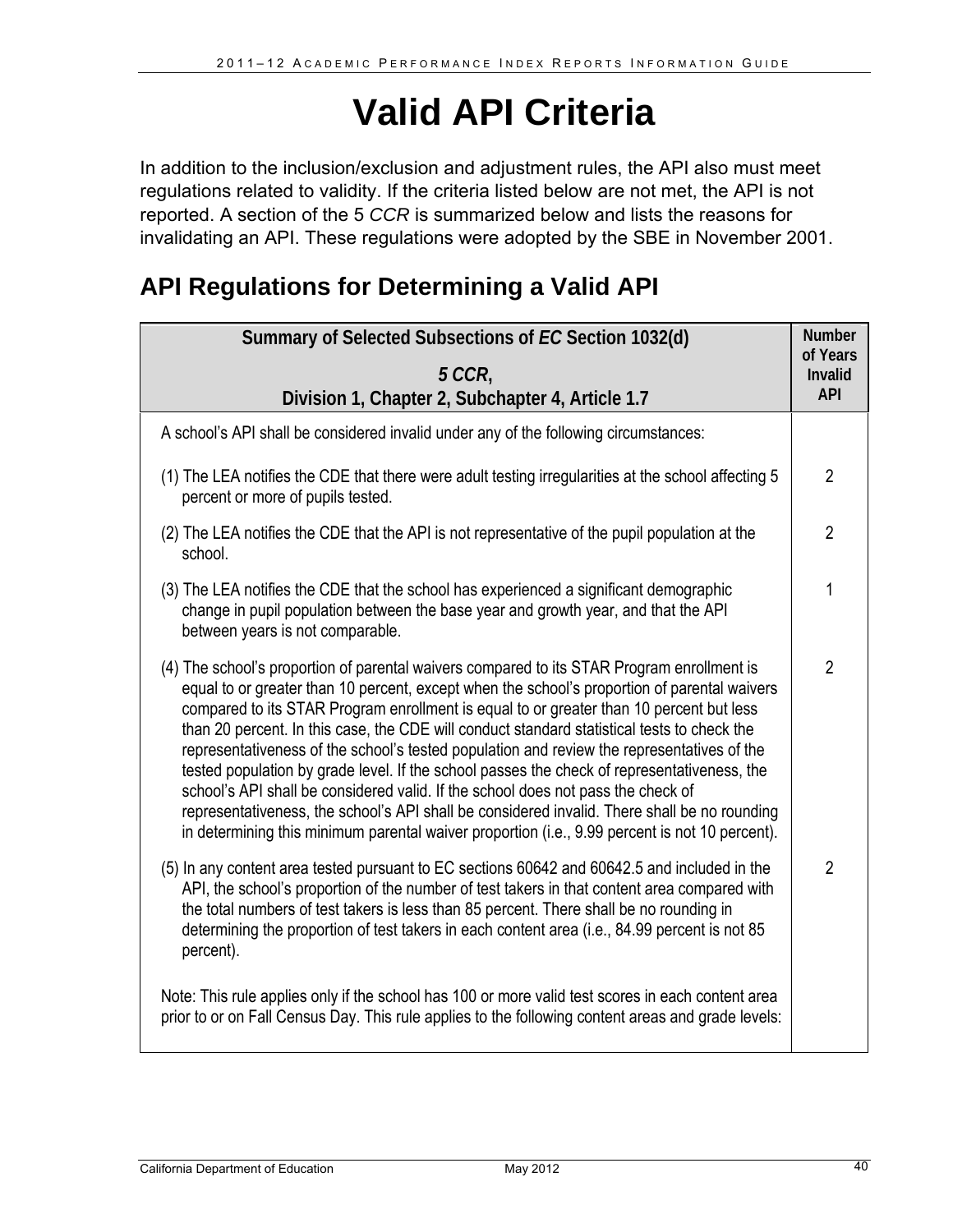| Summary of Selected Subsections of EC Section 1032(d) (continued)<br>5 CCR<br>Division 1, Chapter 2, Subchapter 4, Article 1.7                                                                                                                                                                                                                                                                                                                                                                                                                                                                                                                                                  |                |
|---------------------------------------------------------------------------------------------------------------------------------------------------------------------------------------------------------------------------------------------------------------------------------------------------------------------------------------------------------------------------------------------------------------------------------------------------------------------------------------------------------------------------------------------------------------------------------------------------------------------------------------------------------------------------------|----------------|
| English-language arts<br>CST and CAPA (grades two through eleven)<br>CMA (grades three through eleven)<br>$\bullet$<br><b>Mathematics</b><br>■<br>CST and CAPA (grades two through nine)<br>CMA (grades three through nine)<br>Science*<br>CST, CMA, and CAPA (grades five, eight, and ten [life science])<br>History-social science*<br>CST (grades eight and eleven)                                                                                                                                                                                                                                                                                                          | $\overline{2}$ |
| *This rule does not apply to end-of-course tests such as end-of-course science and world<br>history.<br>(6) If, at any time, information is made available to or obtained by the CDE that would lead a<br>reasonable person to conclude that one or more of the preceding circumstances occurred. If<br>after reviewing the information, the CDE determines that further investigation is warranted,<br>the CDE may conduct an investigation to determine if the integrity of the API has been<br>jeopardized. The CDE may invalidate or withhold the school's API until such time that the<br>CDE has satisfied itself that the integrity of the API has not been jeopardized. |                |

## *Education Code* **Provisions for Invalidating an API**

In addition to state regulations, California *EC* Section 52052(f)(2), also allows the State Superintendent of Public Instruction to invalidate an API for specific reasons.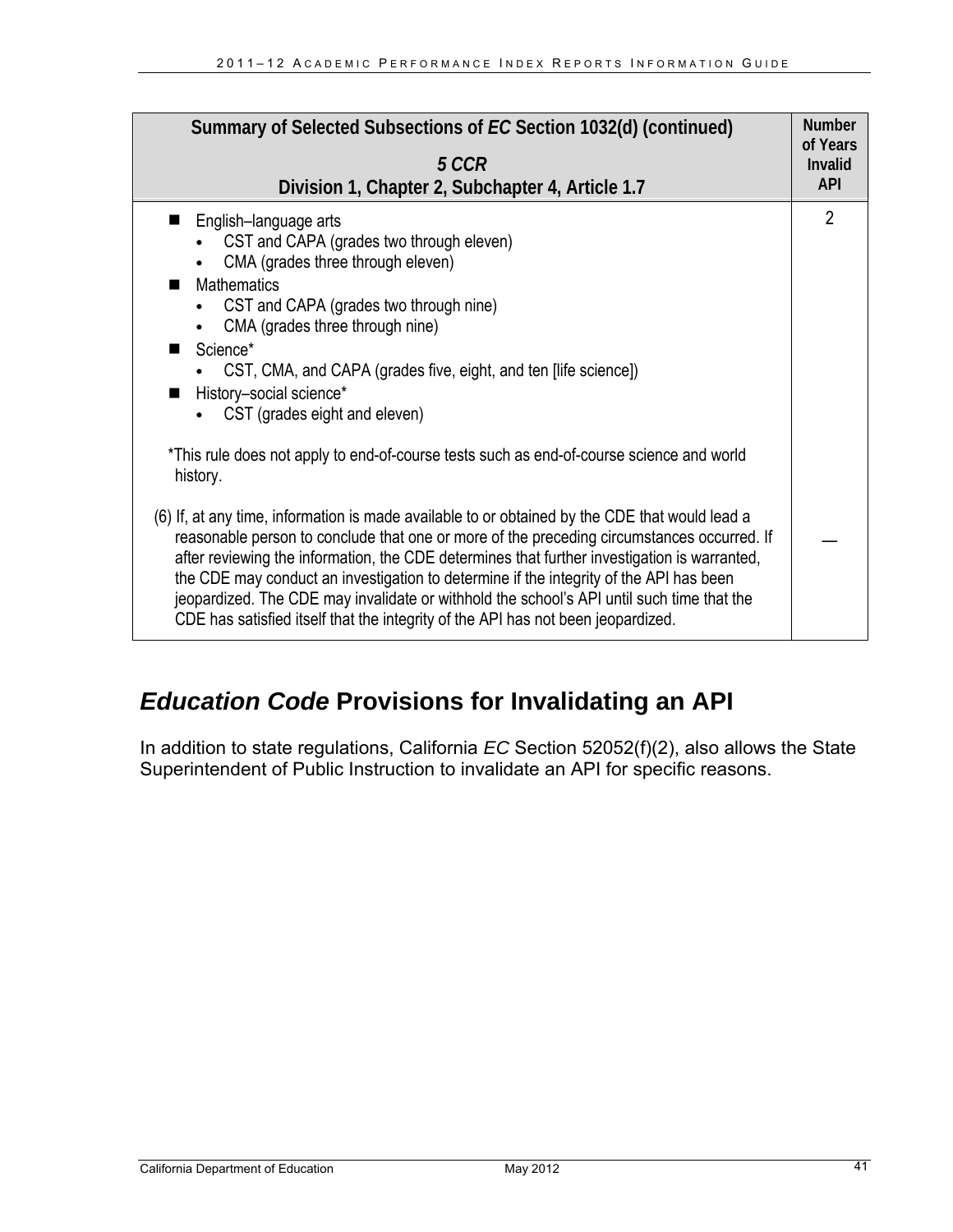## **Performance Level Weighting Factors**

The performance level weighting factors are applied after the inclusion/exclusion, adjustment, and validity rules have been applied. Performance level weighting factors are used to assign an API unit of measure across all test results used in the API calculations.

Students' performance levels on the CST, CMA, or CAPA and pass/no pass scores on the CAHSEE are assigned a performance level weighting factor, as shown in the table below. A scale score of 350 or more on the CAHSEE is considered passing. The weights are assigned in API calculations for a school, an LEA, or a student group only and do not affect the score report an individual student receives.

| <b>CST, CMA, or CAPA</b><br>Performance<br>Level | <b>CAHSEE</b><br><b>Score</b> | <b>Performance Level</b><br><b>Weighting Factor</b><br><b>Assigned</b> |
|--------------------------------------------------|-------------------------------|------------------------------------------------------------------------|
| Advanced                                         | Pass                          | 1000                                                                   |
| Proficient                                       | N/A                           | 875                                                                    |
| <b>Basic</b>                                     | N/A                           | 700                                                                    |
| <b>Below Basic</b>                               | N/A                           | 500                                                                    |
| Far Below Basic                                  | No Pass                       | 200                                                                    |

## **Test Scores and Performance Level Weighting Factors**

The performance level weighting factors were established as a progressive weighting method to encourage schools to provide additional support to low-performing students. The following table illustrates the effects of progressive weighting.

## **Progressive Weighting**

| CST, CMA, or CAPA<br>Performance<br>Level | <b>Performance Level</b><br><b>Weighting Factor</b><br>Assigned | <b>Point Gain for</b><br><b>Movement</b> |
|-------------------------------------------|-----------------------------------------------------------------|------------------------------------------|
| Advanced                                  | 1000                                                            | $1000 - 875 = 125$                       |
| Proficient                                | 875                                                             | $875 - 700 = 175$                        |
| <b>Basic</b>                              | 700                                                             | $700 - 500 = 200$                        |
| <b>Below Basic</b>                        | 500                                                             | $500 - 200 = 300$                        |
| <b>Far Below Basic</b>                    | 200                                                             | N/A                                      |

The "Point Gain for Movement" column shows that moving students from the far below basic performance level to the below basic performance level will result in greater API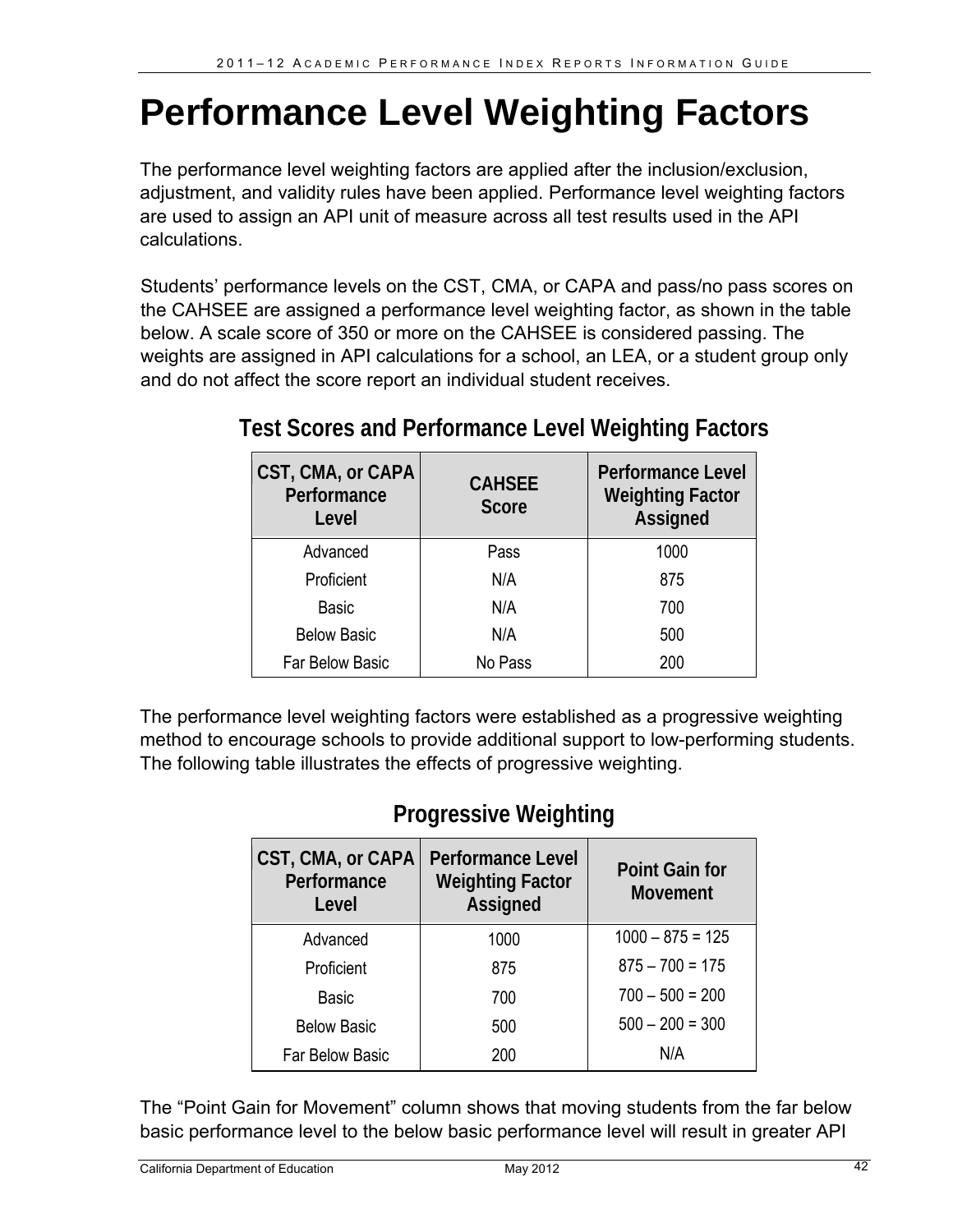growth than moving students from below basic to basic. This is because the weighting factor for the API increases by a greater increment (shown as point gain for movement) between the far below basic level and the below basic level (i.e., an increase of 300 points) than for any other increase (i.e., 200, 175, and 125). This suggests that a greater API gain can occur through the improvement of the lowest performing students in the school.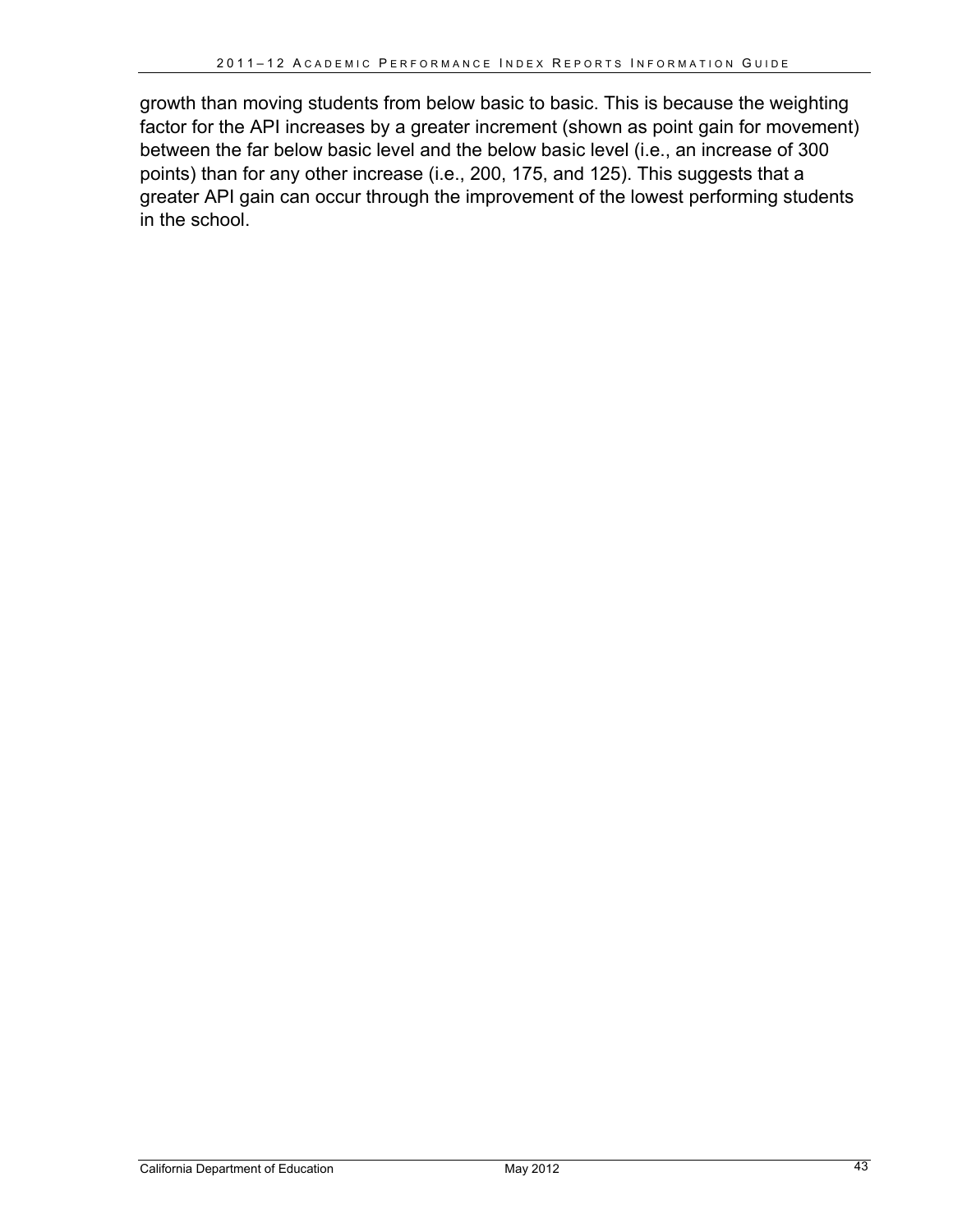## **Test Weights**

Test weights are applied after the API weighting factors are assigned. Test weights are fixed, statewide weights applied according to the type of test included in the API and according to grade span: two through eight and nine through eleven. Because they are fixed, test weights are the same for all school, LEA, or student group APIs and are the same for the Base and Growth APIs within a reporting cycle. The SBE is responsible for adopting test weights. Test weights are applied to each student test record in the calculation rather than to total test results of a school, an LEA, or a student group. The weights are applied in API calculations only and do not affect the score report an individual student receives. The tables below show the test weights for grades two through eight and grades nine through twelve for 2011–12.

| <b>Content Area</b>                            | 2011-12 API<br><b>Test Weights</b> |
|------------------------------------------------|------------------------------------|
| CST/CMA/CAPA in ELA, Grades 2-8                | 0.48                               |
| CST/CMA/CAPA in Mathematics, Grades 2-8        | 0.32                               |
| CST/CMA/CAPA in Science, Grades 5 and 8        | 0.20                               |
| CST in History-Social Science, Grade 8         | 0.20                               |
| Assignment of 200, CST in Mathematics, Grade 8 | 0.10                               |

#### **Test Weights, Grades 2–8**

Note: Test weights are not shown as percentages and do not total 1.00.

### **Test Weights, Grades 9–12**

| <b>Content Area</b>                                | 2011-12 API<br><b>Test Weights</b> |
|----------------------------------------------------|------------------------------------|
| CST/CMA/CAPA in ELA, Grades 9-11                   | 0.30                               |
| CST/CMA/CAPA in Mathematics, Grades 9-11           | 0.20                               |
| CST/CMA/CAPA in Science, Grades 9-11               | 0.22                               |
| CST/CMA/CAPA in Life Science, Grade 10             | 0.10                               |
| CST in History-Social Science, Grades 9-11         | 0.23                               |
| CAHSEE ELA, Grades 10-12                           | 0.30                               |
| CAHSEE Mathematics, Grades 10-12                   | 0.30                               |
| Assignment of 200, CST in Mathematics, Grades 9-11 | 0.10                               |
| Assignment of 200, CST in Science, Grades 9-11     | 0.05                               |

Note: For CAHSEE, grades eleven and twelve are counted only if the student passed. Test weights are not shown as percentages and do not total 1.00.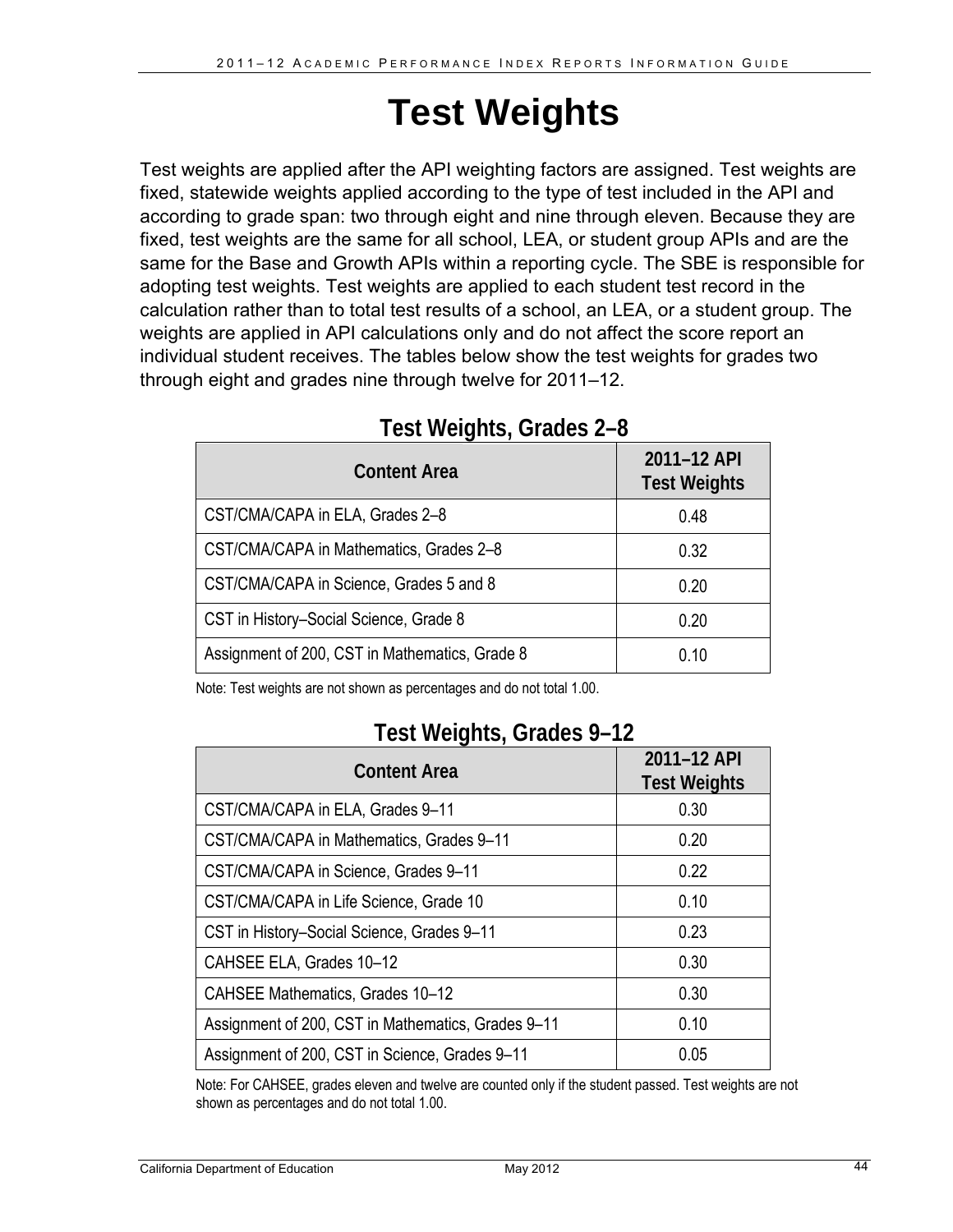## **Test Weights and Content Area Weights**

The test results used in calculating an API have different relative emphases for each school or LEA. The amount of schoolwide or LEA-wide emphasis each content area has in the API is called the content area weight. Content area weights are determined according to the statewide test weights applied and the number of valid scores included in the API for each type of test. A school's or an LEA's content area weights are not needed in calculating the API, but they are provided on the API reports for information only so that each school and LEA can view the overall emphases specific to their school or LEA. Content area weights do not affect the score report an individual student receives.

The table below describes the key differences between test weights and content area weights used in calculating an API for a school, an LEA, or a student group.

| <b>Question</b>                                                            | <b>Test Weights</b>                                                                                                                                                                                                                                                           | <b>Content Area Weights</b>                                                                                                                                                                                                                                                                      |
|----------------------------------------------------------------------------|-------------------------------------------------------------------------------------------------------------------------------------------------------------------------------------------------------------------------------------------------------------------------------|--------------------------------------------------------------------------------------------------------------------------------------------------------------------------------------------------------------------------------------------------------------------------------------------------|
| Same weights for<br>school, LEA, or<br>student group<br>API <sub>s</sub> ? | Yes. The test weights were set by the<br>SBE and are the same for all school,<br>LEA, and student group APIs. Test<br>weights are applied according to the<br>grade levels tested. Grades 2-8 have<br>one set of weights, and grades 9-12<br>have a different set of weights. | No. The content area weights may<br>vary among school, LEA, and student<br>group APIs depending upon the<br>grade levels tested, number of tests<br>taken, number of valid scores, and<br>degree of missing test data. Student<br>group content area weights are not<br>included in API reports. |
| Same weights for<br>2011 Base API<br>and 2012 Growth<br>API?               | Yes. The test weights are the same in<br>an API reporting cycle. The weights for<br>the 2011 Base API are the same<br>weights that are used for the 2012<br>Growth API.                                                                                                       | No. The content area weights may<br>vary slightly between the 2011 Base<br>API and 2012 Growth API for the<br>same reasons as the first answer<br>above.                                                                                                                                         |
| Do the weights<br>total 100<br>percent?                                    | No. The test weights are not shown as<br>percentages and do not total 1.00.                                                                                                                                                                                                   | Yes. The content area weights for a<br>school or an LEA total 100 percent.                                                                                                                                                                                                                       |

### **Comparison of Test Weights and Content Area Weights**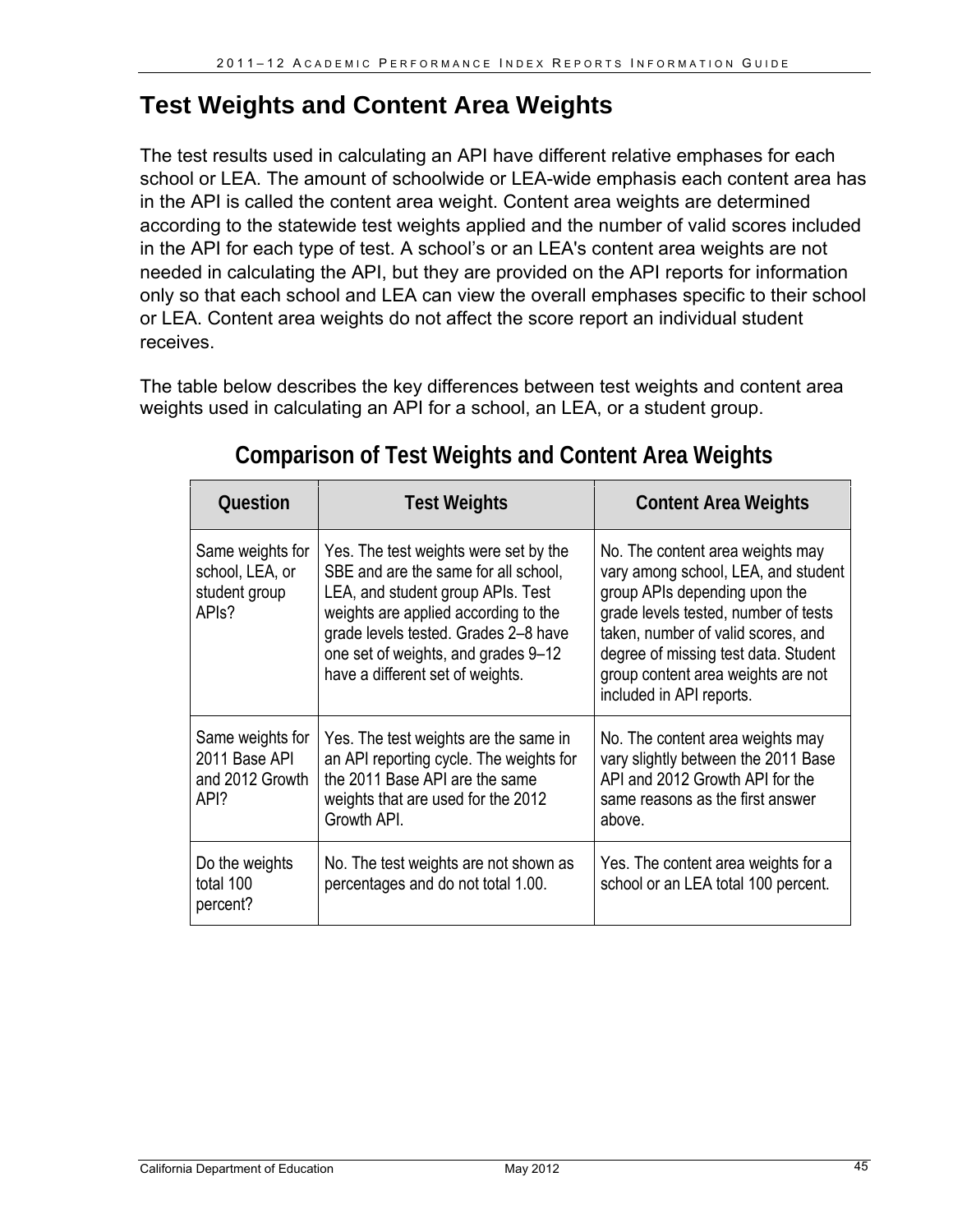## **Scale Calibration Factors**

28.41 Grade Span Categories **SCF** Grade 2 Grades 3–5 Students with Disabilities Only Fig. 33.81 Grades 3–5 Students with No Disabilities 22.32 Grade 6 Students with Disabilities Only Fig. 44.77 Grade 6 Students with No Disabilities **Constant 1. 28.38** 

Grades 9–11 Students with Disabilities Only

The following table provides the 2011–12 API SCFs:

| SWDs for the SCF is defined as student records that show a valid Primary Disability |
|-------------------------------------------------------------------------------------|
| code (other than 000) or take the CMA or CAPA. SWDs who are no longer receiving     |
| special education services are not included in the SCF calculations.                |

Grades 9–11 Students with No Disabilities 17.28

Grades 7–8 Students with Disabilities Only Fig. 26.47 Grades 7–8 Students with No Disabilities 37.60

-12.58

SCFs are the same within each API reporting cycle; therefore, the SCFs for the 2011 Base API are the same as the SCFs for the 2012 Growth API.

## **Purpose of the SCF**

The purpose of the SCF is to preserve the API scale and maintain consistency in the statewide average API from one reporting cycle to the next. The SCF provides a positive or negative adjustment to each API each year.

The SCF for a grade span is the difference between the statewide average Growth and Base APIs for that grade span for the same year's test data. For example, the SCF for grade two is calculated by subtracting the statewide 2011 Base API for grade two from the statewide 2011 Growth API for grade two, which results in 28.41 in this case. This SCF would be added to a school's, an LEA's, or a student group's API calculation for grade two. The other SCFs would be calculated and used in the same way for the other grade span categories. When calculating the SCFs shown above, however, the CDE excludes some schools (i.e., those in the ASAM, small schools, and schools with data problems).

Although the SCF maintains the consistency in the statewide average API, it does not preserve comparability across reporting cycles. As a result, the SCF does not allow for comparisons of school, LEA, or student group APIs across reporting cycles.

California Department of Education May 2012 46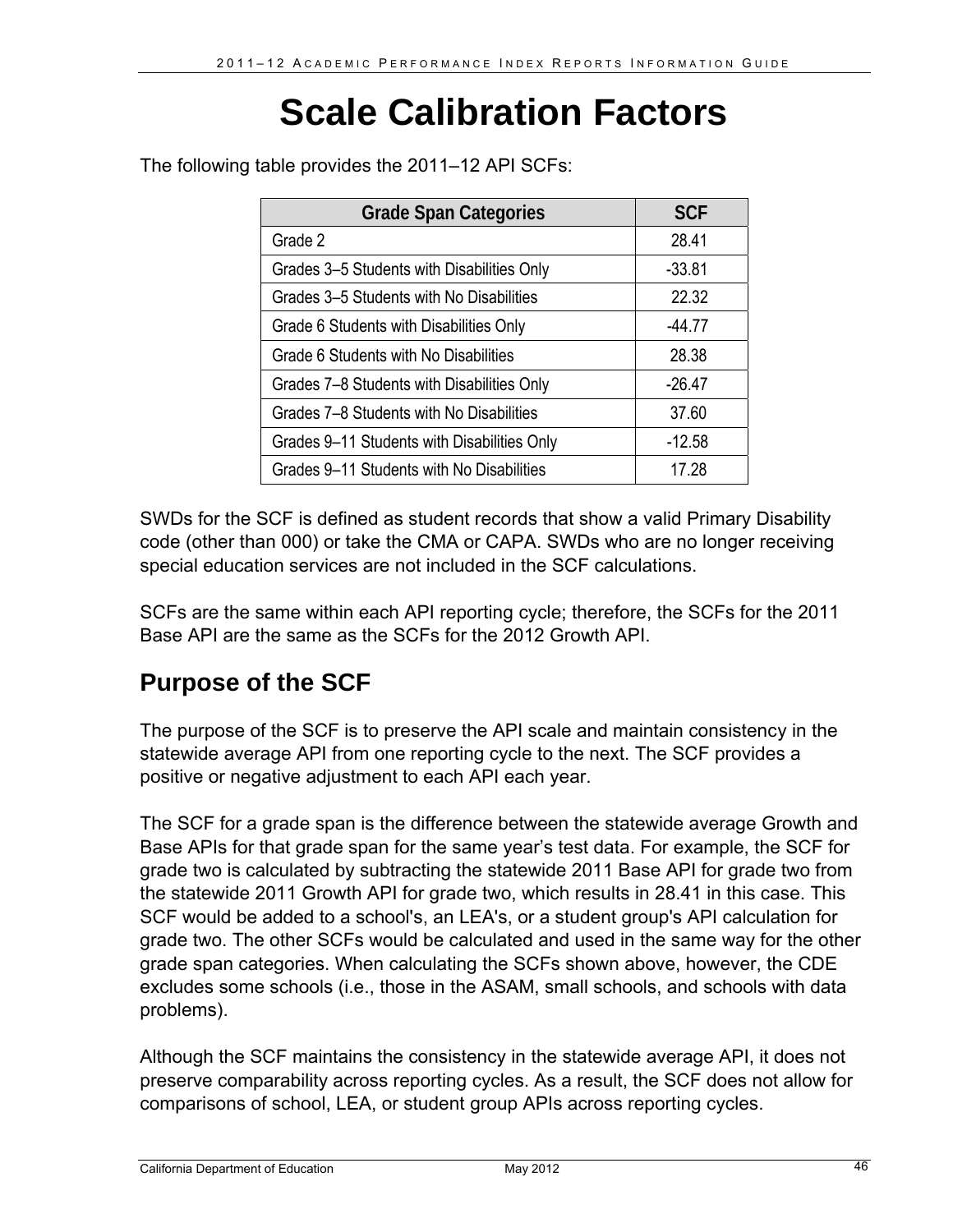## **Bridge Schools or LEAs**

Some schools or LEAs (referred to as "bridge schools or LEAs") have grade spans that overlap the SCF categories. In these cases, the API is the weighted average of the APIs for the grade span segments, weighted by the total test weight for students with valid STAR Program scores in the segments. For example, the API for an LEA with kindergarten through grade twelve is the weighted average of the APIs of all of the SCF grade span segments. The API for a school with kindergarten through grade five is the weighted average of the APIs of the applicable SCF grade span segments: grade two, grades three through five (SWD only), and grades three through five (SWD not included).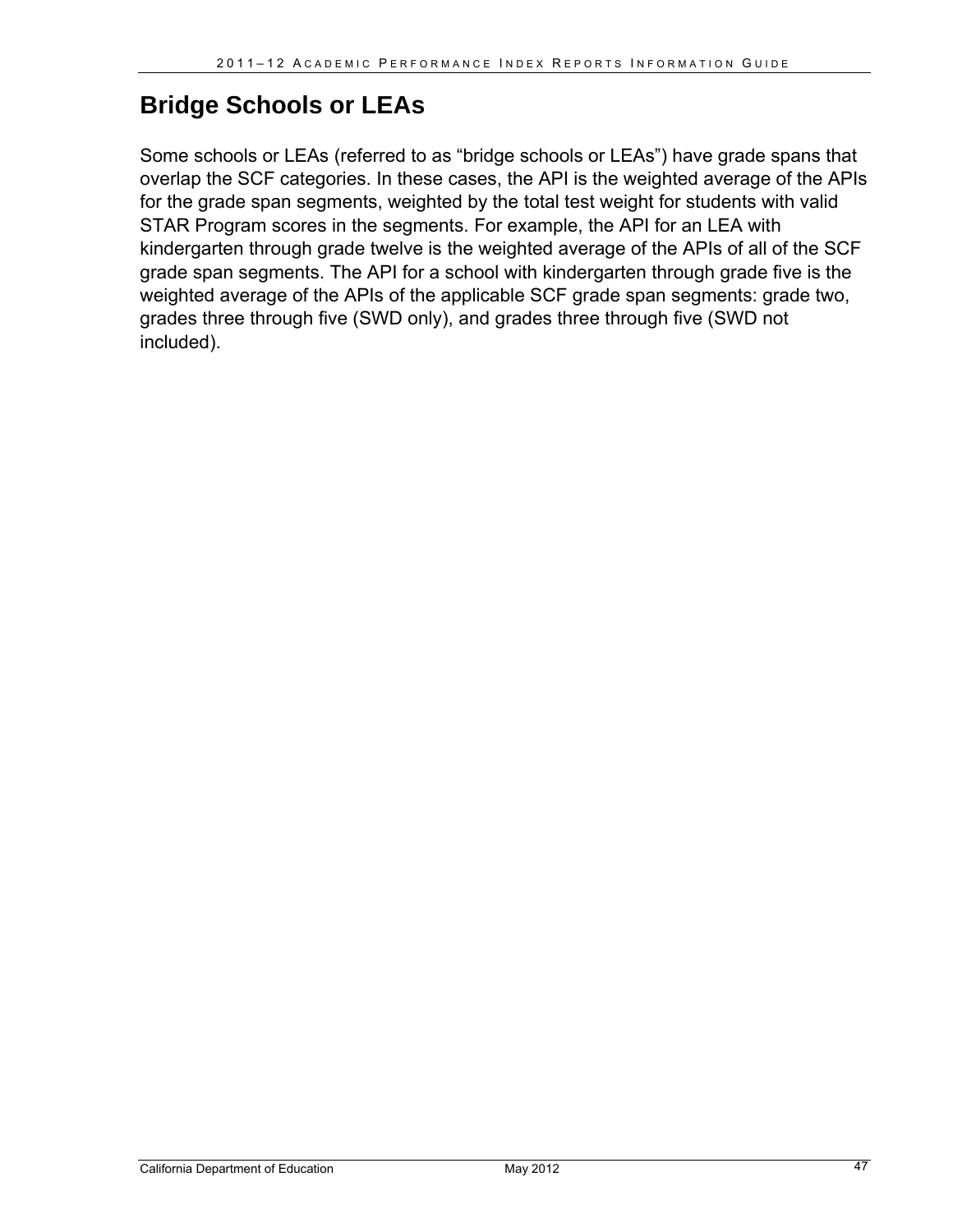## **API Targets**

Growth targets are established in the Base API report for schools and for numerically significant student groups in the school. Although API reports are provided for LEAs in order to meet federal requirements under ESEA, LEAs do not have API growth targets.

## **Statewide API Performance Target**

The SBE is responsible for establishing an API statewide performance target. The SBE has established an API score of 800 as the target to which all schools should aspire. The scale for the API ranges from 200 to 1000.

## **School and Student Group API Growth Targets**

To meet all state API growth target requirements, a school and each numerically significant student group in the school must meet its growth target each year. The annual API growth target is calculated in the same way for a school or for a student group. The minimum target is 5 percent of the difference between the school's or student group's Base API and the statewide performance target of 800 until the API approaches 800.

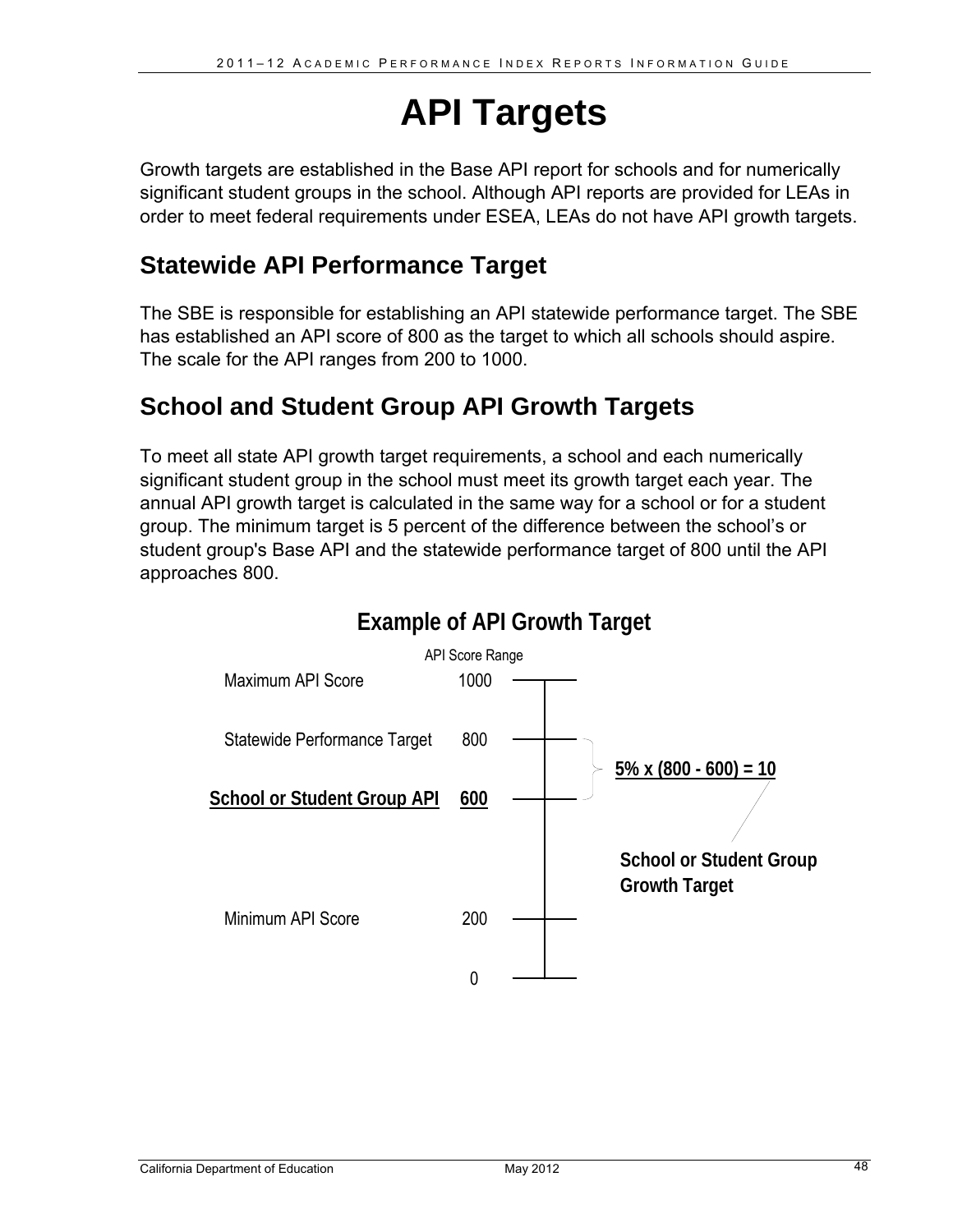The specific API growth target requirement for a school or numerically significant student group is defined as follows:

| <b>Growth Target for</b>                  | <b>Growth Target for</b> | <b>Growth Target for</b>                                                     | <b>Growth Target for</b> |
|-------------------------------------------|--------------------------|------------------------------------------------------------------------------|--------------------------|
| <b>Base APIs</b>                          | <b>Base APIs</b>         | <b>Base APIs</b>                                                             | <b>Base APIs</b>         |
| 200 to 690                                | 691 to 795               | 796 to 799                                                                   | 800 or more              |
| 5% difference between<br>Base API and 800 | 5-point gain             | 796 4-point gain<br>797 3-point gain<br>798 2-point gain<br>799 1-point gain | Maintain<br>800 or more  |

**Chart of School and Student Group Growth Target Requirements** 

Growth targets are rounded to the nearest whole number. API growth targets under state requirements are different from targets for meeting federal AYP requirements.

A student group must be numerically significant in both the Base year and Growth year in an API reporting cycle to have student group growth and target information. A student group Growth API, however, is posted even if a student group had no prior year Base API or was not numerically significant for the prior year in order to meet ESEA requirements. In this case, growth targets and actual growth are not appropriate and, therefore, are omitted from the reports.

## **Differences in State and Federal Accountability Target Criteria**

The API is used in both state and federal accountability criteria, but the requirements for the API vary. In order to meet its API growth target under current state requirements, a school must increase its API score by 5 percent of the difference between the school API and 800 or maintain its API score at or above 800. In order to meet the API indicator in AYP, however, a school or an LEA must attain a minimum API or API growth of at least one point.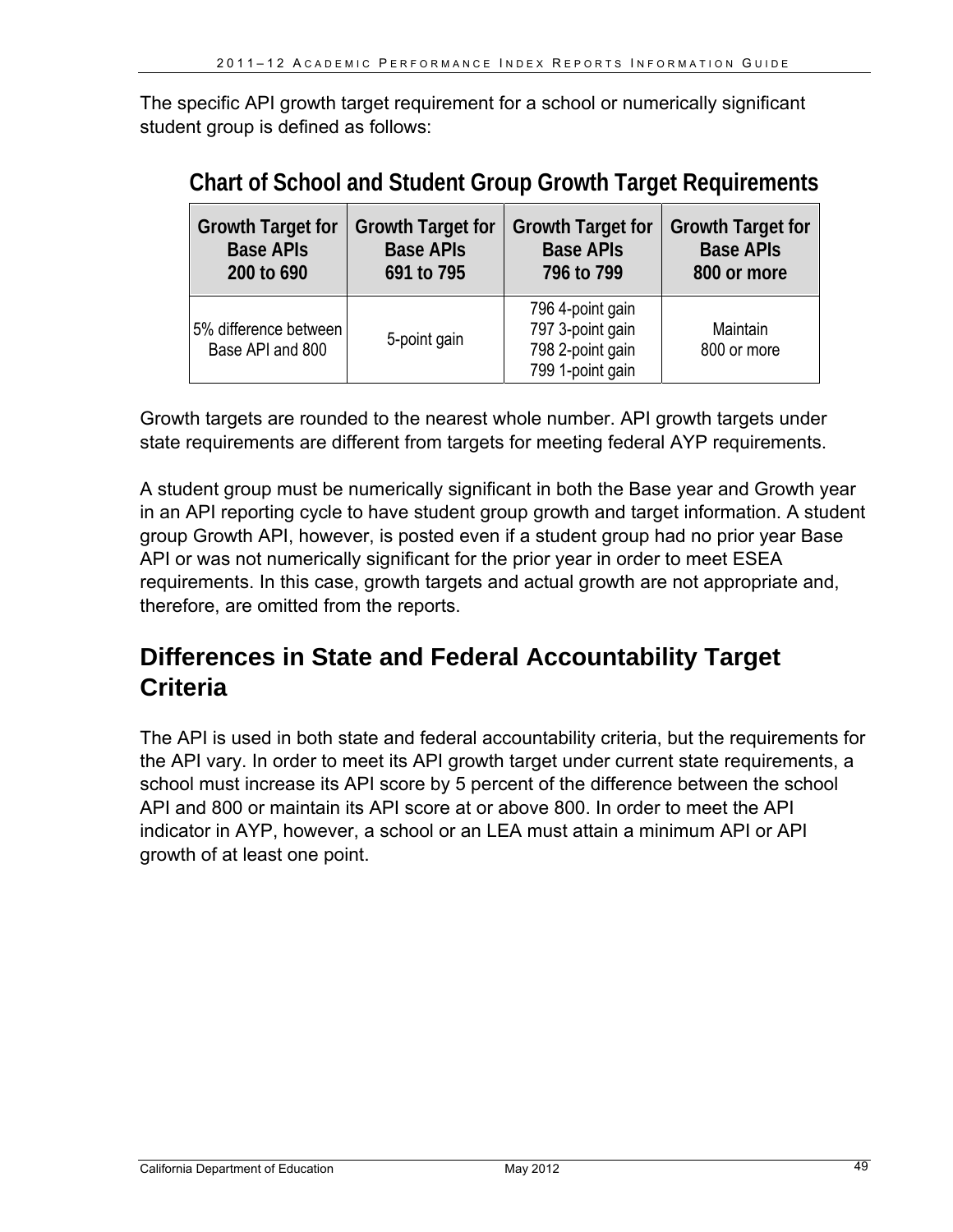## **API Growth**

Growth in the API is calculated by subtracting the Base API from the Growth API within a reporting cycle. The following example shows this calculation for the school overall and for each numerically significant student group at the school for the 2011–12 API reporting cycle.

| Groups                              | 2011<br><b>Base API</b> | 2012<br><b>Growth API</b> | $2011 - 12$<br><b>API Growth</b> | $2011 - 12$<br><b>Growth Target</b> | <b>Met Growth</b><br>Target? |
|-------------------------------------|-------------------------|---------------------------|----------------------------------|-------------------------------------|------------------------------|
| Schoolwide                          | 700                     | 720                       | 20                               | 5                                   | Yes                          |
| <b>Black or African</b><br>American | 730                     | 740                       | 10                               | 5                                   | Yes                          |
| Asian                               | 810                     | 800                       | $-10$                            | A                                   | Yes                          |
| Hispanic or Latino                  | 680                     | 686                       | 6                                | 6                                   | Yes                          |
| White                               | 750                     | 754                       | 4                                | 5                                   | No                           |

## **Example of 2011–12 API Growth**

The "2011–12 API Growth" column shows the amount of actual growth in the API from 2011 to 2012. The "2011–12 Growth Target" column shows the target goal for the API to grow between 2011 and 2012 testing. An "A" in this column means the school or student group had a 2011 Base API at or above the statewide performance target of 800. In these cases, the school or student group target is to maintain an API of 800 or above. The growth target for the Black or African American student group and for the white student group is 5 points because the minimum growth target is 5 points until the Base API approaches 800. The last column shows whether or not the school and student groups met their growth targets.

To meet all of its API targets, a school must meet or exceed its schoolwide growth target and each numerically significant student group at the school must meet or exceed its student group growth target.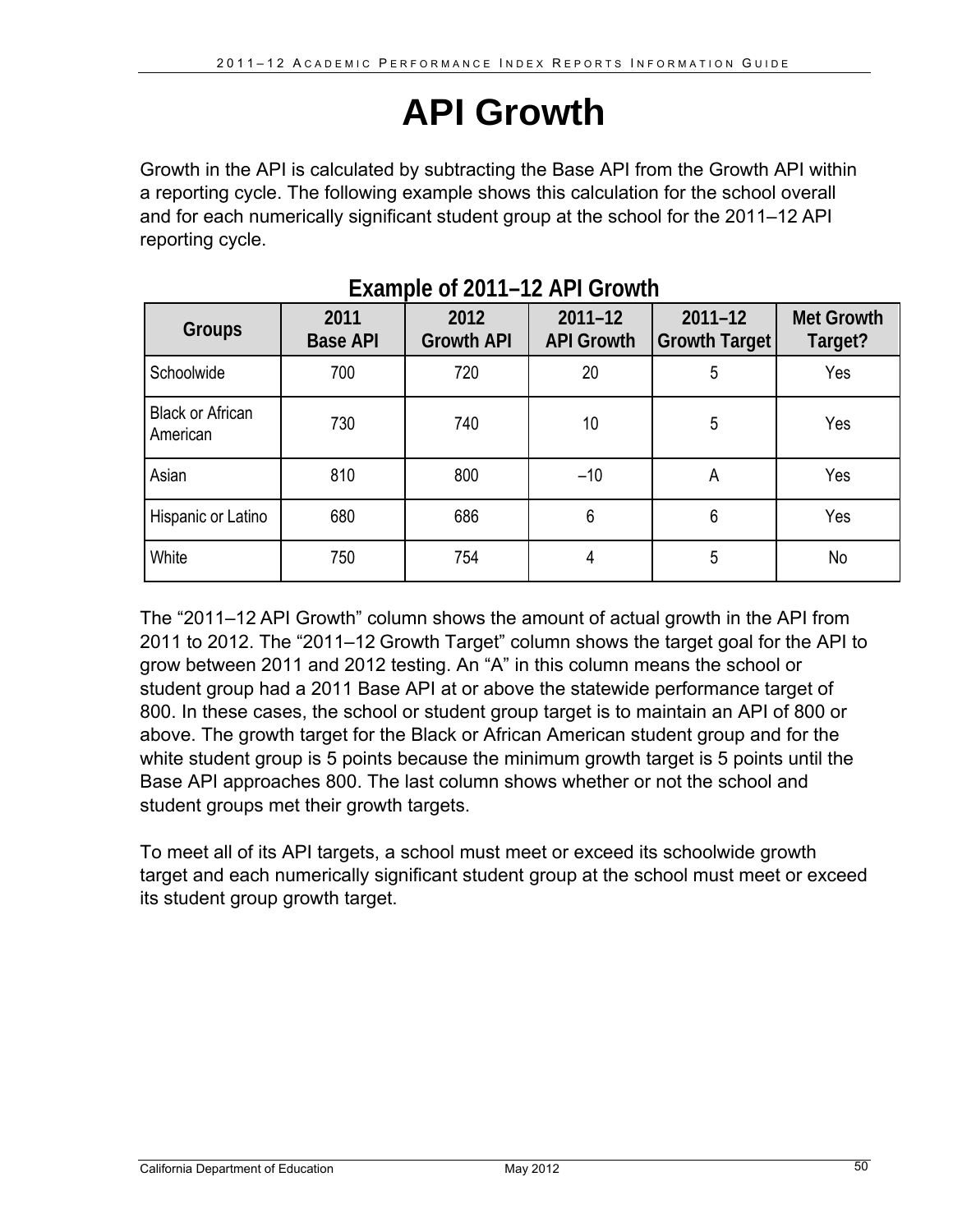## **Meeting or Not Meeting State API Growth Targets**

The API is used in meeting state requirements under the PSAA and federal AYP requirements under ESEA. Under state requirements, if a school meets certain API participation and growth criteria, it may be eligible to become a California Distinguished School, National Blue Ribbon School, or Title I Academic Achievement Award School. If a school does not meet or exceed its growth targets and is ranked in the lower part of the statewide distribution of the Base API, it may be identified for participation in state intervention programs, which are designed to help the school improve its academic performance. Under federal ESEA requirements, the API is one of the indicators for AYP.

## **Interventions**

Schools that do not meet state API growth target requirements may be subject to new or continued intervention programs. For more information about requirements and programs, contact the Improvement and Accountability Division of the CDE by phone at 916-319-0926 or refer to the CDE District and School Interventions Web page at http://www.cde.ca.gov/ta/lp/.

## **Awards**

Schools or teachers teaching in schools that meet certain API requirements can apply for various recognition or awards programs. For more information on these programs, contact the following offices:

#### **Schools**

#### **California Distinguished Schools Program**

Office of the State Superintendent of Public Instruction California Department of Education 916-319-0842 http://www.cde.ca.gov/ta/sr/cs/

#### **National Blue Ribbon Schools Program**

Office of the State Superintendent of Public Instruction California Department of Education 916-319-0842 http://www.cde.ca.gov/ta/sr/br/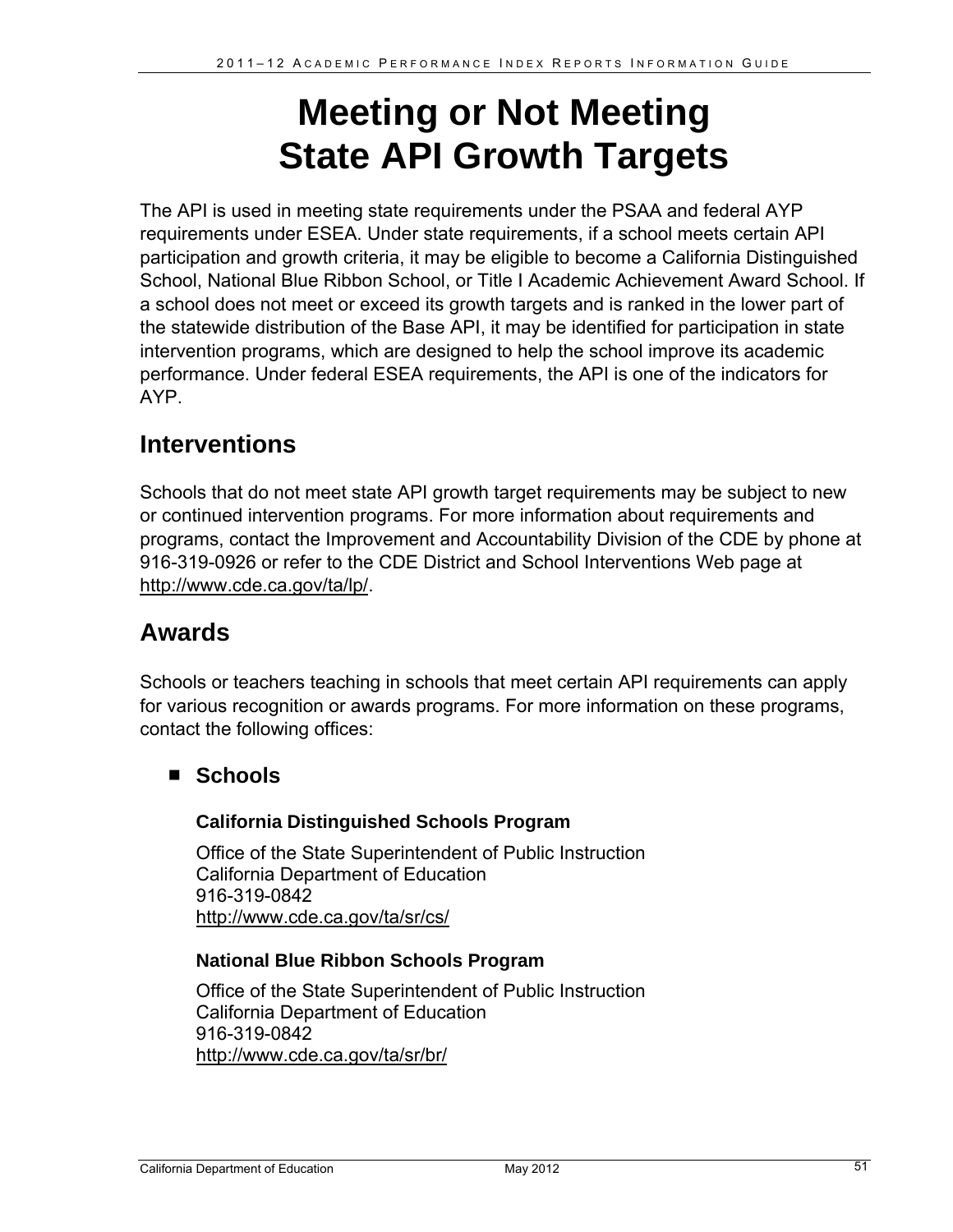#### **Title I Academic Achievement Awards Program**

Office of the State Superintendent of Public Instruction California Department of Education 916-319-0842 http://www.cde.ca.gov/ta/sr/aa/

#### California Schools to Watch<sup>™</sup>—Taking Center Stage

K–12 Innovation and Improvement Office California Department of Education 916-322-1892 http://www.cde.ca.gov/ci/gs/mg/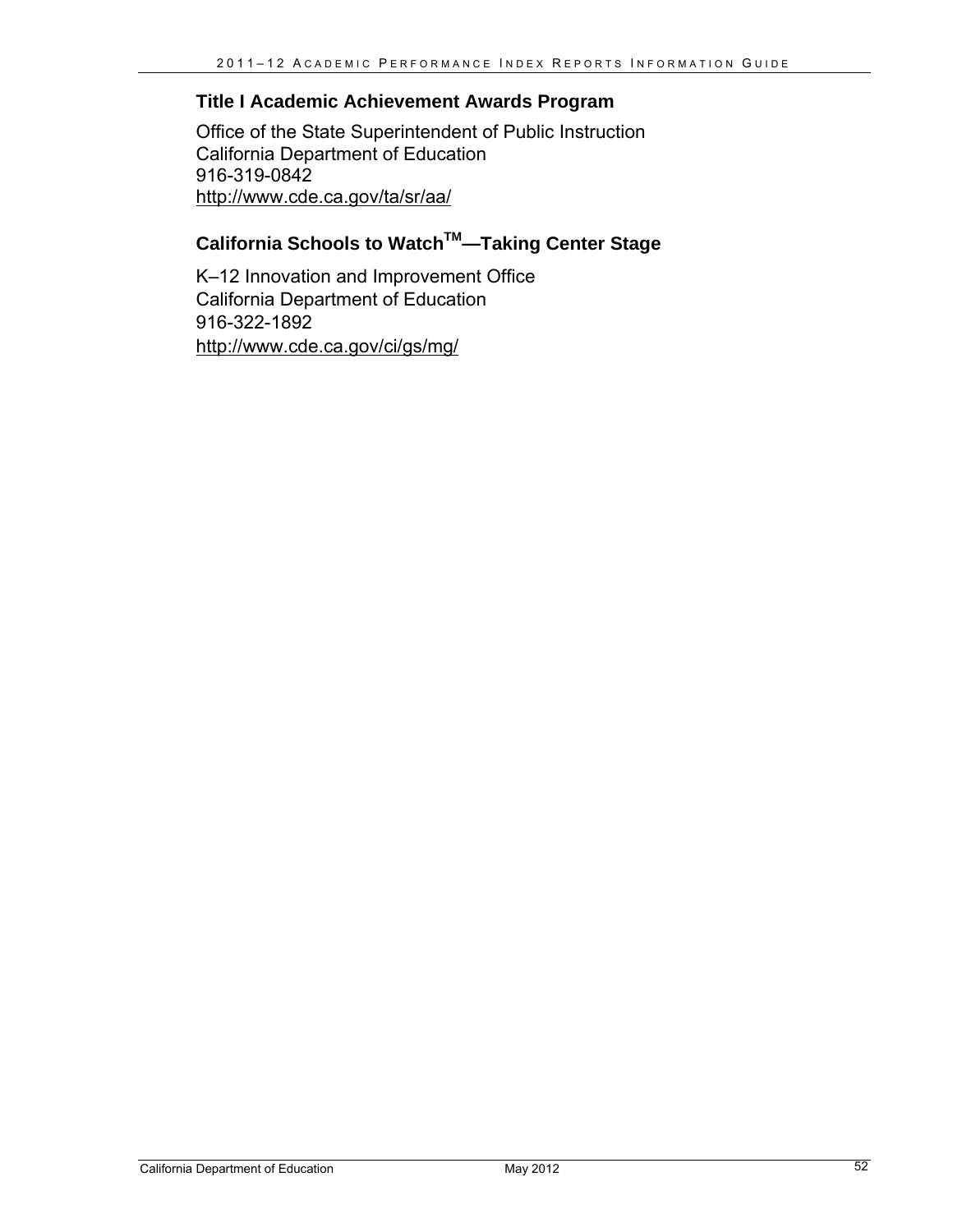## **API Ranks**

California's *EC* Section 52056(a) requires API ranking of schools. Key features of API ranks include the following:

- Ranks are established by deciles. Deciles are ten categories of equal size from ten (highest) to one (lowest).
- Two types of API ranks are reported, a statewide rank and a similar schools rank. A school's Base API is used to determine its rank. This is done separately for elementary, middle, and high schools.
- API ranks are reported in the Base API reports.
- A school's rank may improve when it's API score increases, depending upon whether the APIs of all other schools increase.
- All LEAs, special education centers, and ASAM schools receive APIs but do not receive ranks.
- Small schools having between 11 and 99 valid STAR Program scores receive a statewide rank with an asterisk only. These small schools are not included in calculating ranks for non-small schools but receive statewide ranks with an asterisk to indicate the rank into which their APIs would have fallen if they had been included in the ranking system. These schools do not receive similar schools ranks.

The following table summarizes the API ranking system:

| <b>Statewide Ranks</b>                                                      | <b>Similar Schools Ranks</b>                                                                                        |
|-----------------------------------------------------------------------------|---------------------------------------------------------------------------------------------------------------------|
| Calculated separately by school type<br>(elementary, middle, high school)   | Calculated separately by school type<br>(elementary, middle, high school)                                           |
| School's API compared to all other schools<br>in the state of the same type | School's API compared to 100 other schools<br>of the same type with a mix of similar<br>demographic characteristics |

#### **Statewide API Ranks Compared with Similar Schools API Ranks**

## **School Type for API Purposes**

State law requires that the statewide and similar schools ranking for the API include three categories: elementary, middle, and high. As a result, school type designations of elementary, middle, and high impact the calculations of the decile ranks. They do not impact the calculation of a school's API score for the Base or the Growth since that is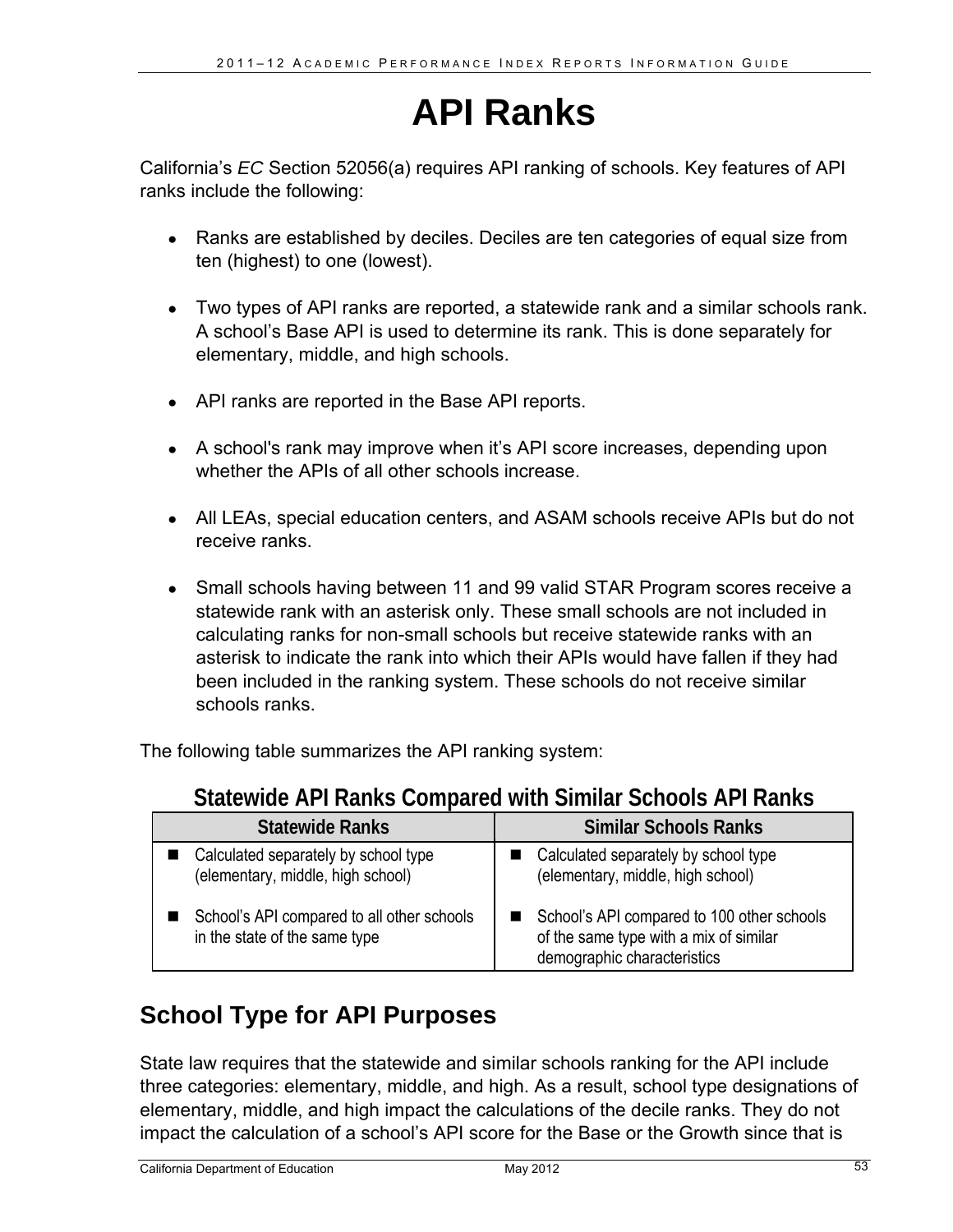determined according to test weights rather than school type.

#### ■ How School Type is Determined

This section describes the basic steps the CDE uses in determining school type for API reporting.

#### **Step 1: Grade span is used to assign school type.**

In the California Public School Directory database, the CDE lists a school's grade span according to the lowest and highest grade in which student enrollment was reported in the most recent certified CALPADS data collection. For most schools assigned a grade span, the API school type can be determined according to the following table.

| <b>School Type</b><br><b>Assigned for</b><br><b>API</b> | <b>Grade Span Served</b>                                                                                                                                                                                                                                                   |
|---------------------------------------------------------|----------------------------------------------------------------------------------------------------------------------------------------------------------------------------------------------------------------------------------------------------------------------------|
| Elementary                                              | K-K, K-1, K-2, K-3, K-4, K-5, K-6, K-7, K-8<br>$1-1$ , $1-2$ , $1-3$ , $1-4$ , $1-5$ , $1-6$ , $1-7$ , $1-8$<br>$2-2$ , $2-3$ , $2-4$ , $2-5$ , $2-6$ , $2-7$ , $2-8$<br>$3-3$ , $3-4$ , $3-5$ , $3-6$ , $3-7$ , $3-8$<br>$4-4.4-5, 4-6, 4-7$<br>$5 - 5, 5 - 6$<br>$6 - 6$ |
| Middle                                                  | $4 - 8$<br>$5 - 7, 5 - 8$<br>$6 - 7, 6 - 8, 6 - 9$<br>$7 - 7, 7 - 8, 7 - 9$<br>$8 - 8, 8 - 9$                                                                                                                                                                              |
| High                                                    | $7-10$ , $7-11$ , $7-12$<br>$8-10, 8-11, 8-12$<br>$9-9, 9-10, 9-11, 9-12$<br>10-10, 10-11, 10-12<br>$11 - 11, 11 - 12$<br>12–12                                                                                                                                            |

### **Grade Span Criteria for API School Type Classification**

#### **Step 2: Enrollment is used to assign school type.**

Some schools have grade spans that are much broader than those listed in Step 1. For example, a kindergarten through grade twelve school serves elementary, middle, and high school students.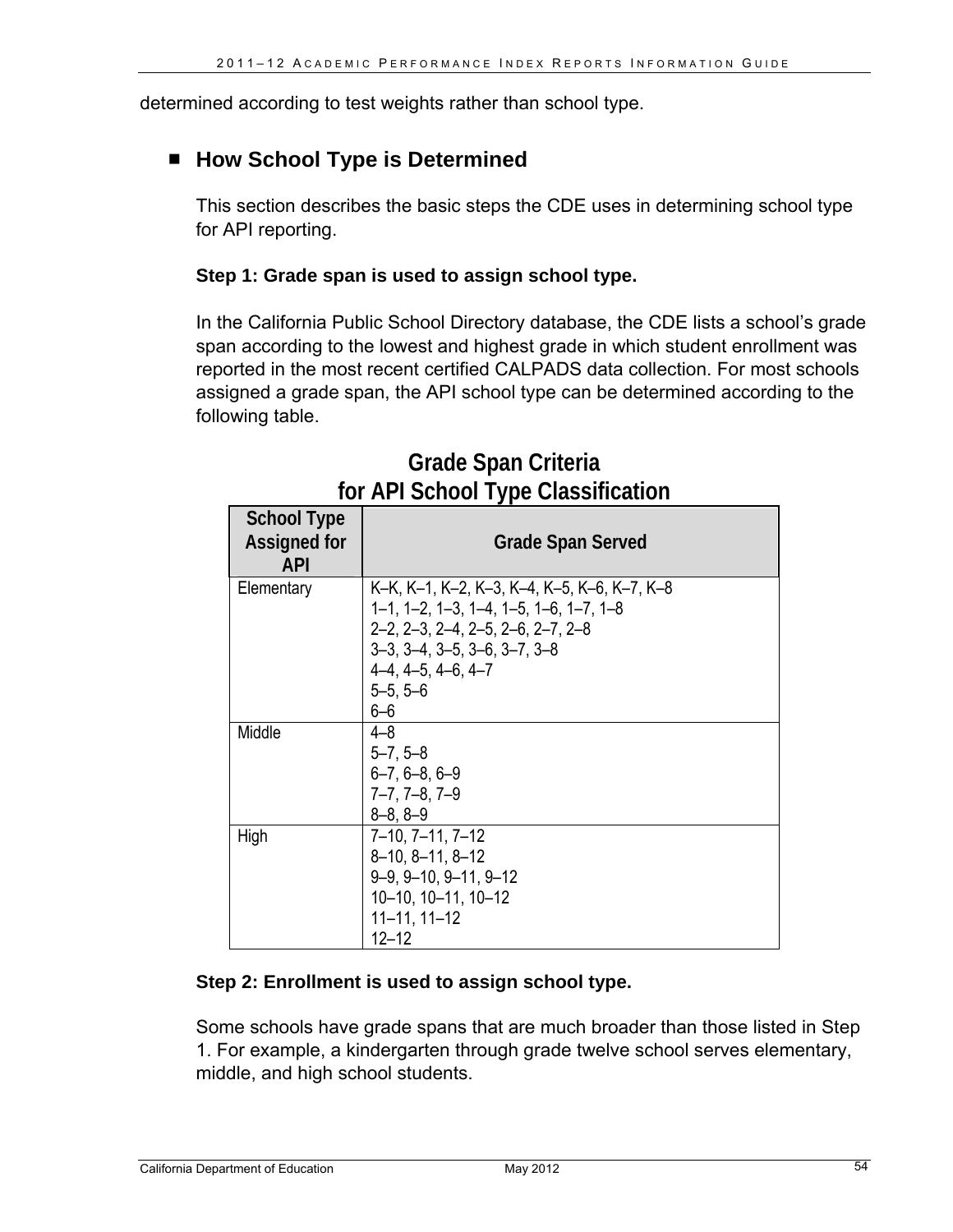| <b>School Type</b><br><b>Assigned for</b><br><b>API</b> | <b>Grade Span Served</b>                                                                                                                                                                          |
|---------------------------------------------------------|---------------------------------------------------------------------------------------------------------------------------------------------------------------------------------------------------|
| Determined by<br>Enrollment                             | K-9, K-10, K-11, K-12<br>$1-9, 1-10, 1-11, 1-12$<br>$2-9$ , $2-10$ , $2-11$ , $2-12$<br>$3-9, 3-10, 3-11, 3-12$<br>$4-9, 4-10, 4-11, 4-12$<br>$5-9, 5-10, 5-11, 5-12$<br>$6 - 10, 6 - 11, 6 - 12$ |

#### **School Type Determined by Enrollment**

In these cases, school type is determined according to the school's enrollment pattern. School type based on enrollment is determined according to "core" grade spans:

#### School Type **Core Grade Span Served** Elementary K–5 Middle 7–8 High 9–12

### **Core Grade Spans for Determining API School Type**

 whether grade six is considered one or the other. Note: Grade six is left out of the core grade span designations. Because some schools view grade six as "elementary" while others view it as "middle," the process remains neutral on

Schools with a grade span that crosses three core spans (e.g., kindergarten through grade twelve or kindergarten through grade ten) are assigned a school type according to the largest enrollment in a core grade span. For example, a school with grades kindergarten through twelve has enrollment of 106 students in the kindergarten through grade five span; 192 students in the seven and eight span; and 52 students in the nine through twelve span. Since the enrollment in grades seven and eight is the largest of the three core grade spans, the school is assigned a "middle" school type. If the enrollment for two core grade spans is equal, the school type is equal to the previous year's API school type.

"Enrollment" under Step 2 is defined as the number of students enrolled in kindergarten through grade twelve, as reported in the most recent certified CALPADS data collection. (Enrollment and/or testing counts by grade level from the most recent STAR Program reports may be used if CALPADS information is unavailable.)

#### **Step 3: School name or characteristics is used to assign school type.**

In a very small number of cases, a school may not have a current grade span or enrollment on file at the CDE. In these situations, the school type may be assigned based on the name or characteristics of the school. Absent the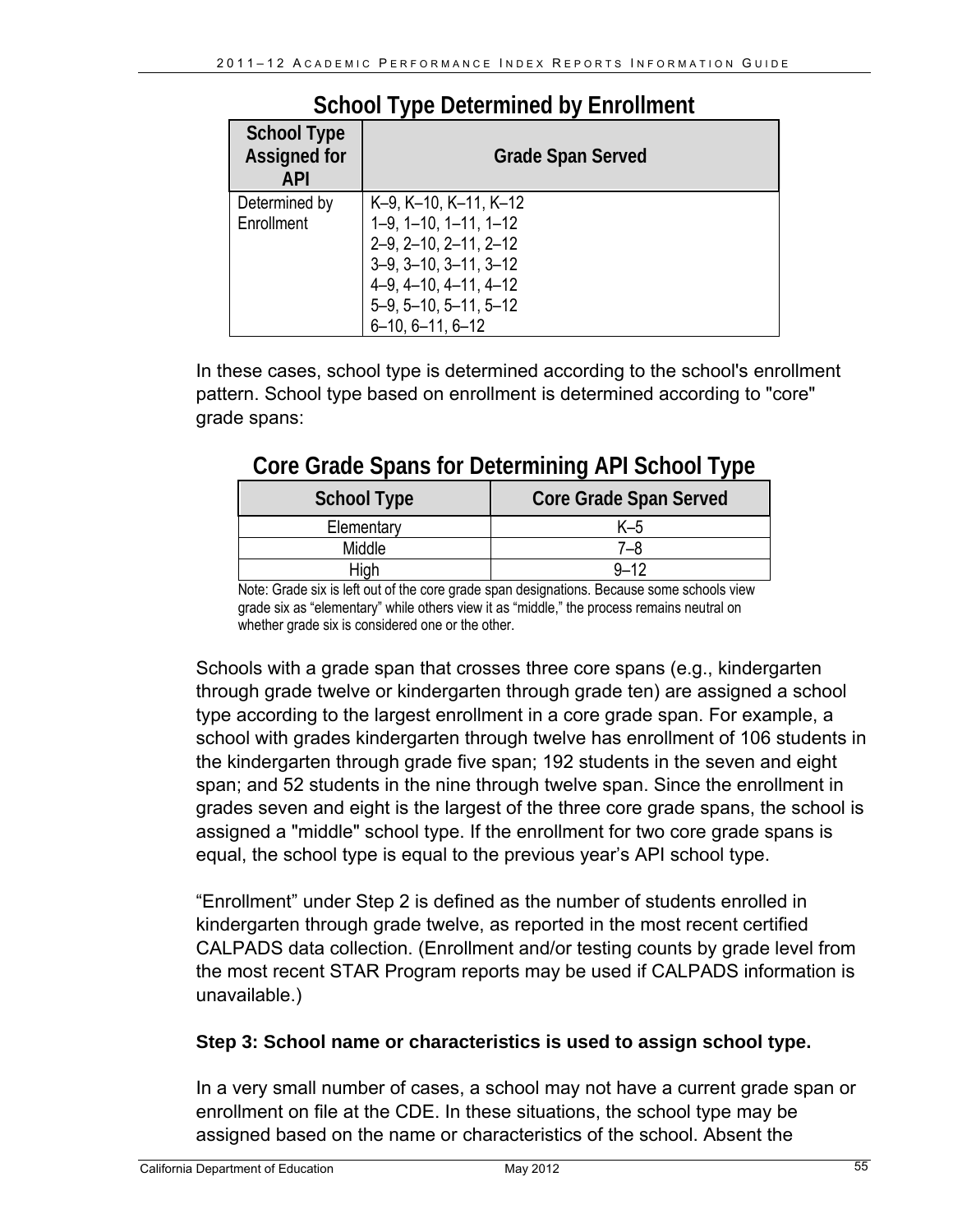pertinent indicators used to determine a school's type, a school type of elementary will be assigned for API purposes. If the school is new and has no test results for the year of the API, the school does not receive an API.

#### **Other School Type Issues**

The school type for the Base API is determined from the prior year CALPADS data. The school type for the Growth API in the reporting cycle is determined from current year's CALPADS data so that the Growth API school type matches the AYP school type. As a result, the Base API school type may differ from the Growth API school type for some schools. For more information about school type, contact the AAU by phone at 916-319-0863 or by e-mail at aau@cde.ca.gov.

## **Statewide Decile Rank**

To calculate the statewide ranks, schools are first sorted by type: elementary, middle, and high. For each of the three categories, schools' API scores (except small schools) are sorted from highest to lowest. Next, the list of API scores is divided into ten equal groups (deciles) ranked from highest (ten) to lowest (one). A school's statewide rank is determined by which of the ten deciles it's API falls within. In the following example, there are a total of 4,500 elementary school APIs, and 450 elementary school APIs are in each decile. An elementary school ranked in decile 10 would have an API that is in the top 10 percent of elementary school APIs in the state.

### **Example of Statewide Decile Ranking**



A statewide rank shows a school's relative API placement statewide by school type. It is a quick way of recognizing where a school's API fits in a statewide distribution of API scores of schools of the same type.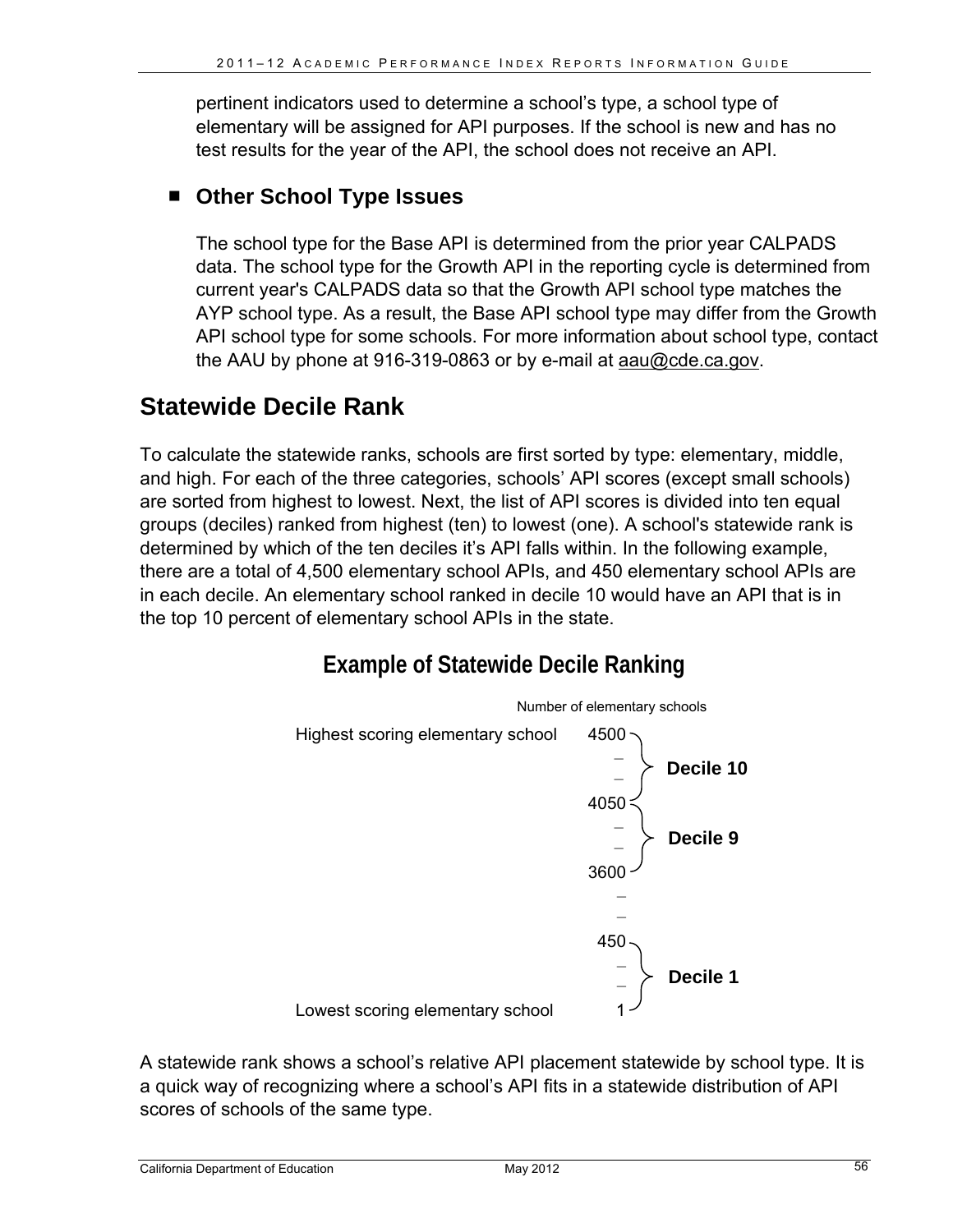### **Similar Schools Decile Rank**

A similar schools rank is like the statewide rank except that the distribution is smaller because it only includes 100 schools. A similar schools rank shows a school's relative placement compared to 100 other schools with similar opportunities and challenges. The 100 similar schools are selected based on a number of demographic characteristics.

To calculate similar schools ranks, four basic steps are used:

| <b>Step</b>    | <b>Description</b>                                                                                                                                                                                                                                                                                                                                                                                                                                         |
|----------------|------------------------------------------------------------------------------------------------------------------------------------------------------------------------------------------------------------------------------------------------------------------------------------------------------------------------------------------------------------------------------------------------------------------------------------------------------------|
| 1              | Obtain demographic variables and Base APIs and categorize by school type:<br>elementary, middle, and high.                                                                                                                                                                                                                                                                                                                                                 |
| $\overline{2}$ | Calculate the Schools Characteristics Index (SCI) for each school.<br>An SCI is a composite number between 100 and 200 representing the school's<br>demographic characteristics. (The characteristics are listed on pages 59 through 60.)<br>It is calculated through a statistical procedure based on all of the factors included.                                                                                                                        |
| 3              | Find each school's 100 similar schools.<br>A comparison group of 100 similar schools is formed for the school, based on SCIs<br>that are close in numerical value. The SCIs are sorted from highest to lowest. The<br>comparison group is formed by taking the 50 schools with SCIs just above the<br>school's SCI and the 50 just below. If the SCI is in the top or bottom 50 of the<br>statewide distribution, the group becomes the top or bottom 100. |
| 4              | Sort by APIs and determine the similar schools rank.<br>The school's similar schools rank is calculated by sorting from highest to lowest the<br>Base APIs of the comparison group of 100 similar schools and then dividing the<br>sorted APIs into ten equal groups (or deciles), from highest (ten) to lowest (one). A<br>school's similar schools rank is determined by which of the ten deciles its API falls<br>within.                               |

### **Steps to Calculate Similar Schools Rank**

In the example on the next page, there are a total of 100 elementary schools, and 10 elementary schools are in each decile. An elementary school with a similar schools rank of 10 would have an API that is in the top 10 percent of the 100 other elementary schools with similar opportunities and challenges.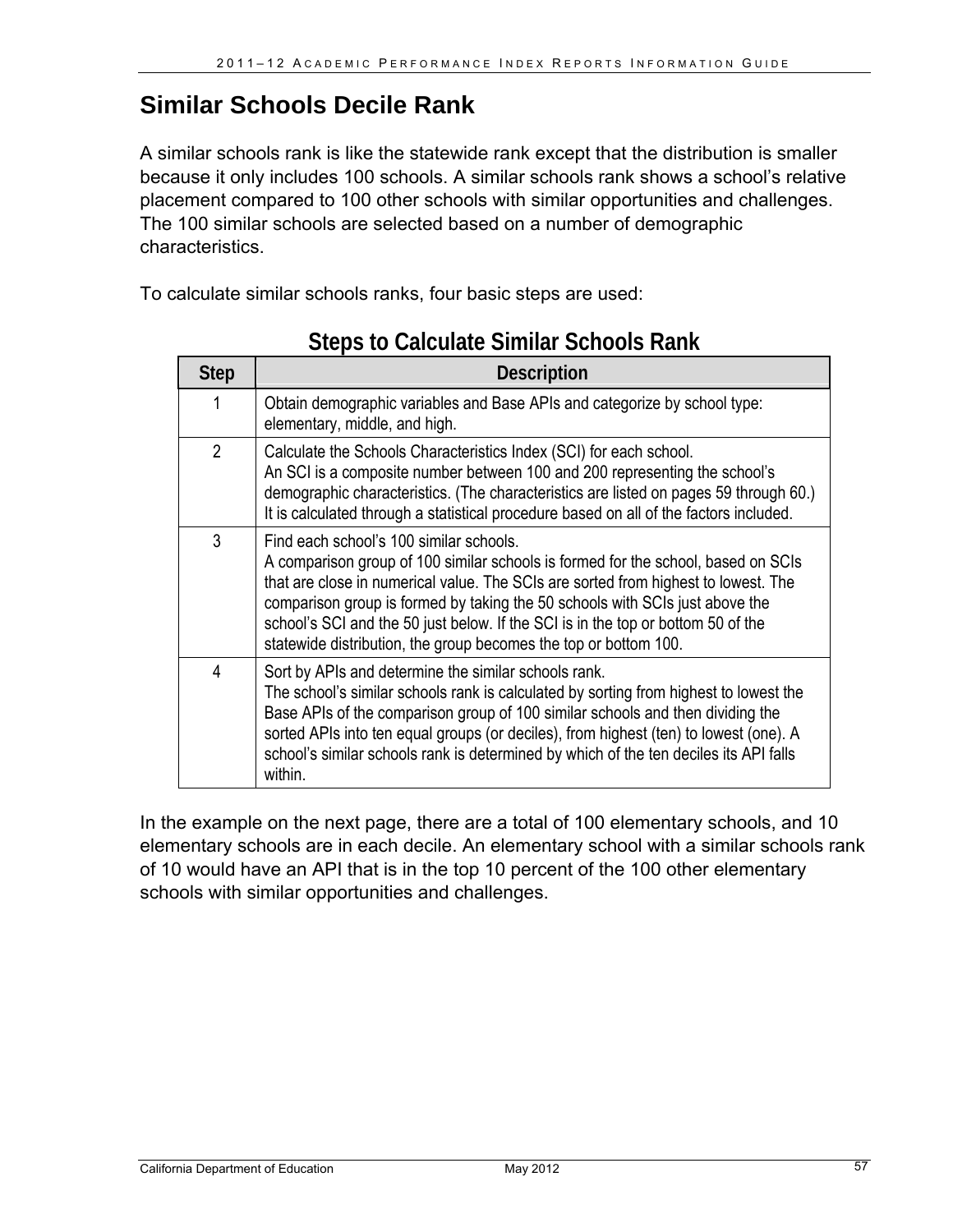### **Example of Similar Schools Decile Ranking**



Each school that receives a similar schools rank has its own unique similar schools comparison group. A detailed description of the calculation of similar schools ranks is described in *Construction of California's 1999 Schools Characteristics Index and Similar Schools Ranks* located on the CDE 1999 Base API and 1999–00 Growth API Web page at http://www.cde.ca.gov/ta/ac/ap/api9900.asp. Descriptive statistics and correlation tables for each year's similar schools calculations can be accessed within each Base and Growth reporting cycle link, shown under "Previous API Documentation" on the CDE API Web page at http://www.cde.ca.gov/ta/ac/ap/.

## **Schools Characteristics Index**

The SCI is the API adjusted by the demographic characteristics of a school. It is calculated through a statistical procedure called multiple regression that produces a single index based on all of the factors included. In order to avoid confusion with the API, the SCI score range is between 100 and 200.

Schools with SCIs that are close in numerical value tend to face similar educational challenges and opportunities and are considered similar for API similar schools ranks purposes. Nevertheless, SCIs are calculated using many demographic characteristics. Each school has a unique combination of demographic characteristics. Even if schools appear quite similar in some characteristics, they may differ with respect to others. Small differences in two schools' demographic characteristics can result in different SCIs and, therefore, in different comparison groups and ranks.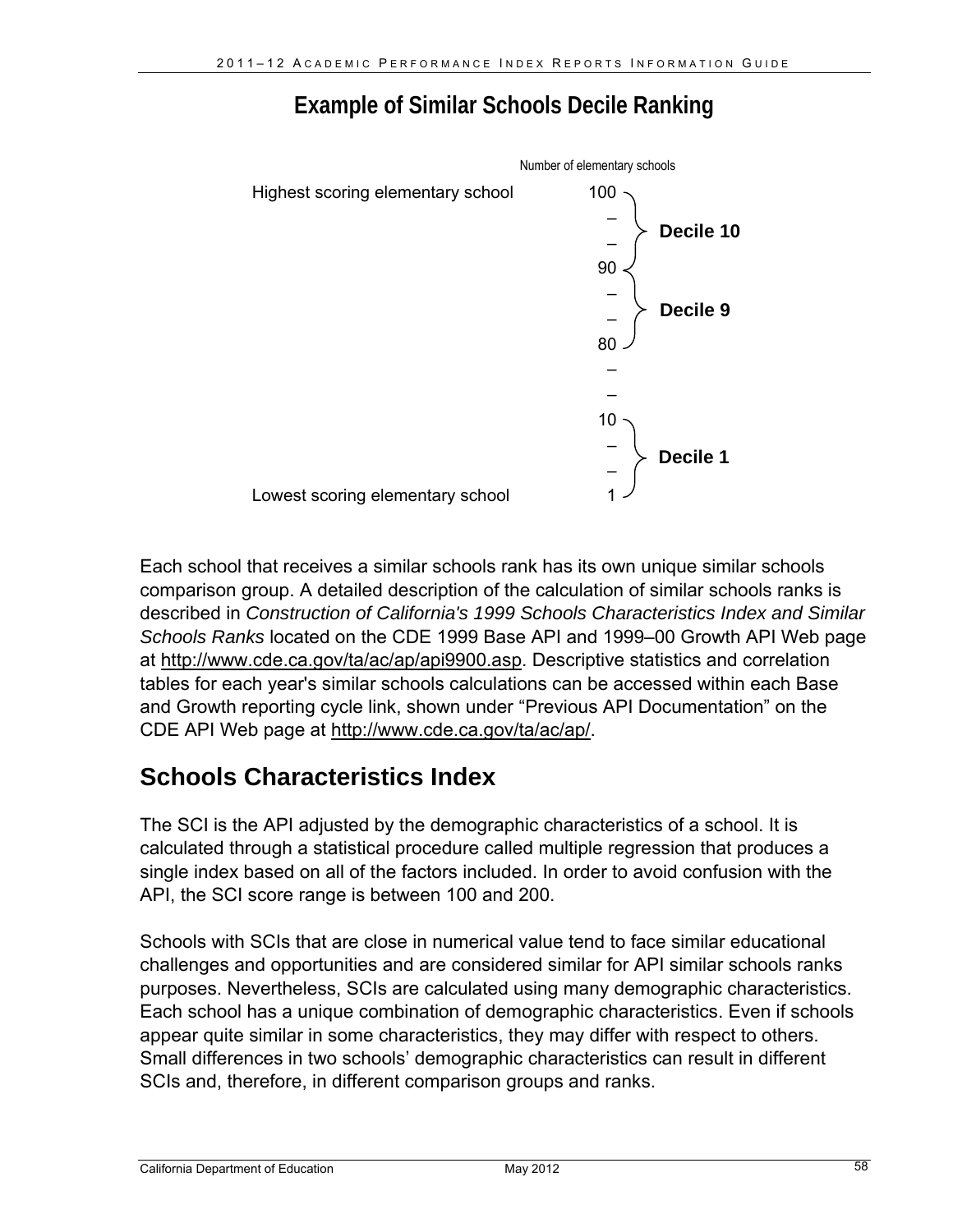| Characteristic                                                                           | <b>Operational Definition</b>                                                                                                                                                                                                                                                                                                                                                                                                           | Data Source                                                                                                                          |
|------------------------------------------------------------------------------------------|-----------------------------------------------------------------------------------------------------------------------------------------------------------------------------------------------------------------------------------------------------------------------------------------------------------------------------------------------------------------------------------------------------------------------------------------|--------------------------------------------------------------------------------------------------------------------------------------|
| <b>Student mobility</b>                                                                  | Student mobility is defined as the percentage of<br>students who were not continuously enrolled<br>from the Fall Census Day data collection date<br>through the first day of STAR Program testing.                                                                                                                                                                                                                                      | 2010-11 CALPADS or<br><b>STAR Program answer</b><br>document                                                                         |
| Student race/ethnicity<br>(8 variables)                                                  | Percentage of students in the school in each<br>race and ethnicity category.<br><b>Black or African American</b><br>American Indian or Alaska Native<br>Asian<br>Filipino<br>Hispanic or Latino<br>$\bullet$<br>Native Hawaiian or Pacific Islander<br>$\bullet$<br>White<br>Two or More Races<br>Percentages for race and ethnicity categories<br>may not total 100 due to responses of "Other" or<br>"Decline to State" and rounding. | 2011 STAR Program<br>answer document                                                                                                 |
| Student socioeconomic<br>status<br>(2 variables)                                         | Average of all parent educational level<br>$\bullet$<br>responses for the school where the<br>following scale is used:<br>"1" = "Not high school graduate"<br>"2" = "High school graduate"<br>"3" = "Some college"<br>"4" = "College graduate"<br>"5" = "Graduate school/post graduate<br>training"<br>Percentage of students in the school who<br>are eligible for the free or reduced-price<br>lunch program, also known as the NSLP  | 2011 STAR Program<br>answer document                                                                                                 |
| Percentage of students<br>who are ELs                                                    | Percentage of students in the school who are<br>classified as ELs                                                                                                                                                                                                                                                                                                                                                                       | 2011 STAR Program<br>answer document                                                                                                 |
| Whether the school<br>operates a multi-track year-<br>round education (MTYRE)<br>program | The school is categorized as follows:<br>"0" = "Does not operate a MTYRE program" or<br>"1" = "Operates a MTYRE program"                                                                                                                                                                                                                                                                                                                | 2010-11 California<br><b>Basic Educational Data</b><br>System (CBEDS)-<br><b>Online Reporting</b><br>Application (ORA)<br>collection |

### **Similar Schools Demographic Characteristics Definitions**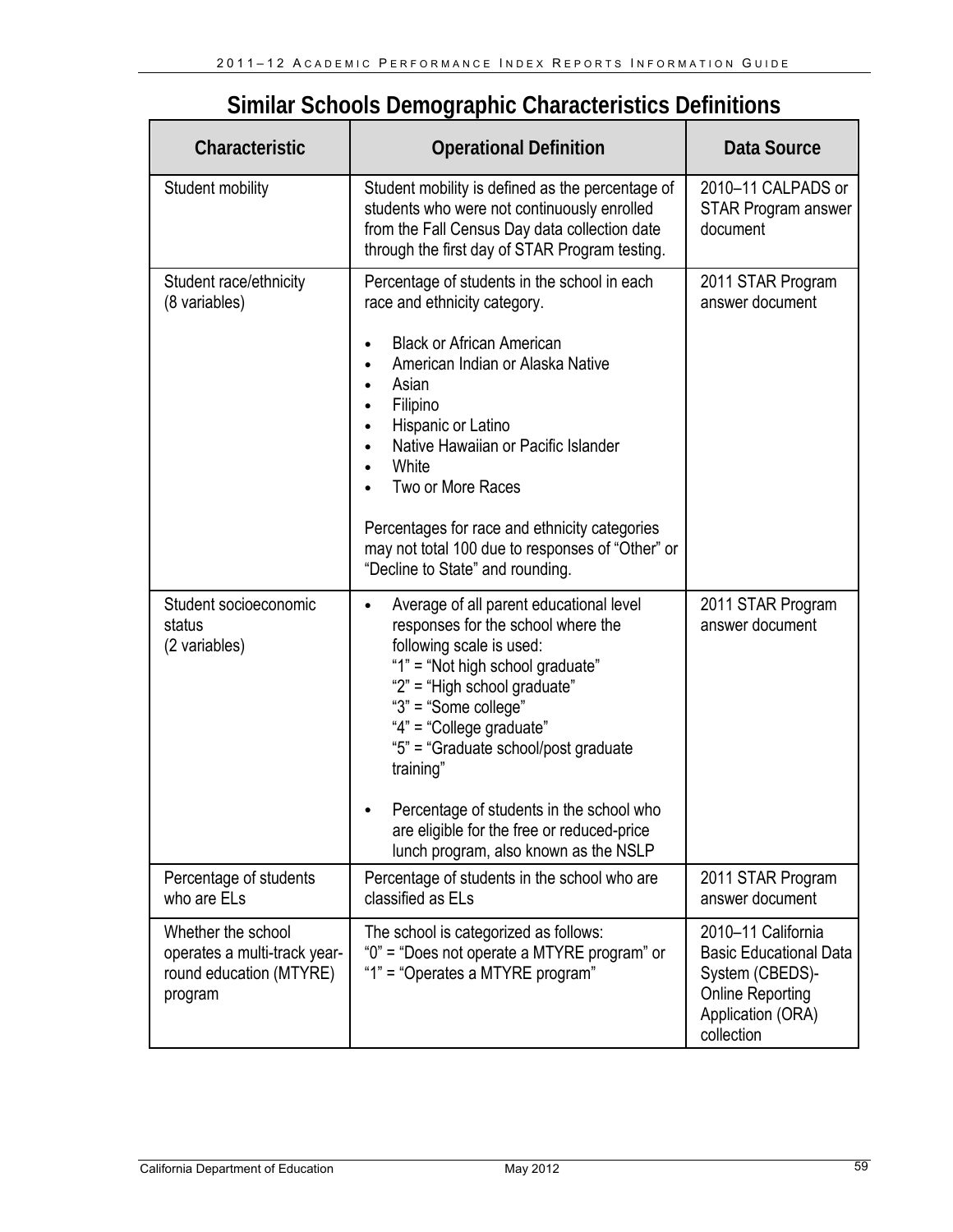| Characteristic                                                                  | <b>Operational Definition</b>                                                                                                                                                                                                                                                                                                                                                                                 | Data Source                          |
|---------------------------------------------------------------------------------|---------------------------------------------------------------------------------------------------------------------------------------------------------------------------------------------------------------------------------------------------------------------------------------------------------------------------------------------------------------------------------------------------------------|--------------------------------------|
| Percentage of grade span<br>enrollments<br>(3 or 4 variables)                   | Percentage of the following:<br><b>Elementary Schools</b><br>Grade 2 enrollment<br>Grade 6 enrollment<br>Grades 7 and 8 enrollment<br>Grades 9-11 enrollment<br><b>Middle Schools</b><br>Grade 2 enrollment<br>Grades 3-5 enrollment<br>Grade 6 enrollment<br>Grades 9-11 enrollment<br><b>High Schools</b><br>Grade 2 enrollment<br>Grades 3-5 enrollment<br>Grade 6 enrollment<br>Grades 7 and 8 enrollment | 2011 STAR Program<br>answer document |
| Percentage of students in<br>gifted and talented<br>education (GATE)<br>program | Percentage of student participation in specially<br>funded GATE program                                                                                                                                                                                                                                                                                                                                       | 2011 STAR Program<br>answer document |
| Percentage of SWD                                                               | Percentage of students with a valid disability<br>code                                                                                                                                                                                                                                                                                                                                                        | 2011 STAR Program<br>answer document |
| Percentage of RFEP<br>students                                                  | Percentage of student's English proficiency<br>shown as RFEP                                                                                                                                                                                                                                                                                                                                                  | 2011 STAR Program<br>answer document |
| Percentage of migrant<br>education students                                     | Percentage of students participating in<br>specially funded migrant education program                                                                                                                                                                                                                                                                                                                         | 2011 STAR Program<br>answer document |

Note: Data on the percentage of teachers who are fully credentialed and percentage of teachers who hold emergency credentials are not available for 2011.

## **General Description of Similar Schools Rankings**

California public schools serve students with many different backgrounds and needs. As a result, schools operate within different educational environments. The similar schools ranks allow schools to look at their academic performance compared to other schools with some of the same opportunities and challenges.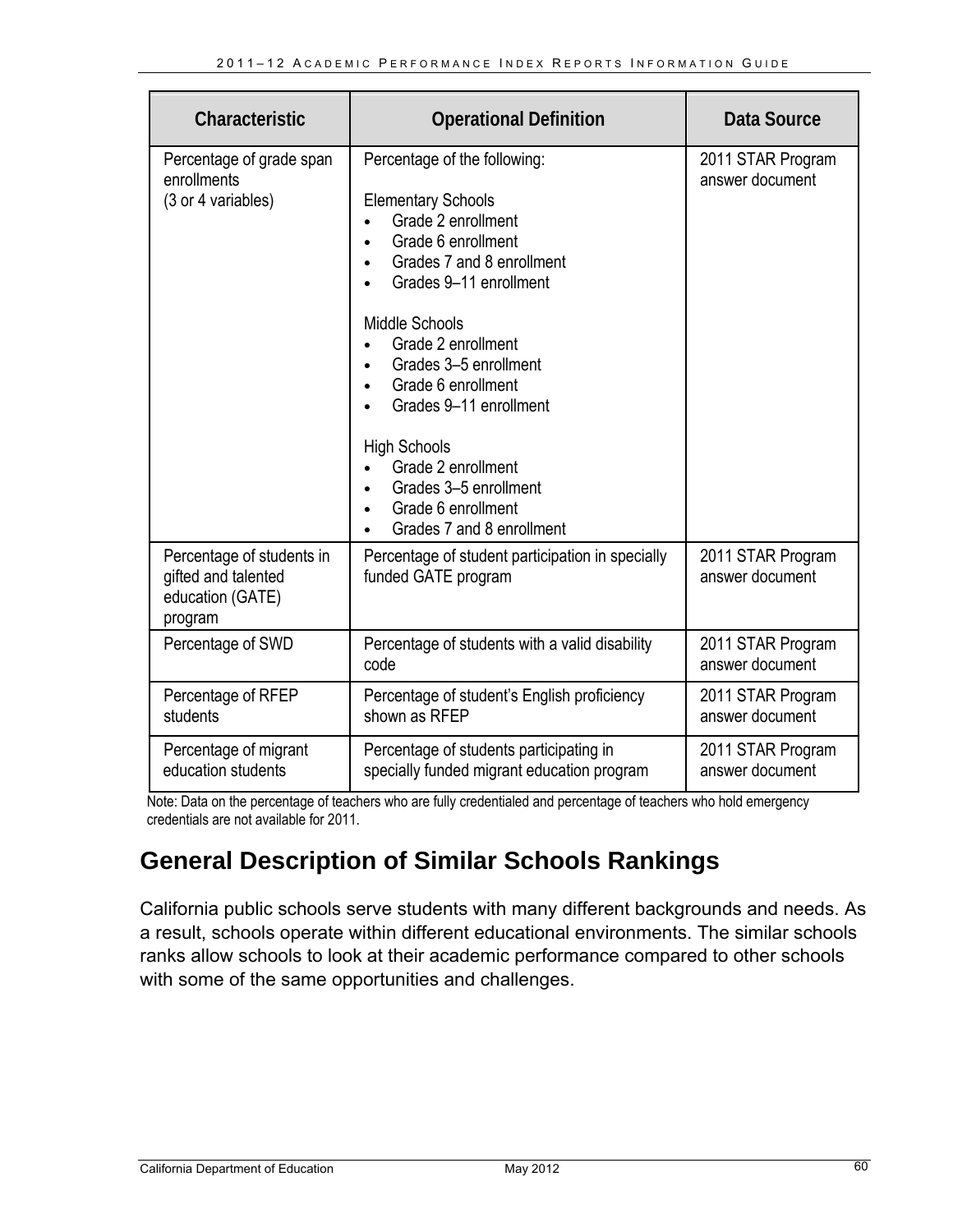| Rank       | <b>General Description of Similar School Rankings</b>                                                              |
|------------|--------------------------------------------------------------------------------------------------------------------|
|            | This school's API is:                                                                                              |
| 9 or 10    | Well-above average for elementary, middle, or high schools with a comparable<br>mix of demographic characteristics |
| 7 or 8     | Above average for elementary, middle, or high schools with a comparable mix of<br>demographic characteristics      |
| $5$ or $6$ | About average for elementary, middle, or high schools with a comparable mix of<br>demographic characteristics      |
| 3 or 4     | Below average for elementary, middle, or high schools with a comparable mix of<br>demographic characteristics      |
| 1 or 2     | Well-below average for elementary, middle, or high schools with a comparable<br>mix of demographic characteristics |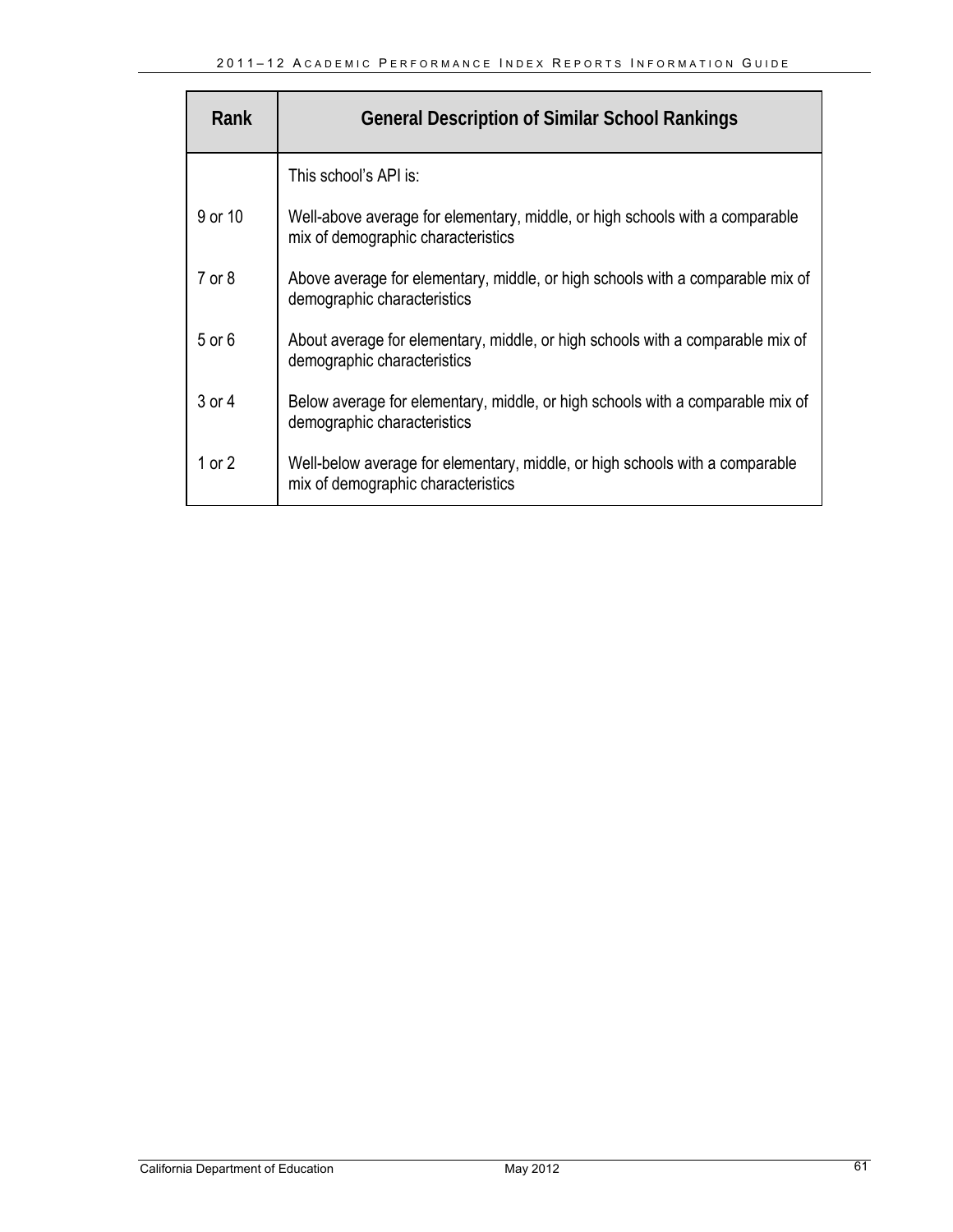## **California Department of Education Contacts and Related Internet Pages**

| <b>Topics</b>                                       | <b>Contact Office</b>                                                                                    | <b>Web Page</b>                                                    |
|-----------------------------------------------------|----------------------------------------------------------------------------------------------------------|--------------------------------------------------------------------|
|                                                     | Analysis, Measurement, and<br><b>Accountability Reporting Division</b><br>916-319-0869                   |                                                                    |
| • ESEA Title I Accountability<br>Requirements       |                                                                                                          | http://www.cde.ca.gov/nclb/fr/                                     |
| • AYP Appeals, Accountability<br>Workbook, and ASAM | Evaluation, Research, and Analysis Unit<br>916-319-0869<br>evaluation@cde.ca.gov                         | http://www.cde.ca.gov/ta/ac/ay/<br>http://www.cde.ca.gov/ta/ac/am/ |
|                                                     | asam@cde.ca.gov                                                                                          |                                                                    |
| • API and AYP Calculations                          | Academic Accountability Unit<br>916-319-0863                                                             | http://www.cde.ca.gov/ta/ac/ap/                                    |
|                                                     | aau@cde.ca.gov                                                                                           | http://www.cde.ca.gov/ta/ac/ay/                                    |
| • ESEA Title III Accountability                     | Title III Accountability<br>916-323-3071<br>amao@cde.ca.gov                                              | http://www.cde.ca.gov/ta/ac/t3/                                    |
|                                                     | Assessment Development and<br><b>Administration Division</b><br>916-319-0572                             |                                                                    |
| • STAR Program – CST, CMA,<br>CAPA, and STS         | <b>STAR Program and Assessment</b><br><b>Transition Office</b><br>916-445-8765<br>star@cde.ca.gov        | http://www.cde.ca.gov/ta/tg/sr/                                    |
|                                                     |                                                                                                          | http://www.cde.ca.gov/ta/tg/sr/cmastar.asp                         |
|                                                     |                                                                                                          | http://www.startest.org/sts.html                                   |
| • CAHSEE                                            | <b>High School and Physical Fitness</b><br><b>Assessment Office</b><br>916-445-9449<br>cahsee@cde.ca.gov | http://www.cde.ca.gov/ta/tg/hs/                                    |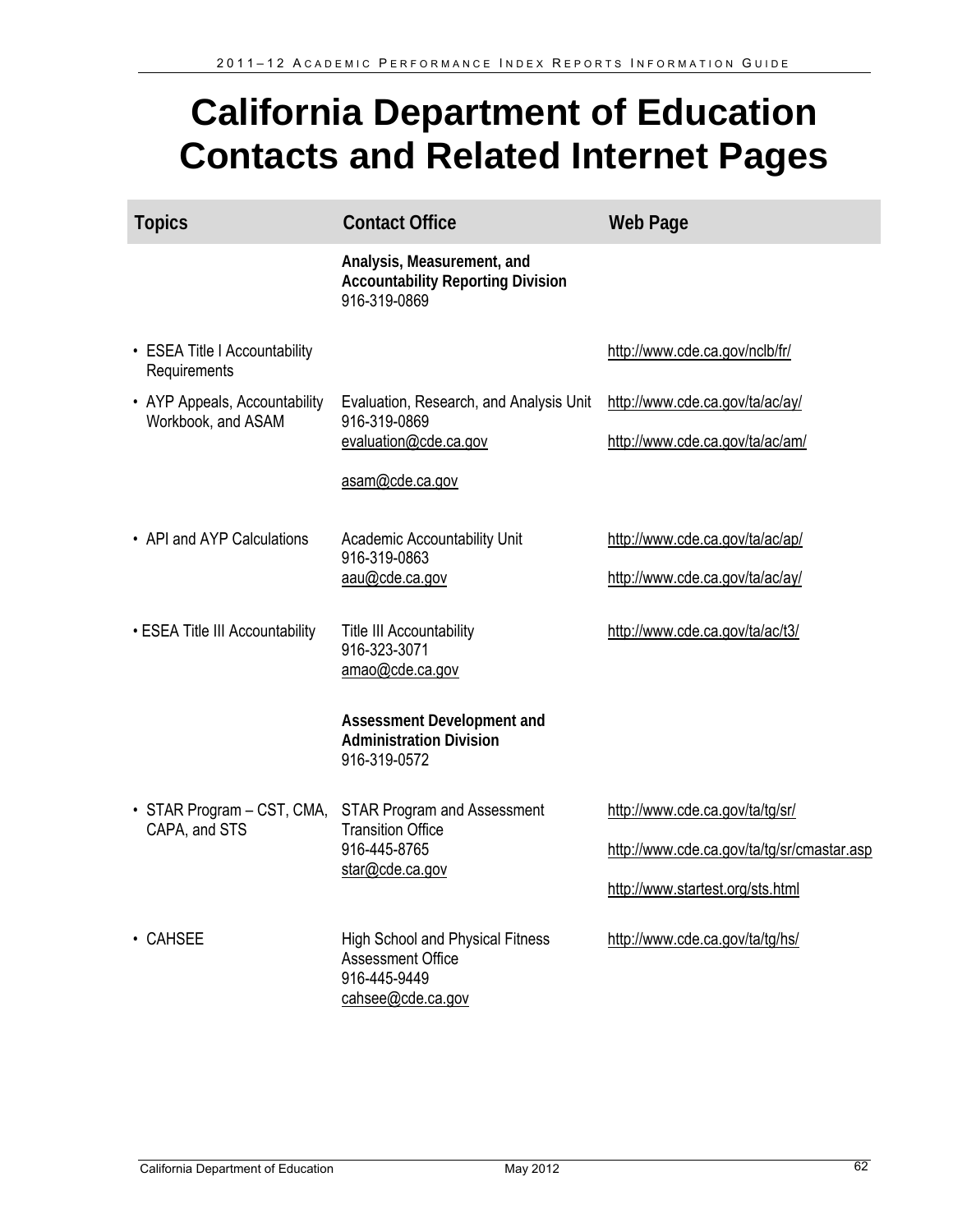| <b>Topics</b>                                                               | <b>Contact Office</b>                                                               | <b>Web Page</b>                                      |
|-----------------------------------------------------------------------------|-------------------------------------------------------------------------------------|------------------------------------------------------|
|                                                                             |                                                                                     |                                                      |
|                                                                             | <b>Improvement and Accountability</b><br><b>Division</b>                            |                                                      |
| • ESEA Requirements for PI<br>and Technical Assistance for<br>Schools in PI | Title I Policy and Program Guidance<br>Office<br>916-319-0917                       | http://www.cde.ca.gov/ta/ac/ti/<br>programimprov.asp |
| • Technical Assistance for<br>LEAs in PI                                    | District Innovation and Improvement<br>Office<br>916-319-0836                       | http://www.cde.ca.gov/ta/ac/ti/leapireq.asp          |
| • Quality Education Investment<br>Act (QEIA)                                | <b>School Turnaround Office</b><br>916-319-0833                                     | http://www.cde.ca.gov/ta/lp/ge/                      |
| • Educational Options                                                       | <b>Coordinated Student Support and</b><br><b>Adult Education Division</b>           | http://www.cde.ca.gov/sp/eo/                         |
|                                                                             | Educational Options, Student Support,<br>and American Indian Office<br>916-323-2183 |                                                      |
| • Special Education<br>Programmatic Issues Related                          | <b>Special Education Division</b>                                                   | http://www.cde.ca.gov/sp/se/                         |
| to Assessment                                                               | Assessment, Evaluation, and Support<br>Office<br>916-445-4628                       |                                                      |
| • Graduation Rate for ESEA<br>and Corrections of Graduation                 | <b>Educational Data Management</b><br><b>Division</b>                               | http://dq.cde.ca.gov/dataquest/                      |
| Rate and Dropout Data                                                       | <b>Educational Demographics Unit</b><br>916-327-0219<br>eddemo@cde.ca.gov           | http://www.cde.ca.gov/ds/dc/cb/certpolicy.<br>asp    |
| • Charter Schools                                                           | <b>Charter Schools Division</b><br>916-322-6029<br>charters@cde.ca.gov              | http://www.cde.ca.gov/sp/cs/                         |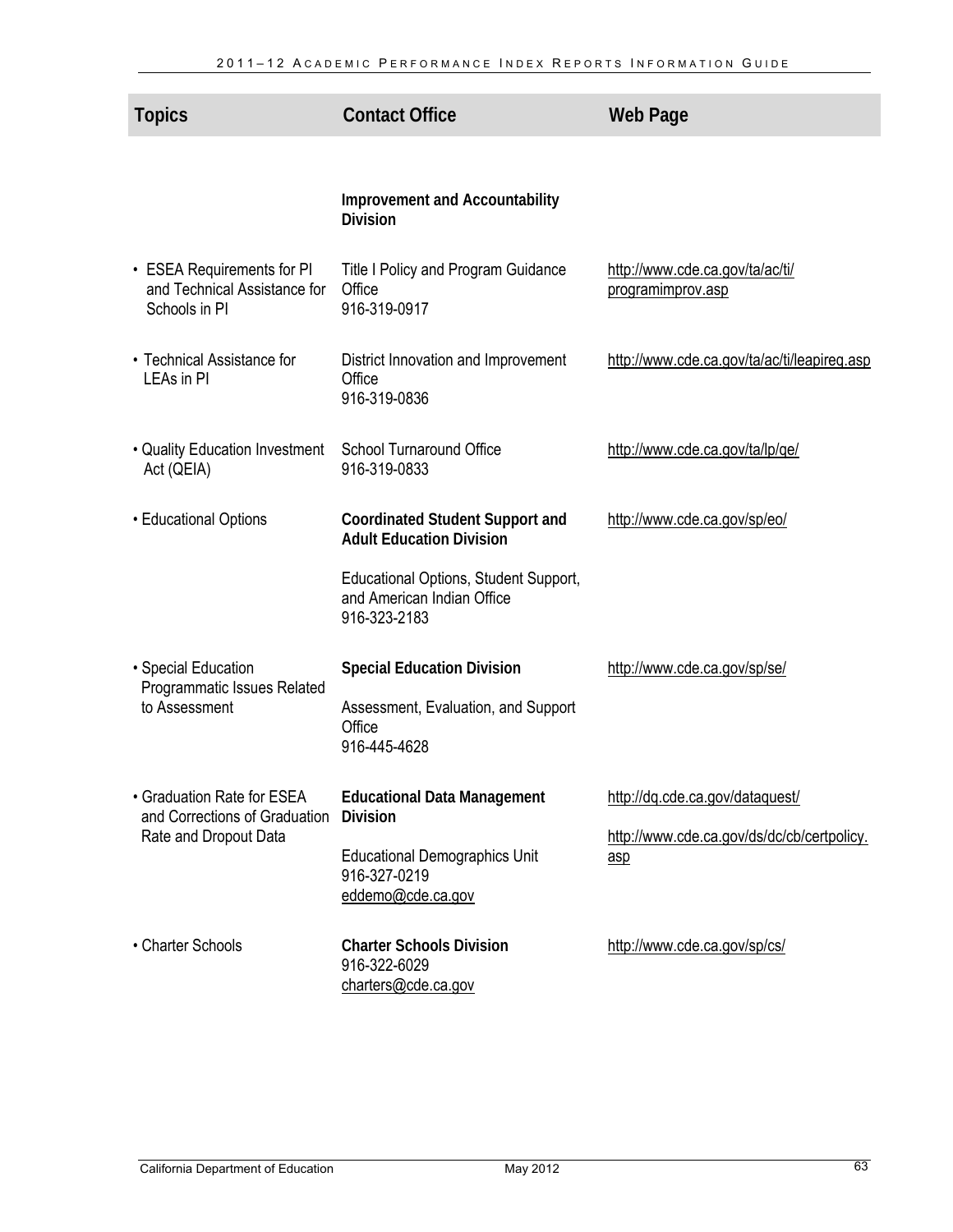## **Acronyms**

| <b>AAU</b>     | <b>Academic Accountability Unit</b>                                    |
|----------------|------------------------------------------------------------------------|
| <b>AEP</b>     | <b>Alternative Education Program</b>                                   |
| <b>AMARD</b>   | Analysis, Measurement, and Accountability Reporting<br><b>Division</b> |
| <b>API</b>     | Academic Performance Index                                             |
| <b>APR</b>     | <b>Accountability Progress Reporting</b>                               |
| <b>ASAM</b>    | <b>Alternative Schools Accountability Model</b>                        |
| <b>ASL</b>     | American Sign Language                                                 |
| <b>AYP</b>     | <b>Adequate Yearly Progress</b>                                        |
| <b>CAHSEE</b>  | California High School Exit Examination                                |
| <b>CALPADS</b> | California Longitudinal Pupil Achievement Data System                  |
| <b>CAPA</b>    | California Alternate Performance Assessment                            |
| <b>CBEDS</b>   | California Basic Educational Data System                               |
| <b>CDE</b>     | <b>California Department of Education</b>                              |
| <b>CD</b>      | <b>County-District Code</b>                                            |
| <b>CDS</b>     | <b>County-District-School Code</b>                                     |
| <b>CELDT</b>   | California English Language Development Test                           |
| <b>CMA</b>     | <b>California Modified Assessment</b>                                  |
| <b>CST</b>     | <b>California Standards Test</b>                                       |
| <b>EC</b>      | <b>Education Code</b>                                                  |
| <b>ED</b>      | U.S. Department of Education                                           |
| EL             | English learner                                                        |
| <b>ELA</b>     | English-language arts                                                  |
| <b>ERA</b>     | Evaluation, Research, and Analysis Unit                                |
| <b>ESEA</b>    | <b>Elementary and Secondary Education Act</b>                          |
| <b>ETS</b>     | <b>Educational Testing Service</b>                                     |
| 5 CCR          | California Code of Regulations, Title 5                                |
| <b>GATE</b>    | <b>Gifted and Talented Education</b>                                   |
| <b>IDEA</b>    | Individuals with Disabilities Education Act                            |
| IEP            | Individualized Education Program                                       |
| <b>LEA</b>     | <b>Local Educational Agency</b>                                        |